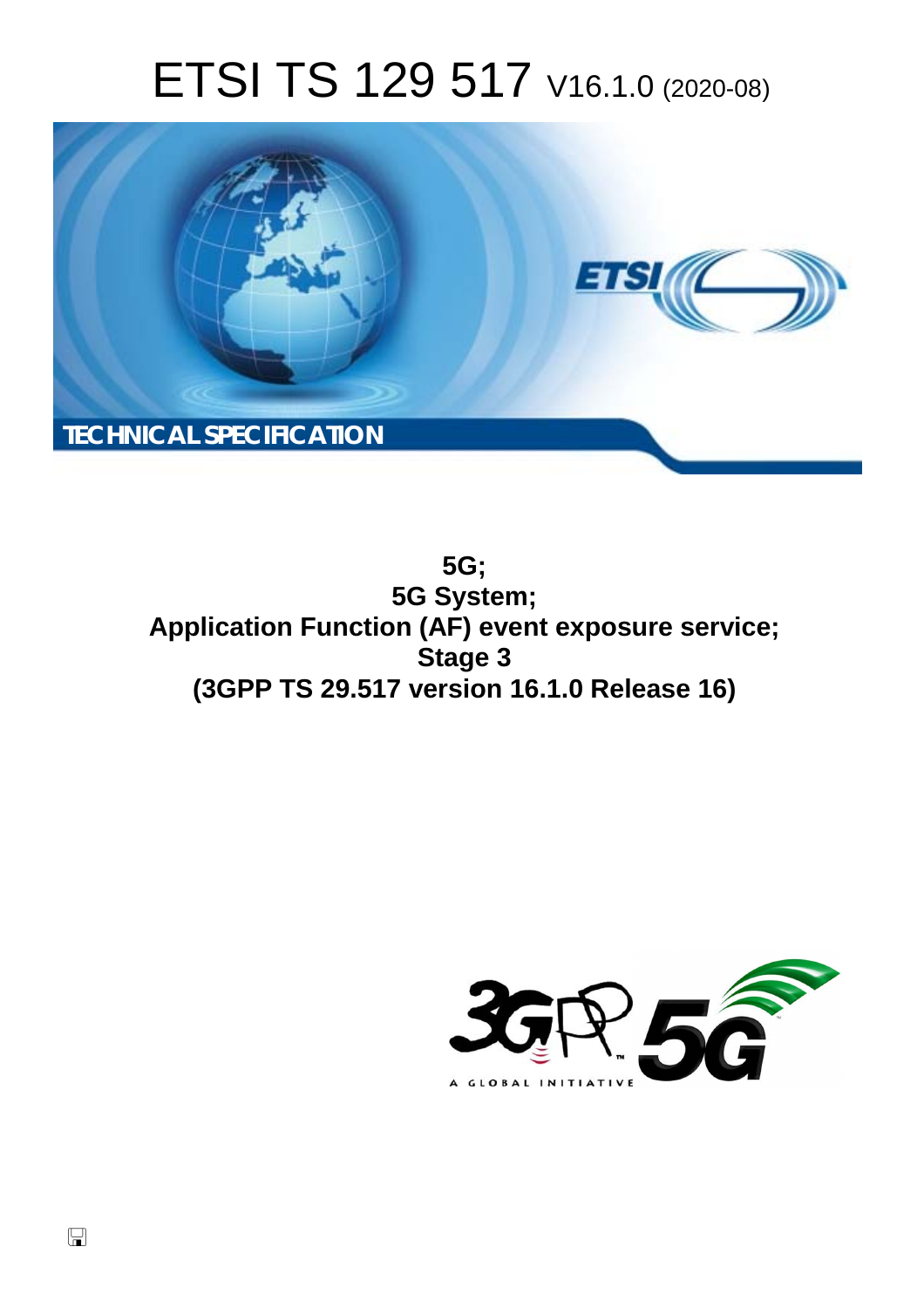Reference DTS/TSGC-0329517vg10

Keywords

5G

#### *ETSI*

#### 650 Route des Lucioles F-06921 Sophia Antipolis Cedex - FRANCE

Tel.: +33 4 92 94 42 00 Fax: +33 4 93 65 47 16

Siret N° 348 623 562 00017 - NAF 742 C Association à but non lucratif enregistrée à la Sous-Préfecture de Grasse (06) N° 7803/88

#### *Important notice*

The present document can be downloaded from: <http://www.etsi.org/standards-search>

The present document may be made available in electronic versions and/or in print. The content of any electronic and/or print versions of the present document shall not be modified without the prior written authorization of ETSI. In case of any existing or perceived difference in contents between such versions and/or in print, the prevailing version of an ETSI deliverable is the one made publicly available in PDF format at [www.etsi.org/deliver.](http://www.etsi.org/deliver)

Users of the present document should be aware that the document may be subject to revision or change of status. Information on the current status of this and other ETSI documents is available at <https://portal.etsi.org/TB/ETSIDeliverableStatus.aspx>

If you find errors in the present document, please send your comment to one of the following services: <https://portal.etsi.org/People/CommiteeSupportStaff.aspx>

#### *Copyright Notification*

No part may be reproduced or utilized in any form or by any means, electronic or mechanical, including photocopying and microfilm except as authorized by written permission of ETSI. The content of the PDF version shall not be modified without the written authorization of ETSI. The copyright and the foregoing restriction extend to reproduction in all media.

> © ETSI 2020. All rights reserved.

**DECT™**, **PLUGTESTS™**, **UMTS™** and the ETSI logo are trademarks of ETSI registered for the benefit of its Members. **3GPP™** and **LTE™** are trademarks of ETSI registered for the benefit of its Members and of the 3GPP Organizational Partners. **oneM2M™** logo is a trademark of ETSI registered for the benefit of its Members and of the oneM2M Partners. **GSM®** and the GSM logo are trademarks registered and owned by the GSM Association.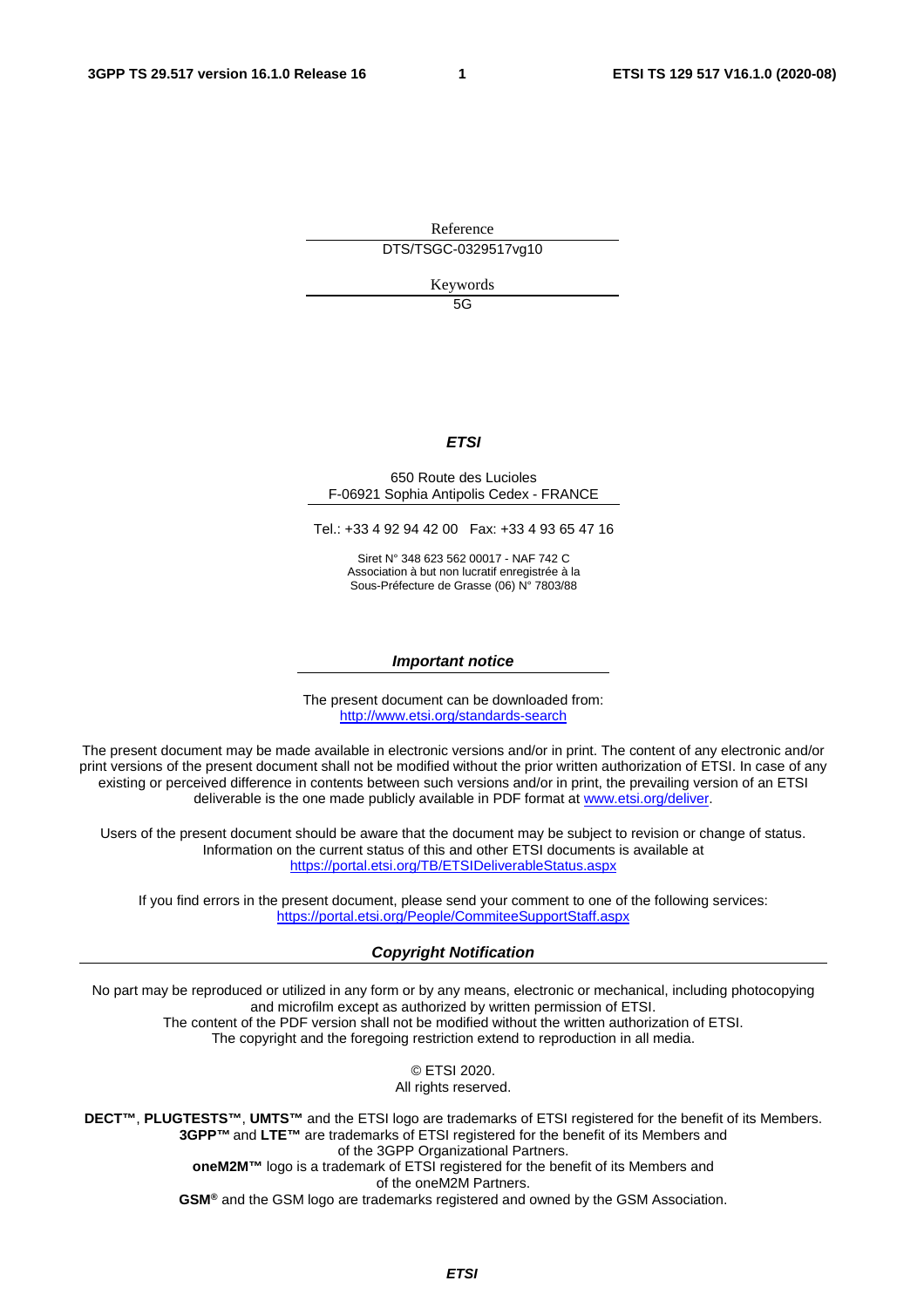# Intellectual Property Rights

#### Essential patents

IPRs essential or potentially essential to normative deliverables may have been declared to ETSI. The information pertaining to these essential IPRs, if any, is publicly available for **ETSI members and non-members**, and can be found in ETSI SR 000 314: *"Intellectual Property Rights (IPRs); Essential, or potentially Essential, IPRs notified to ETSI in respect of ETSI standards"*, which is available from the ETSI Secretariat. Latest updates are available on the ETSI Web server [\(https://ipr.etsi.org/](https://ipr.etsi.org/)).

Pursuant to the ETSI IPR Policy, no investigation, including IPR searches, has been carried out by ETSI. No guarantee can be given as to the existence of other IPRs not referenced in ETSI SR 000 314 (or the updates on the ETSI Web server) which are, or may be, or may become, essential to the present document.

#### **Trademarks**

The present document may include trademarks and/or tradenames which are asserted and/or registered by their owners. ETSI claims no ownership of these except for any which are indicated as being the property of ETSI, and conveys no right to use or reproduce any trademark and/or tradename. Mention of those trademarks in the present document does not constitute an endorsement by ETSI of products, services or organizations associated with those trademarks.

# Legal Notice

This Technical Specification (TS) has been produced by ETSI 3rd Generation Partnership Project (3GPP).

The present document may refer to technical specifications or reports using their 3GPP identities. These shall be interpreted as being references to the corresponding ETSI deliverables.

The cross reference between 3GPP and ETSI identities can be found under<http://webapp.etsi.org/key/queryform.asp>.

# Modal verbs terminology

In the present document "**shall**", "**shall not**", "**should**", "**should not**", "**may**", "**need not**", "**will**", "**will not**", "**can**" and "**cannot**" are to be interpreted as described in clause 3.2 of the [ETSI Drafting Rules](https://portal.etsi.org/Services/editHelp!/Howtostart/ETSIDraftingRules.aspx) (Verbal forms for the expression of provisions).

"**must**" and "**must not**" are **NOT** allowed in ETSI deliverables except when used in direct citation.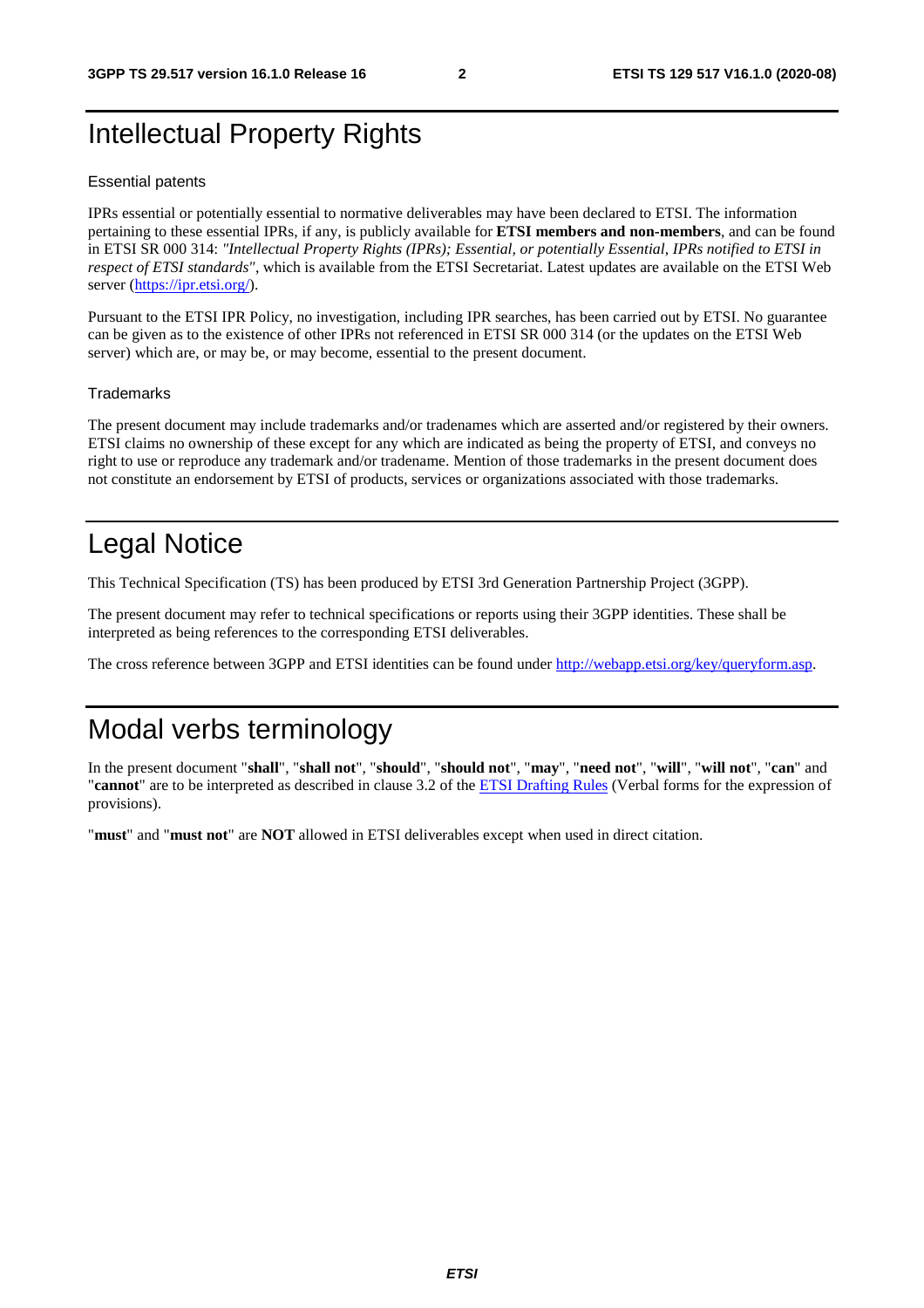$\mathbf{3}$ 

# Contents

| 1                  |                              |  |
|--------------------|------------------------------|--|
| 2                  |                              |  |
| 3                  |                              |  |
| 3.1                |                              |  |
| 3.2                |                              |  |
| 3.3                |                              |  |
| 4                  |                              |  |
| 4.1                |                              |  |
| 4.1.1              |                              |  |
| 4.1.2              |                              |  |
| 4.1.3              |                              |  |
| 4.1.3.1            |                              |  |
| 4.1.3.2            |                              |  |
| 4.2                |                              |  |
| 4.2.1              |                              |  |
| 4.2.2              |                              |  |
| 4.2.2.1            |                              |  |
| 4.2.2.2            |                              |  |
| 4.2.2.3            |                              |  |
| 4.2.3              |                              |  |
| 4.2.3.1            |                              |  |
| 4.2.3.2            |                              |  |
| 4.2.4              |                              |  |
| 4.2.4.1<br>4.2.4.2 |                              |  |
|                    |                              |  |
| 5                  |                              |  |
| 5.1                |                              |  |
| 5.2                |                              |  |
| 5.2.1              |                              |  |
| 5.2.2              | <b>HTTP</b> standard headers |  |
| 5.2.2.1            |                              |  |
| 5.2.2.2            |                              |  |
| 5.2.3              |                              |  |
| 5.2.3.1            |                              |  |
| 5.3                |                              |  |
| 5.3.1              |                              |  |
| 5.3.2              |                              |  |
| 5.3.2.1            |                              |  |
| 5.3.2.2            |                              |  |
| 5.3.2.3            |                              |  |
| 5.3.2.3.1          |                              |  |
| 5.3.3              |                              |  |
| 5.3.3.1            |                              |  |
| 5.3.3.2            |                              |  |
| 5.3.3.3            |                              |  |
| 5.3.3.3.1          |                              |  |
| 5.3.3.3.2          |                              |  |
| 5.3.3.3.3          |                              |  |
| 5.4                |                              |  |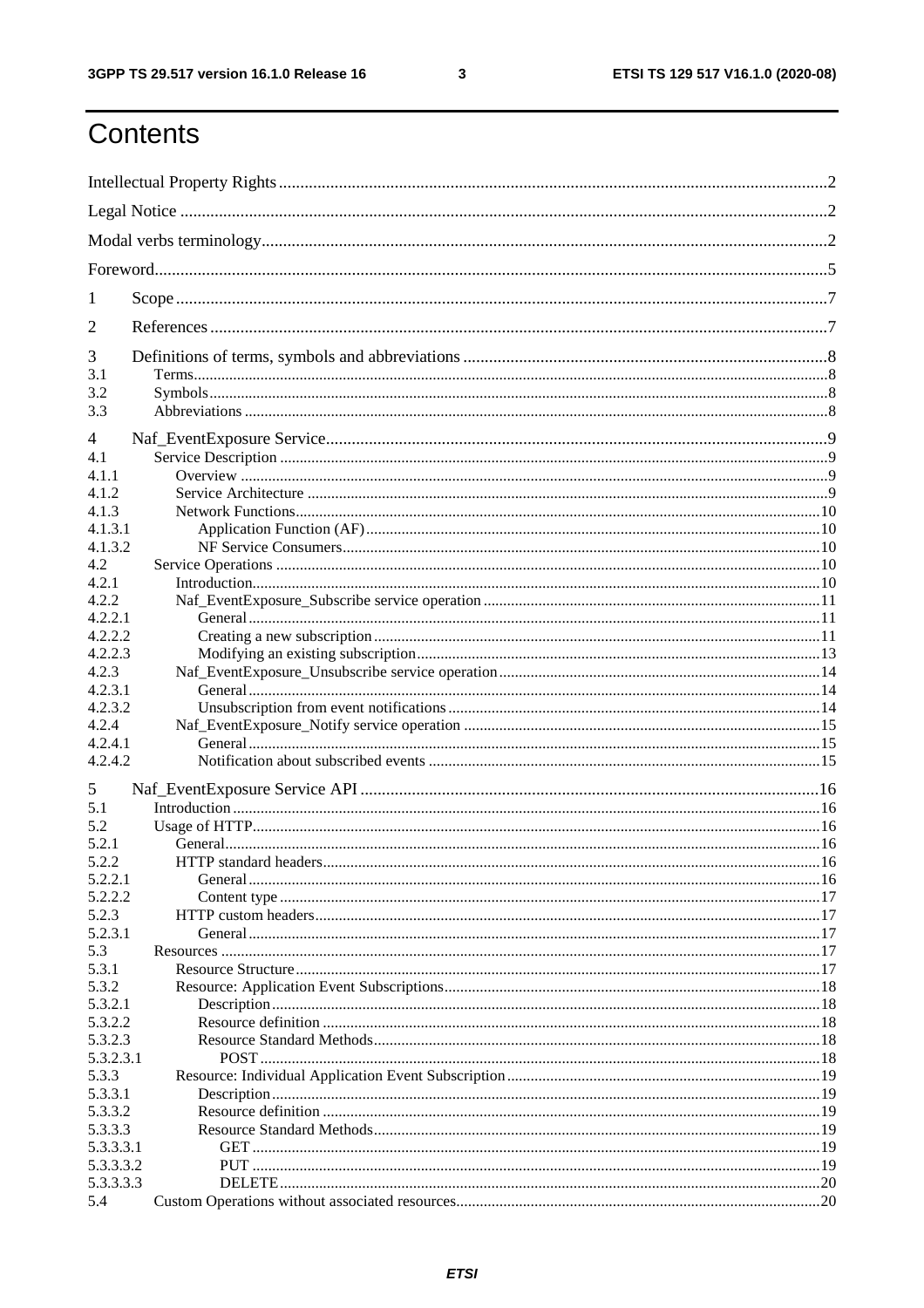$\overline{\mathbf{4}}$ 

| 5.5       |                               |  |
|-----------|-------------------------------|--|
| 5.5.1     |                               |  |
| 5.5.2     |                               |  |
| 5.5.2.1   |                               |  |
| 5.5.2.2   |                               |  |
| 5.5.2.3   |                               |  |
| 5.5.2.3.1 |                               |  |
| 5.6       |                               |  |
| 5.6.1     |                               |  |
| 5.6.2     |                               |  |
| 5.6.2.1   |                               |  |
| 5.6.2.2   |                               |  |
| 5.6.2.3   |                               |  |
| 5.6.2.4   |                               |  |
| 5.6.2.5   |                               |  |
| 5.6.2.6   |                               |  |
| 5.6.2.7   |                               |  |
| 5.6.2.8   |                               |  |
| 5.6.2.9   |                               |  |
| 5.6.2.10  |                               |  |
| 5.6.2.11  |                               |  |
| 5.6.2.12  |                               |  |
| 5.6.2.13  |                               |  |
| 5.6.2.14  |                               |  |
| 5.6.3     |                               |  |
| 5.6.3.1   |                               |  |
| 5.6.3.2   |                               |  |
| 5.6.3.3   |                               |  |
| 5.7       |                               |  |
| 5.7.1     |                               |  |
| 5.7.2     |                               |  |
| 5.7.3     |                               |  |
| 5.8       |                               |  |
| 5.9       |                               |  |
|           | <b>Annex A (normative):</b>   |  |
| A.1       |                               |  |
| A.2       |                               |  |
|           | <b>Annex B (informative):</b> |  |
|           |                               |  |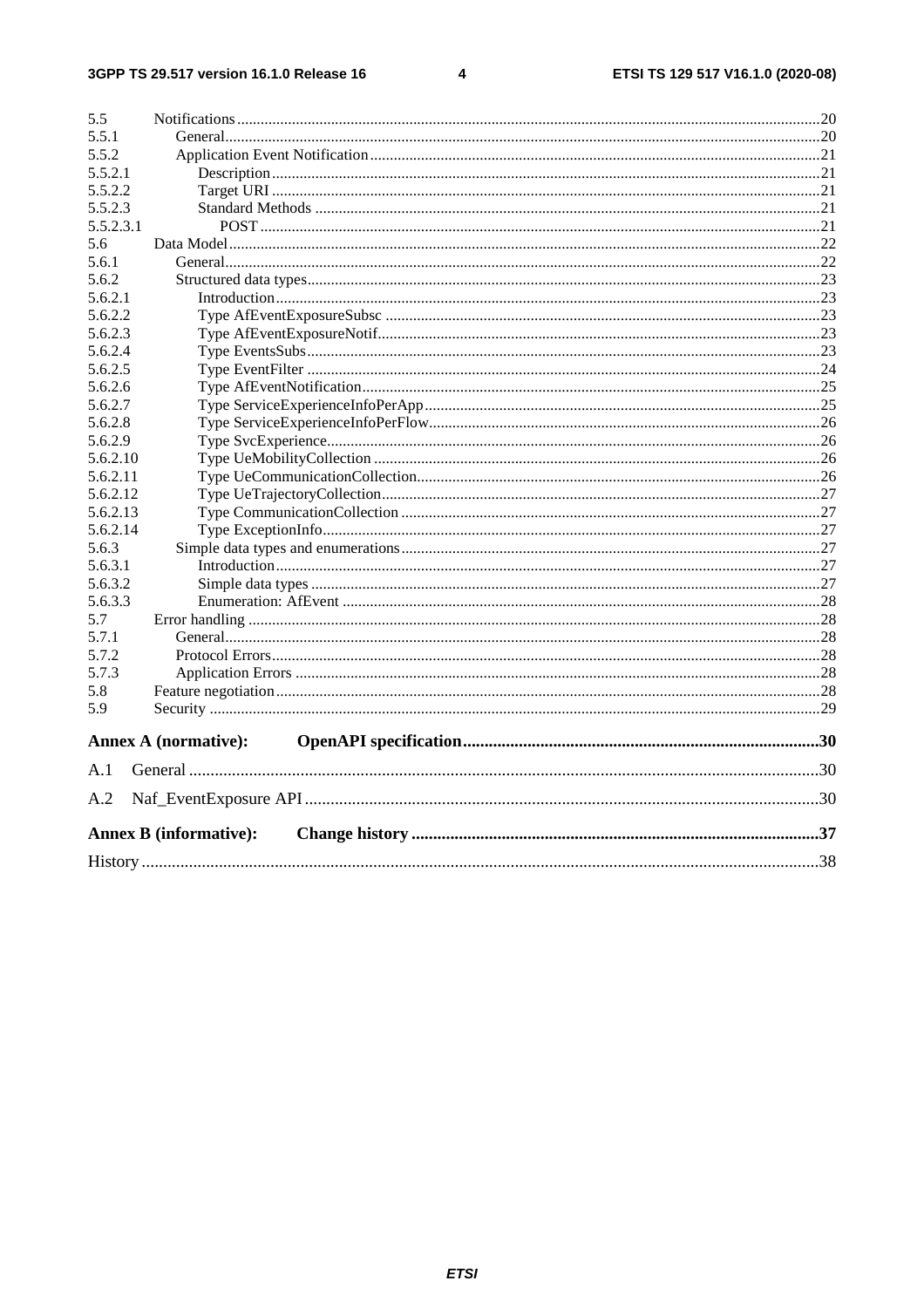# Foreword

This Technical Specification has been produced by the 3rd Generation Partnership Project (3GPP).

The contents of the present document are subject to continuing work within the TSG and may change following formal TSG approval. Should the TSG modify the contents of the present document, it will be re-released by the TSG with an identifying change of release date and an increase in version number as follows:

Version x.y.z

where:

- x the first digit:
	- 1 presented to TSG for information;
	- 2 presented to TSG for approval;
	- 3 or greater indicates TSG approved document under change control.
- y the second digit is incremented for all changes of substance, i.e. technical enhancements, corrections, updates, etc.
- z the third digit is incremented when editorial only changes have been incorporated in the document.

In the present document, certain modal verbs have the following meanings:

- **shall** indicates a mandatory requirement to do something
- **shall not** indicates an interdiction (prohibition) to do something
- NOTE 1: The constructions "shall" and "shall not" are confined to the context of normative provisions, and do not appear in Technical Reports.
- NOTE 2: The constructions "must" and "must not" are not used as substitutes for "shall" and "shall not". Their use is avoided insofar as possible, and they are not used in a normative context except in a direct citation from an external, referenced, non-3GPP document, or so as to maintain continuity of style when extending or modifying the provisions of such a referenced document.
- **should** indicates a recommendation to do something
- **should not** indicates a recommendation not to do something
- **may** indicates permission to do something
- **need not** indicates permission not to do something
- NOTE 3: The construction "may not" is ambiguous and is not used in normative elements. The unambiguous constructions "might not" or "shall not" are used instead, depending upon the meaning intended.
- **can** indicates that something is possible
- **cannot** indicates that something is impossible
- NOTE 4: The constructions "can" and "cannot" shall not to be used as substitutes for "may" and "need Not".
- **will** indicates that something is certain or expected to happen as a result of action taken by an agency the behaviour of which is outside the scope of the present document
- **will not** indicates that something is certain or expected not to happen as a result of action taken by an agency the behaviour of which is outside the scope of the present document
- **might** indicates a likelihood that something will happen as a result of action taken by some agency the behaviour of which is outside the scope of the present document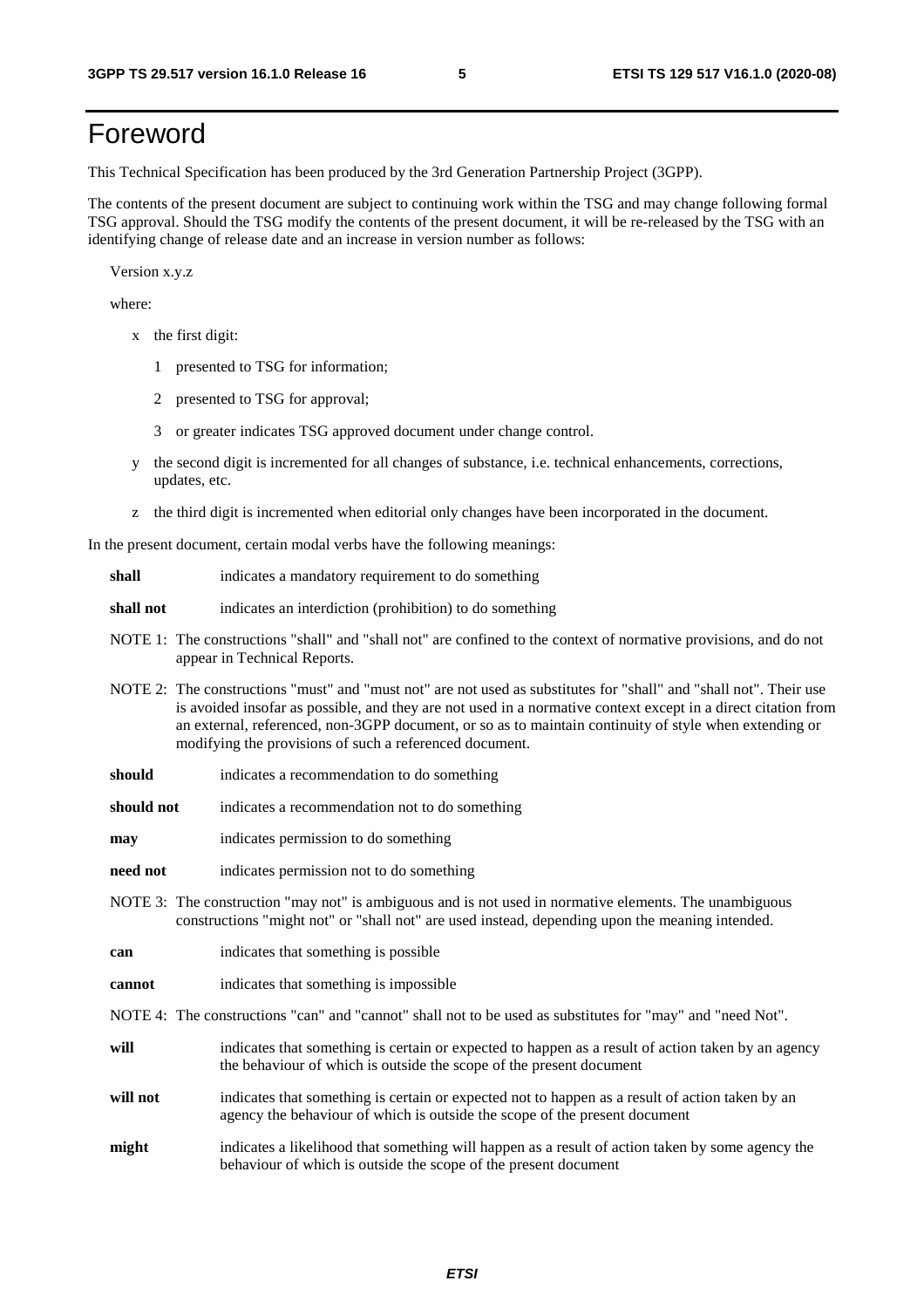| 3GPP TS 29.517 version 16.1.0 Release 16 |  |
|------------------------------------------|--|
|------------------------------------------|--|

**might not** indicates a likelihood that something will not happen as a result of action taken by some agency the behaviour of which is outside the scope of the present document

In addition:

- is (or any other verb in the indicative mood) indicates a statement of fact
- **is not** (or any other negative verb in the indicative mood) indicates a statement of fact

NOTE 5: The constructions "is" and "is not" do not indicate requirements.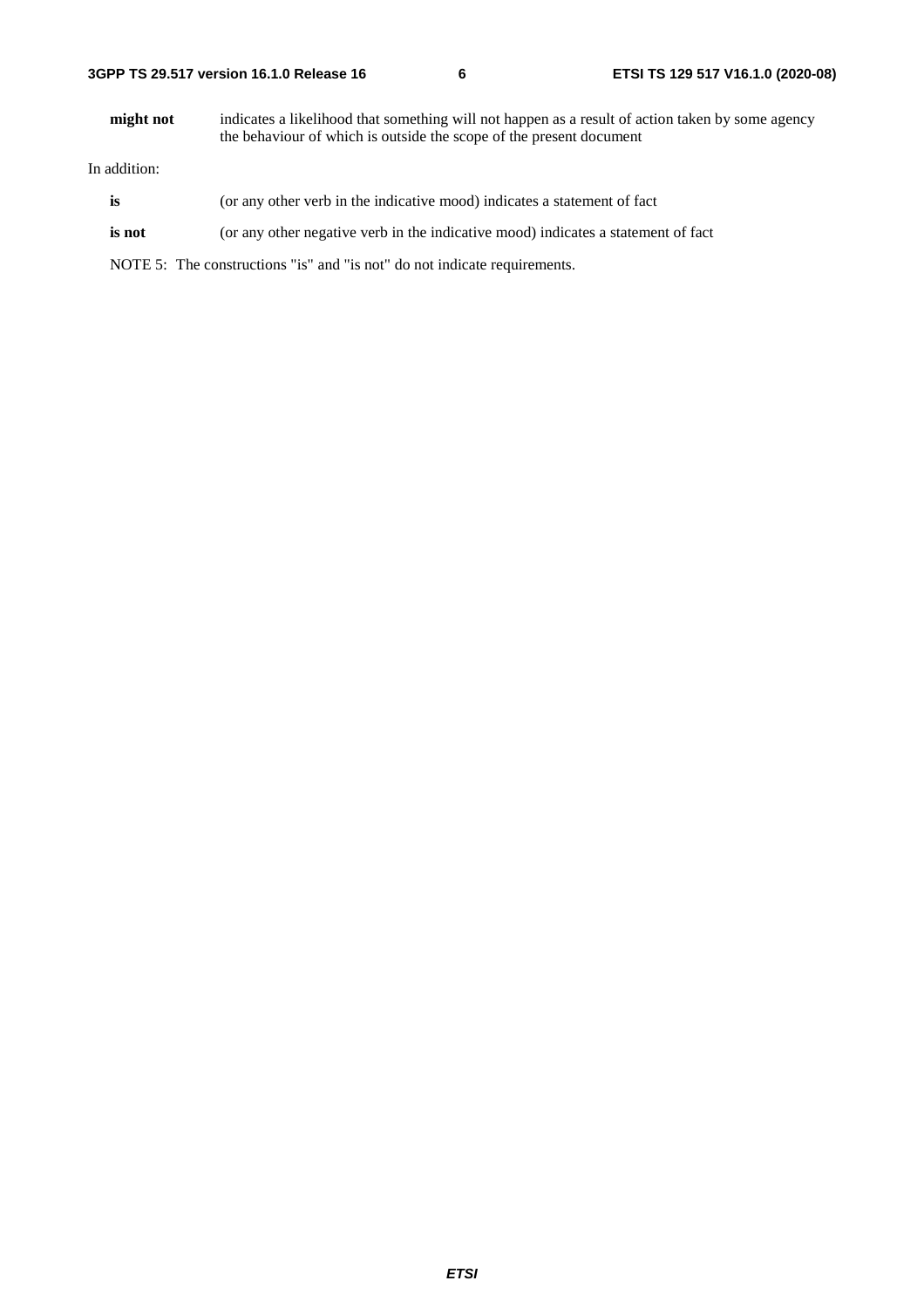# 1 Scope

The present document specifies the stage 3 protocol and data model for the Application Function Event Exposure Service of the 5G System. It provides stage 3 protocol definitions, message flows and specifies the API for the Naf\_EventExposure service.

The 5G System stage 2 architecture and the procedures are specified in 3GPP TS 23.501 [2], 3GPP TS 23.502 [3], and 3GPP TS 23.288 [4].

The Technical Realization of the Service Based Architecture and the Principles and Guidelines for Services Definition are specified in 3GPP TS 29.500 [5] and 3GPP TS 29.501 [6].

The Application Function Event Exposure Service is provided by the Application Function (AF). This service exposes service experience events observed at the AF.

# 2 References

The following documents contain provisions which, through reference in this text, constitute provisions of the present document.

- References are either specific (identified by date of publication, edition number, version number, etc.) or non-specific.
- For a specific reference, subsequent revisions do not apply.
- For a non-specific reference, the latest version applies. In the case of a reference to a 3GPP document (including a GSM document), a non-specific reference implicitly refers to the latest version of that document *in the same Release as the present document*.
- [1] 3GPP TR 21.905: "Vocabulary for 3GPP Specifications".
- [2] 3GPP TS 23.501: "System Architecture for the 5G System; Stage 2".
- [3] 3GPP TS 23.502: "Procedures for the 5G System; Stage 2".
- [4] 3GPP TS 23.288: "Architecture enhancements for 5G System (5GS) to support network data analytics services".
- [5] 3GPP TS 29.500: "5G System; Technical Realization of Service Based Architecture; Stage 3".
- [6] 3GPP TS 29.501: "5G System; Principles and Guidelines for Services Definition; Stage 3".
- [7] IETF RFC 7540: "Hypertext Transfer Protocol Version 2 (HTTP/2)".
- [8] OpenAPI: "OpenAPI 3.0.0 Specification", [https://github.com/OAI/OpenAPI](https://github.com/OAI/OpenAPI-Specification/blob/master/versions/3.0.0.md)-[Specification/blob/master/versions/3.0.0.md](https://github.com/OAI/OpenAPI-Specification/blob/master/versions/3.0.0.md).
- [9] IETF RFC 8259: "The JavaScript Object Notation (JSON) Data Interchange Format".
- [10] IETF RFC 7807: "Problem Details for HTTP APIs".
- [11] 3GPP TR 21.900: "Technical Specification Group working methods".
- [12] 3GPP TS 29.523: "5G System; Policy Control Event Exposure Service; Stage 3".
- [13] 3GPP TS 29.571: "5G System; Common Data Types for Service Based Interfaces Stage 3".
- [14] 3GPP TS 33.501: "Security architecture and procedures for 5G system".
- [15] IETF RFC 6749: "The OAuth 2.0 Authorization Framework".
- [16] 3GPP TS 29.510: "5G System; Network Function Repository Services; Stage 3".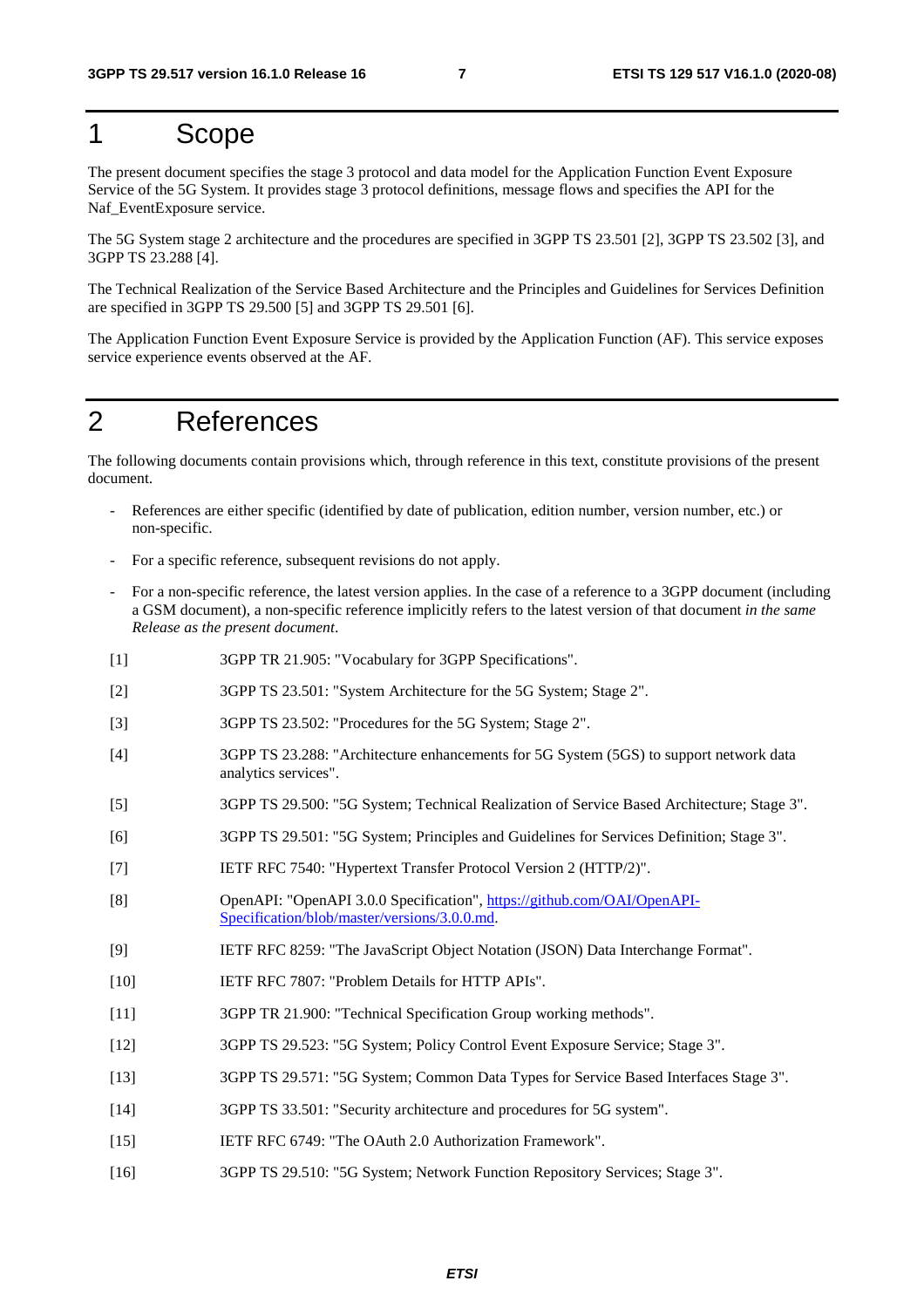- [17] 3GPP TS 29.122: "T8 reference point for northbound Application Programming Interfaces (APIs)". [18] 3GPP TS 29.514: "5G System; Policy Authorization Service; Stage 3". [19] 3GPP TS 29.520: "5G System; Network Data Analytics Services; Stage 3".
- [20] IETF RFC 5246, "The Transport Layer Security (TLS) Protocol Version 1.2".
- [21] IETF RFC 7230: "Hypertext Transfer Protocol (HTTP/1.1): Message Syntax and Routing".
- [22] IETF RFC 7231: "Hypertext Transfer Protocol (HTTP/1.1): Semantics and Content".
- [23] IETF RFC 7232: "Hypertext Transfer Protocol (HTTP/1.1): Conditional Requests".
- [24] IETF RFC 7233: "Hypertext Transfer Protocol (HTTP/1.1): Range Requests".
- [25] IETF RFC 7234: "Hypertext Transfer Protocol (HTTP/1.1): Caching".
- [26] IETF RFC 7235: "Hypertext Transfer Protocol (HTTP/1.1): Authentication".
- [27] 3GPP TS 29.503: "5G System; Unified Data Management Services; Stage 3".

# 3 Definitions of terms, symbols and abbreviations

### 3.1 Terms

For the purposes of the present document, the terms given in 3GPP TR 21.905 [1] and the following apply. A term defined in the present document takes precedence over the definition of the same term, if any, in 3GPP TR 21.905 [1].

(None)

### 3.2 Symbols

For the purposes of the present document, the following symbols apply:

(None)

### 3.3 Abbreviations

For the purposes of the present document, the abbreviations given in 3GPP TR 21.905 [1] and the following apply. An abbreviation defined in the present document takes precedence over the definition of the same abbreviation, if any, in 3GPP TR 21.905 [1].

| AF           | <b>Application Function</b>              |
|--------------|------------------------------------------|
| <b>DNAI</b>  | DN Access Identifier                     |
| <b>GPSI</b>  | Generic Public Subscription Identifier   |
| <b>NEF</b>   | <b>Network Exposure Function</b>         |
| NF           | <b>Network Function</b>                  |
| <b>NWDAF</b> | <b>Network Data Analytics Function</b>   |
| <b>SUPI</b>  | <b>Subscription Permanent Identifier</b> |
| <b>URI</b>   | Uniform Resource Identifier              |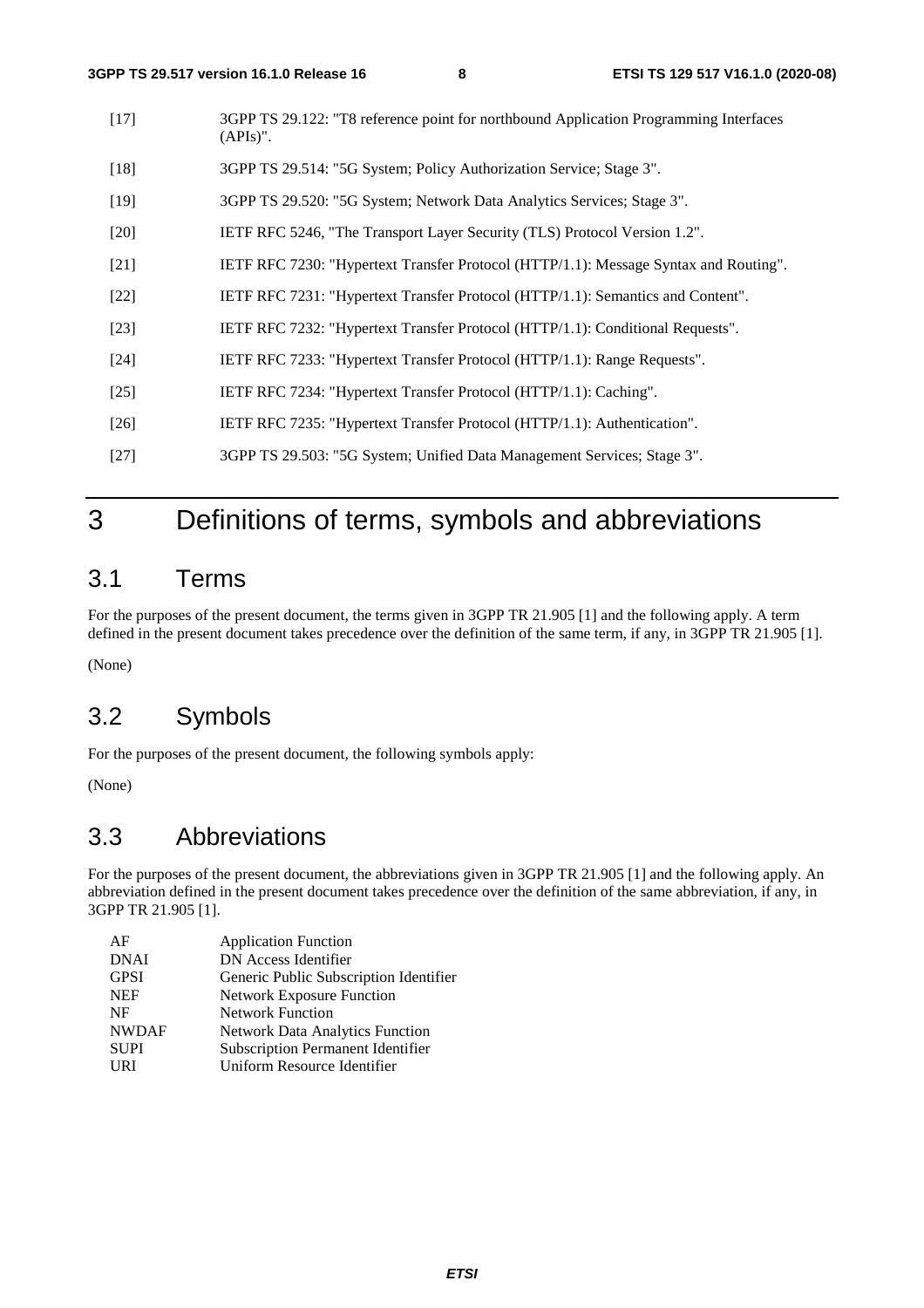# 4 Naf\_EventExposure Service

### 4.1 Service Description

### 4.1.1 Overview

The Application Function Exposure Service, as defined in 3GPP TS 23.502 [3] and 3GPP TS 23.288 [4], is provided by the Application Function (AF).

This service:

- allows NF service consumers to subscribe, modify and unsubscribe for application events; and
- notifies NF service consumers with a corresponding subscription about observed events on the AF.

The types of observed events include:

- Service data of a application:
- UE mobility information;
- UE communication information; and
- Exceptions information.

When the event occurs, to which the NF service consumer has subscribed to, the AF reports the requested information to the NF service consumer based on the event reporting information definition requested by the NF service consumer (see 3GPP TS 23.502 [3]).

### 4.1.2 Service Architecture

The Data Analytics Architecture is defined in 3GPP TS 23.288 [4].

The Application Function Exposure Service (Naf\_EventExposure) is part of the Naf service-based interface exhibited by the Application Function (AF).

The known NF service consumers of the Naf\_EventExposure service are the Network Exposure Function (NEF) and the Network Data Analytics Function (NWDAF).

The Naf\_EventExposure service is provided by the AF and consumed by the NEF and the NWDAF, as shown in figure 4.1.2-1 for the SBI representation model and in figure 4.1.2-2 for reference point representation model.



**Figure 4.1.2-1: Naf\_EventExposure service Architecture, SBI representation**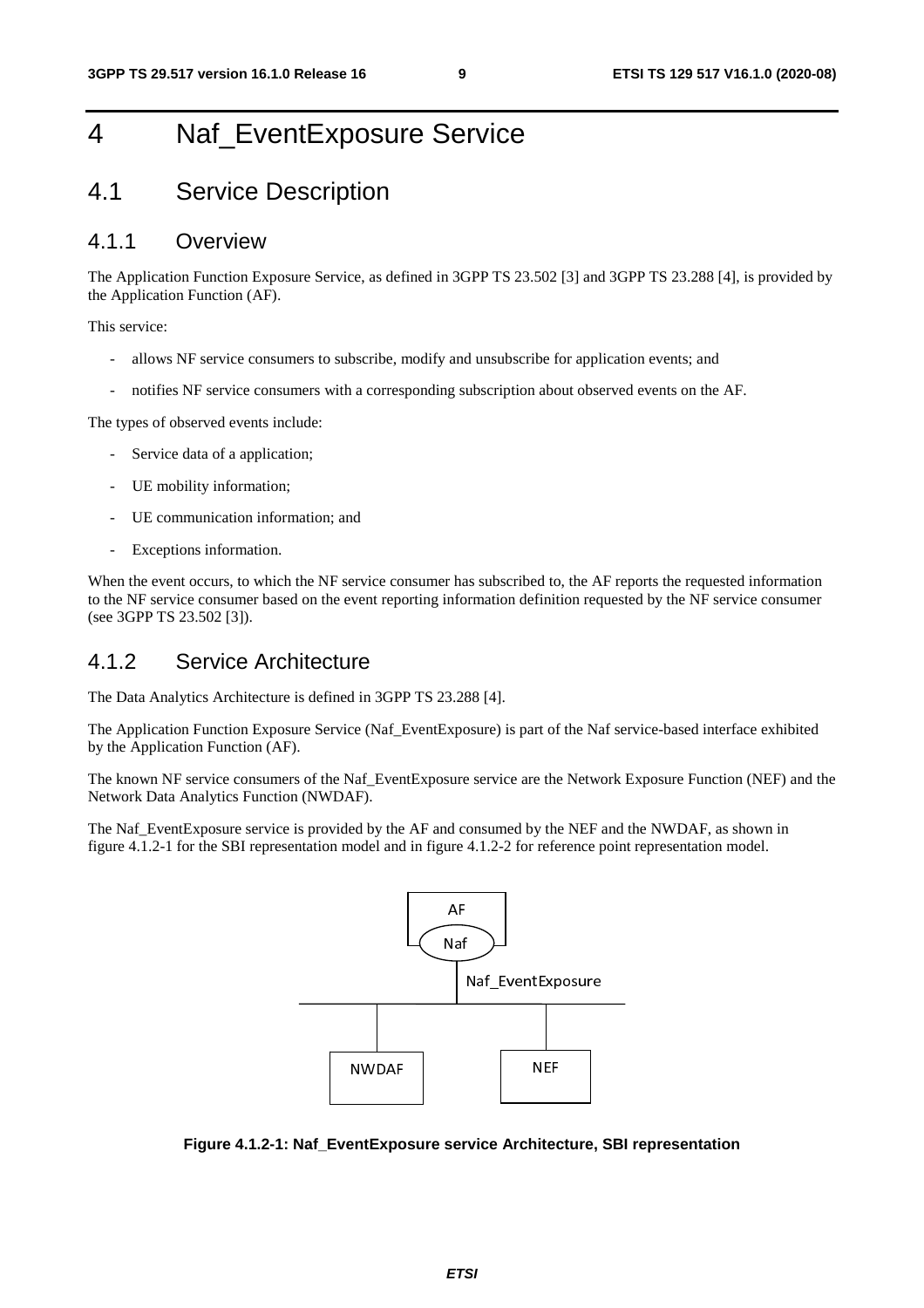



### 4.1.3 Network Functions

#### 4.1.3.1 Application Function (AF)

The AF is a functional element that provides service or application related information to the NF service consumer.

The AF allows NF consumers to subscribe to and unsubscribe from periodic notification and/or notification when subscribed event is detected.

#### 4.1.3.2 NF Service Consumers

The Network Data Analytics Function (NWDAF):

- supports (un)subscribing to notification of subscribed event(s) from the AF;
- supports receiving the notification of subscribed event(s) from the AF.

The Network Exposure Function (NEF):

- supports (un)subscribing to notification of service experience information from the AF;
- supports receiving the notification of subscribed event(s) from the AF.

### 4.2 Service Operations

### 4.2.1 Introduction

Service operations defined for the Naf\_EventExposure Service are shown in table 4.2.1-1.

| <b>Service Operation Name</b> | <b>Description</b>                                                                                                                                                                                                         | <b>Initiated by</b>         |
|-------------------------------|----------------------------------------------------------------------------------------------------------------------------------------------------------------------------------------------------------------------------|-----------------------------|
| Naf_EventExposure_Subscribe   | This service operation is used by an NF service<br>consumer to subscribe to, or modify a<br>subscription in the AF for event notifications on<br>a specified application related event for one or<br>more UE(s) or any UE. | NF Consumer<br>(NWDAF, NEF) |
| Naf_EventExposure_Unsubscribe | This service operation is used by an NF service<br>consumer to unsubscribe from event<br>notifications.                                                                                                                    | NF Consumer<br>(NWDAF, NEF) |
| Naf EventExposure Notify      | This service operation is used by the AF to<br>report application related event(s) to the NF<br>service consumer which has subscribed to the<br>event report service.                                                      | AF                          |

**Table 4.2.1-1: Naf\_EventExposure Service Operations**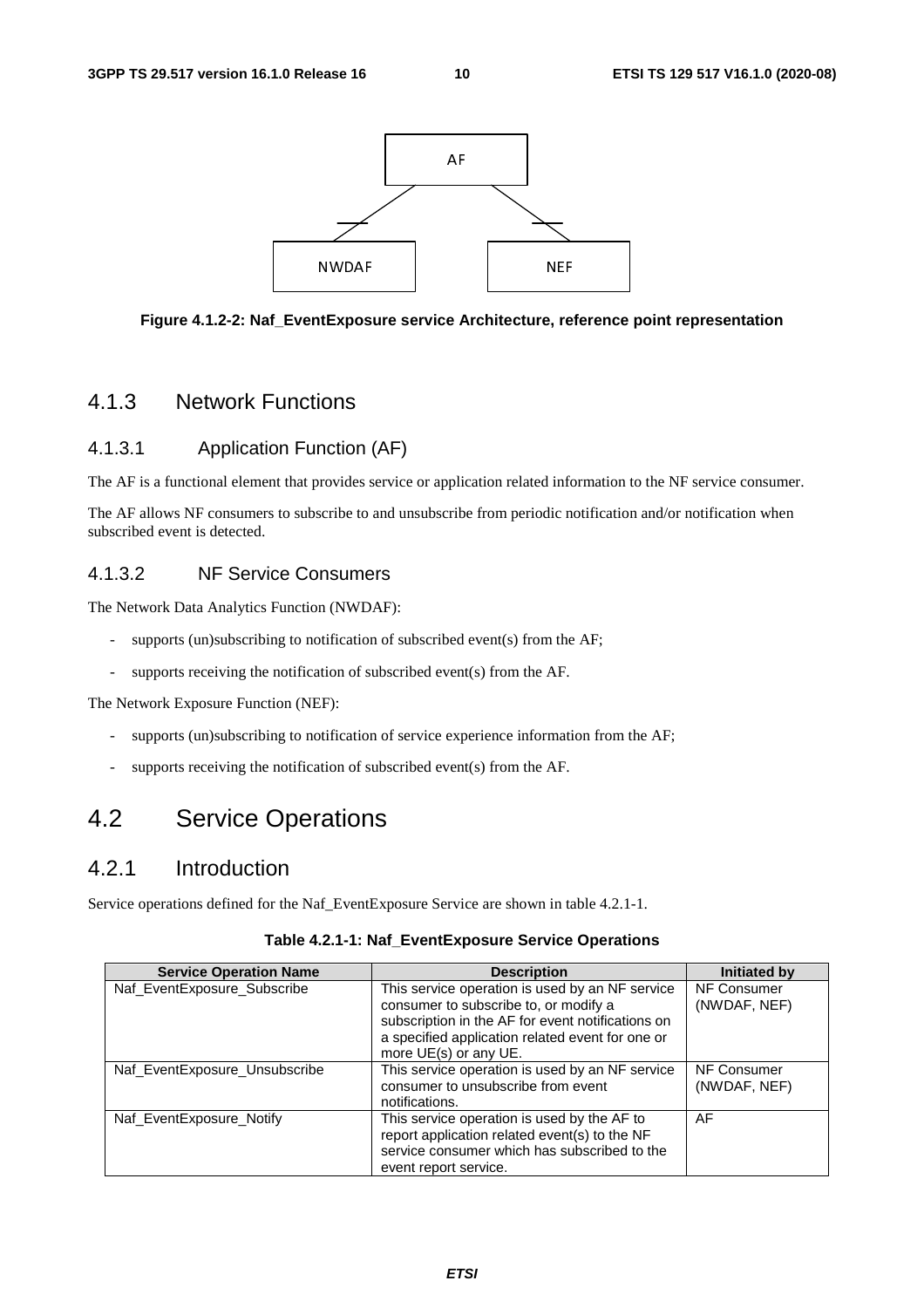### 4.2.2 Naf\_EventExposure\_Subscribe service operation

### 4.2.2.1 General

This service operation is used by an NF service consumer to subscribe for event notifications on specific event(s), or to modify an existing subscription.

The following are the types of events for which a subscription can be made:

- Service data for an application;
- UE mobility information;
- UE communication information; and
- Exceptions information.

The following procedures using the Naf\_EventExposure\_Subscribe service operation are supported:

- creating a new subscription;
- modifying an existing subscription.

#### 4.2.2.2 Creating a new subscription

Figure 4.2.2.2-1 illustrates the creation of a subscription.



**Figure 4.2.2.2-1: Creation of a subscription** 

To subscribe to event notifications, the NF service consumer shall send an HTTP POST request to the AF with: "{apiRoot}/naf-eventexposure/<apiVersion>/subscriptions/" as request URI as shown in step 1 of figure 4.2.2.2-1, and the "AfEventExposureSubsc" data structure as request body.

The "AfEventExposureSubsc" data structure shall include:

- description of subscribed event information as "eventsSubs" attribute by using one or more "EventsSubs" data;
- description of the event reporting information as "eventsRepInfo" attribute;
- a URI where to receive the requested notifications as "notifUri" attribute;
- a Notification Correlation Identifier assigned by the NF service consumer for the requested notifications as "notifId" attribute.

The "EventsSubs" data shall include:

- a event to subscribe as a "event" attribute; and
- event filter information as "eventFilter" attribute associated with the event.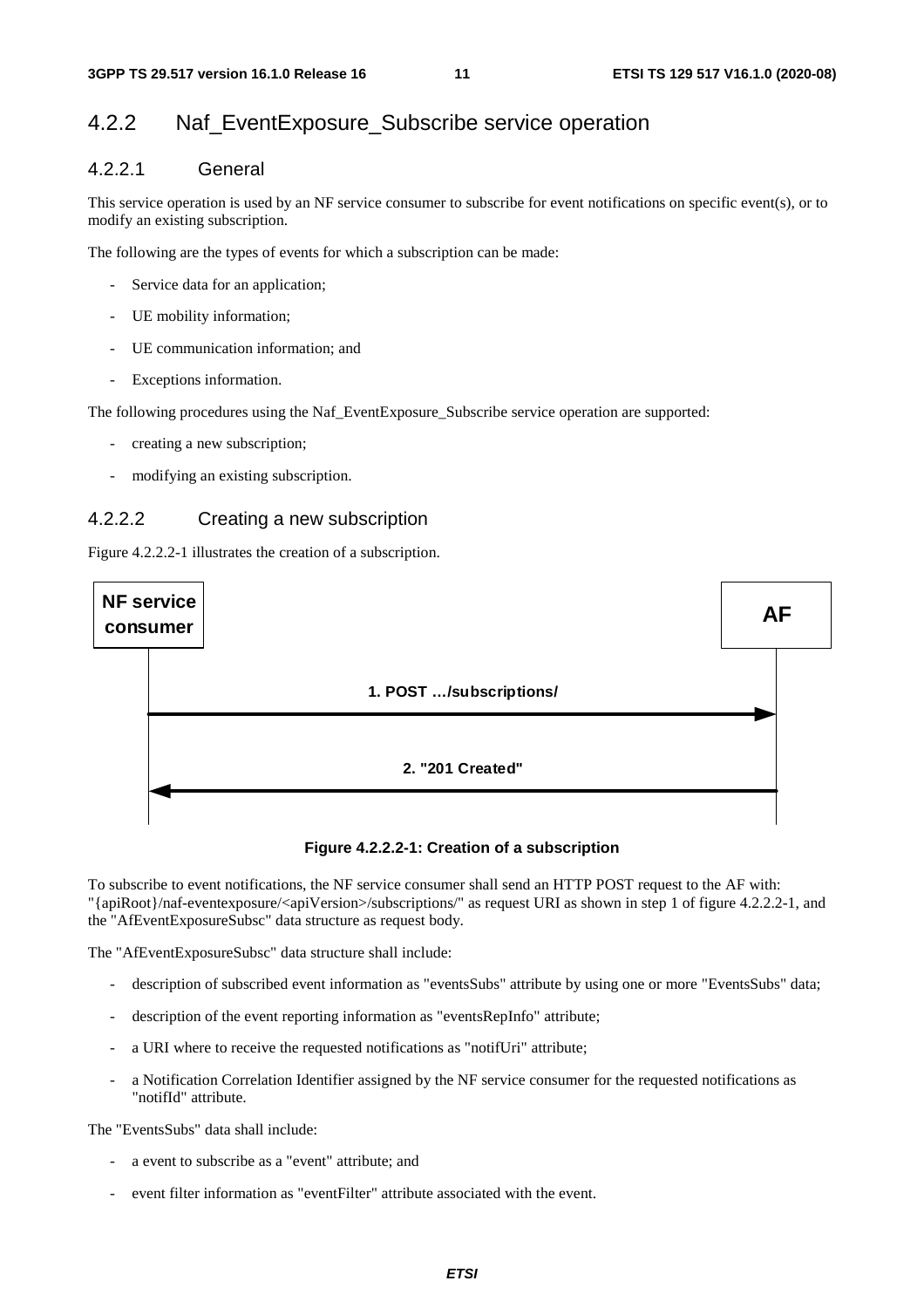The "eventsRepInfo" attribute may include:

- event notification method (periodic, one time, on event detection) as "notifMethod" attribute;
- Maximum Number of Reports as "maxReportNbr" attribute;
- Monitoring Duration as "monDur" attribute;
- repetition period for periodic reporting as "repPeriod" attribute;
- immediate reporting indication as "immRep" attribute;
- sampling ratio as "sampRatio" attribute; and/or
- group reporting guard time as "grpRepTime" attribute.

The "eventFilter" shall include:

- identification of target UE(s) to which the subscription applies via :
	- 1) identification of individual UE(s) via "gpsis" attribute or "supis" attribute; or
	- 2) identification of group(s) of UE(s) via "exterGroupIds" attribute or "interGroupIds" attribute; or
	- 3) identification of any UE via "anyUeInd" attribute.

Depending on the event type:

- if the feature "ServiceExperience" is supported and the event is "SVC\_EXPERIENCE", the "eventFilter" attribute may provide:
	- 1) identification of application to which the subscription applies via "appIds" attribute;
	- 2) an area of interest via "locArea" attribute.
- if the feature "Exceptions" is supported and the event is "EXCEPTIONS", the "eventFilter" attribute may provide:
	- 1) identification of application to which the subscription applies via "appIds" attribute;
	- 2) an area of interest via "locArea" attribute;
- if the feature "UeCommunication" is supported and the event is "UE\_COMM", the "eventFilter" attribute may provide:
	- 1) identification of application to which the subscription applies via "appIds" attribute;
	- 2) an area of interest via "locArea" attribute.
- if the feature "UeMobility" is supported and the event is "UE\_MOBILITY", the "eventFilter" attribute may provide:
	- 1) identification of application to which the subscription applies via "appIds" attribute;
	- 2) an area of interest via "locArea" attribute.

If the AF cannot successfully fulfil the received HTTP POST request due to the internal error or an error in the HTTP POST request, the AF shall send the HTTP error response as specified in subclause 5.7.

Upon successful reception of the HTTP POST request with "{apiRoot}/naf-

eventexposure/<apiVersion>/subscriptions/" as request URI and "AfEventExposureSubsc" data structure as request "AfEventExposureSubsc" data structure as request<br>ubscription" resource, shall store the subscription ar<br>figure 4.2.2.2-1. The AF shall include in the "201 body, the AF shall create a new "Individual Application Event Subscription" resource, shall store the subscription and shall send a HTTP "201 Created" response as shown in step 2 of figure 4.2.2.2-1. The AF shall include in the "201 Created" response:

- a Location header field; and
- an "AfEventExposureSubsc" data type in the payload body.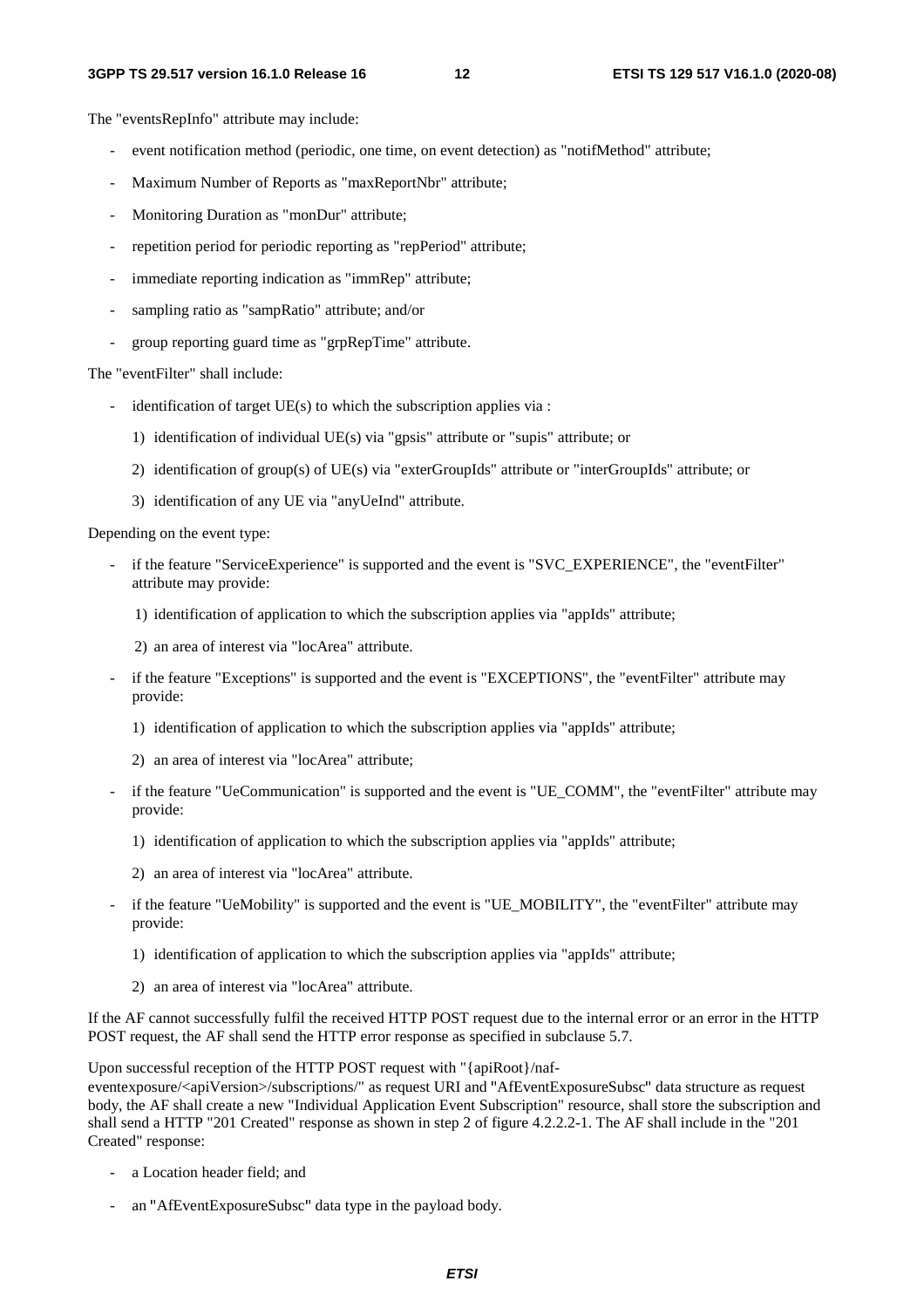The Location header field shall contain the URI of the created individual application session context resource i.e. "{apiRoot}/naf-eventexposure/<apiVersion>/subscriptions/{subscriptionId}".

The "AfEventExposureSubsc" data type payload body shall contain the representation of the created "Individual Application Event Subscription".

Application Event Subscription".<br>When the "monDur" attribute is included in the response, it represents AF selected expiry time that is equal or less than the received expiry time in the request.

When the "immRep" attribute is included and sets to "true" in the subscription and the subscribed events are available, the AF shall include the reports of the events subscribed, if available, in the HTTP POST response. the AF shall include the reports of the events subscribed, if available, in the HTTP POST response.

When the sampling ratio as the "sampRatio" attribute is included in the subscription, the AF shall select a random subset of UEs among target UEs according to the sampling ratio and only report the event(s) related to the selected subset UEs.

When the group reporting guard time as the "grpRepTime" attribute is included in the subscription, the AF shall accumulate all the event reports for the target UEs until the group reporting guard time expires. Then the AF shall notify the NF service consumer using the Naf\_EventExposure\_Notify service operation, as described in subclause 4.2.4.2.

#### 4.2.2.3 Modifying an existing subscription

Figure 4.2.2.3-1 illustrates the modification of an existing subscription.



**Figure 4.2.2.3-1: Modification of an existing subscription** 

To modify an existing subscription to event notifications, the NF service consumer shall send an HTTP PUT request with: "{apiRoot}/naf-eventexposure/<apiVersion>/subscriptions/{subscriptionId}" as request URI, as shown in step 1 of figure 4.2.2.3-1, where "{subscriptionId}" is the subscription correlation ID of the existing subscription. The

- "AfEventExposureSubsc" data structure is included as request body as described in subclause 4.2.2.2. NOTE 1: An alternate NF service consumer than the one that requested the generation of the subscription resource can send the PUT.
	- NOTE 2: The "notifUri" attribute within the AfEventExposureSubsc data structure can be modified to request that subsequent notifications are sent to a new NF service consumer.
	- NOTE 3: The "monDur" attribute within the AfEventExposureSubsc data structure can be modified to extend the expiry time to keep receiving notifications.

If the AF cannot successfully fulfil the received HTTP PUT request due to the internal error or an error in the HTTP PUT request, the AF shall send the HTTP error response as specified in subclause 5.7.

Upon successful reception of an HTTP PUT request with: "{apiRoot}/naf-

eventexposure/<apiVersion>/subscriptions/{subscriptionId}" as request URI and "AfEventExposureSubsc" data "AfEventExposureSubsc" data<br>FP "200 OK" response as showi<br>ponse body. structure as request body, the AF shall store the subscription and shall send a HTTP "200 OK" response as shown in step 2 of figure 4.2.2.3-1, with the "AfEventExposureSubsc" data structure as response body.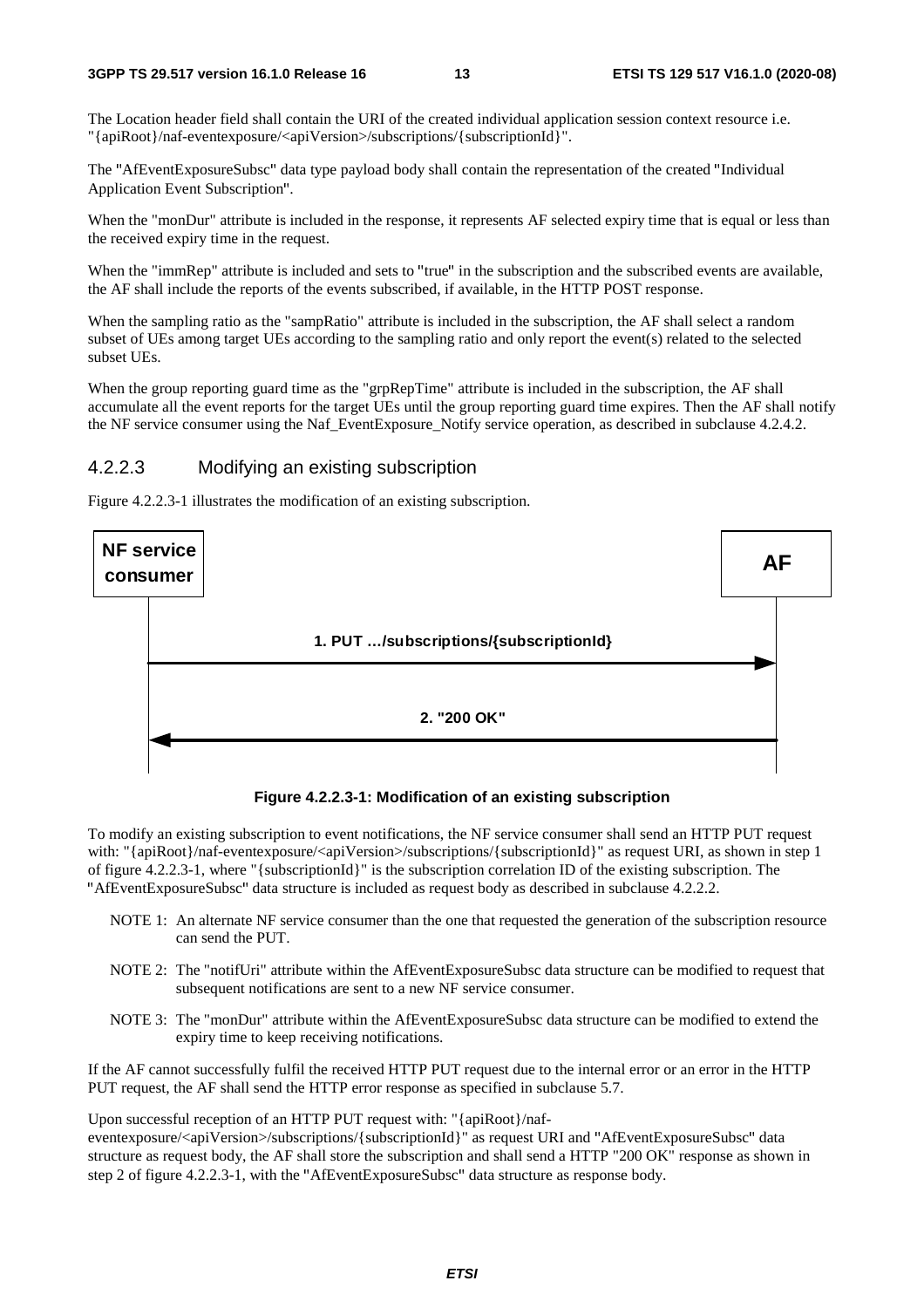The "AfEventExposureSubsc" data structure payload body shall contain the representation of the modified "Individual Application Event Subscription".

When the "monDur" attribute is included in the response, it represents AF selected expiry time that is equal or less than the received expiry time in the request.

When the "immRep" attribute is included and sets to "true" in the subscription and the subscribed events are available, the AF shall include the reports of the events subscribed, if available, in the HTTP PUT response. the AF shall include the reports of the events subscribed, if available, in the HTTP PUT response.

When the sampling ratio as the "sampRatio" attribute is included in the subscription, the AF shall select a random subset of UEs among target UEs according to the sampling ratio and only report the event(s) related to the selected subset UEs.

When the group reporting guard time as the "grpRepTime" attribute is included in the subscription, the AF shall accumulate all the event reports for the target UEs until the group reporting guard time expires. Then the AF shall notify the NF service consumer using the Naf\_EventExposure\_Notify service operation, as described in subclause 4.2.4.2.

### 4.2.3 Naf\_EventExposure\_Unsubscribe service operation

#### 4.2.3.1 General

This service operation is used by an NF service consumer to unsubscribe from event notifications.

The following procedure using the Naf\_EventExposure\_Unsubscribe service operation is supported:

unsubscription from event notifications.

#### 4.2.3.2 Unsubscription from event notifications

Figure 4.2.3.2-1 illustrates the unsubscription from event notifications.



#### **Figure 4.2.3.2-1: Unsubscription from event notifications**

To unsubscribe from event notifications, the NF service consumer shall send an HTTP DELETE request with "{apiRoot}/naf-eventexposure/<apiVersion>/subscriptions/{subscriptionId}" as request URI, as shown in step 1 of figure 4.2.3.2-1, where "{subscriptionId}" is the subscription correlation identifier of the existing resource subscription that is to be deleted.

If the AF cannot successfully fulfil the received HTTP DELETE request due to the internal error or the error in the HTTP DELETE request, the AF shall send the HTTP error response as specified in subclause 5.7.

Upon successful reception of the HTTP DELETE request with: "{apiRoot}/naf-

eventexposure/<apiVersion>/subscriptions/{subscriptionId}" as request URI, the AF shall remove the corresponding subscription and shall send an HTTP "204 No Content" response as shown in step 2 of figure 4.2.3.2-1.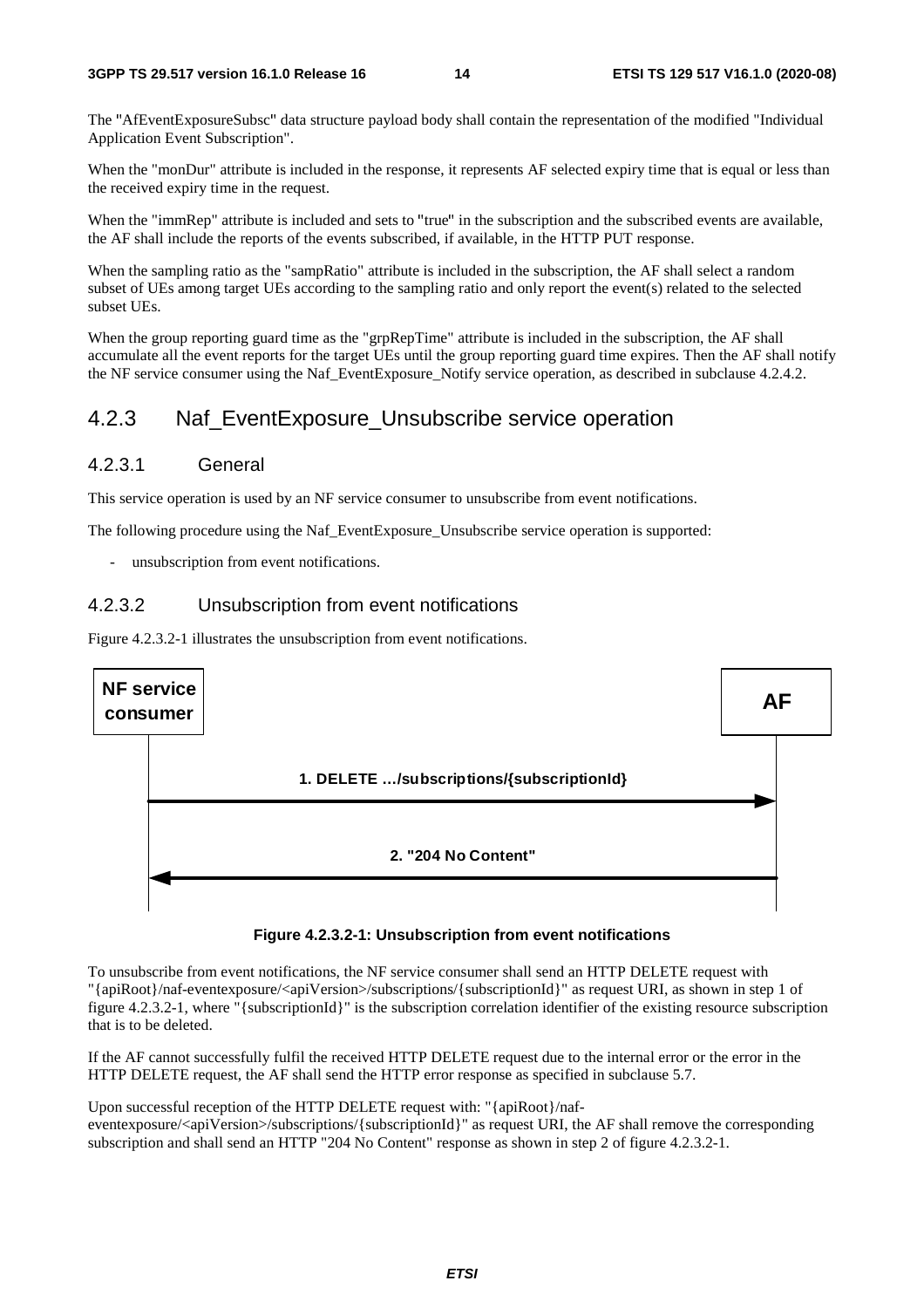### 4.2.4 Naf\_EventExposure\_Notify service operation

### 4.2.4.1 General

The Naf\_EventExposure\_Notify service operation enables the AF to notify to the NF service consumer(s) that the previously subscribed application related event occurred.

The following procedure using the Naf\_EventExposure\_Notify service operation is supported:

notification about subscribed events.

#### 4.2.4.2 Notification about subscribed events

Figure 4.2.4.2-1 illustrates the notification about subscribed events.



#### **Figure 4.2.4.2-1: Notification about subscribed events**

If the AF observes application related event(s) for which an NF service consumer has subscribed to, the AF shall send an HTTP POST request as shown in step 1 of figure 4.2.4.2-1, with the "{notifUri}" as request URI with the value previously provided by the NF service consumer within the corresponding subscription, and the "AfEventExposureNotif" data structure.

The "AfEventExposureNotif" data structure shall include:

- a) notification correlation ID provided by the NF service consumer during the subscription as "notifId" attribute; and
- b) information about the observed event(s) within the "eventNotifs" attribute that shall contain for each observed event an "AfEventNotification" data structure that shall include:
	- 1) the application related event as "event" attribute;
	- 2) the time at which the event was observed encoded as "timeStamp" attribute;
	- 3) if the "event" attribute is "SVC\_EXPERIENCE":
		- service experience information about the application involved in the reported event in the "svcExprcInfos" attribute;
	- 4) if the "event" attribute is "UE\_MOBILITY":
		- UE mobility information associated with the application as "ueMobilityInfos" attribute;
	- 5) if the "event" attribute is "UE\_COMM":
		- application communication information associated with the application as "ueCommInfos" attribute; and
	- 6) if the "event" attribute is "EXCEPTIONS":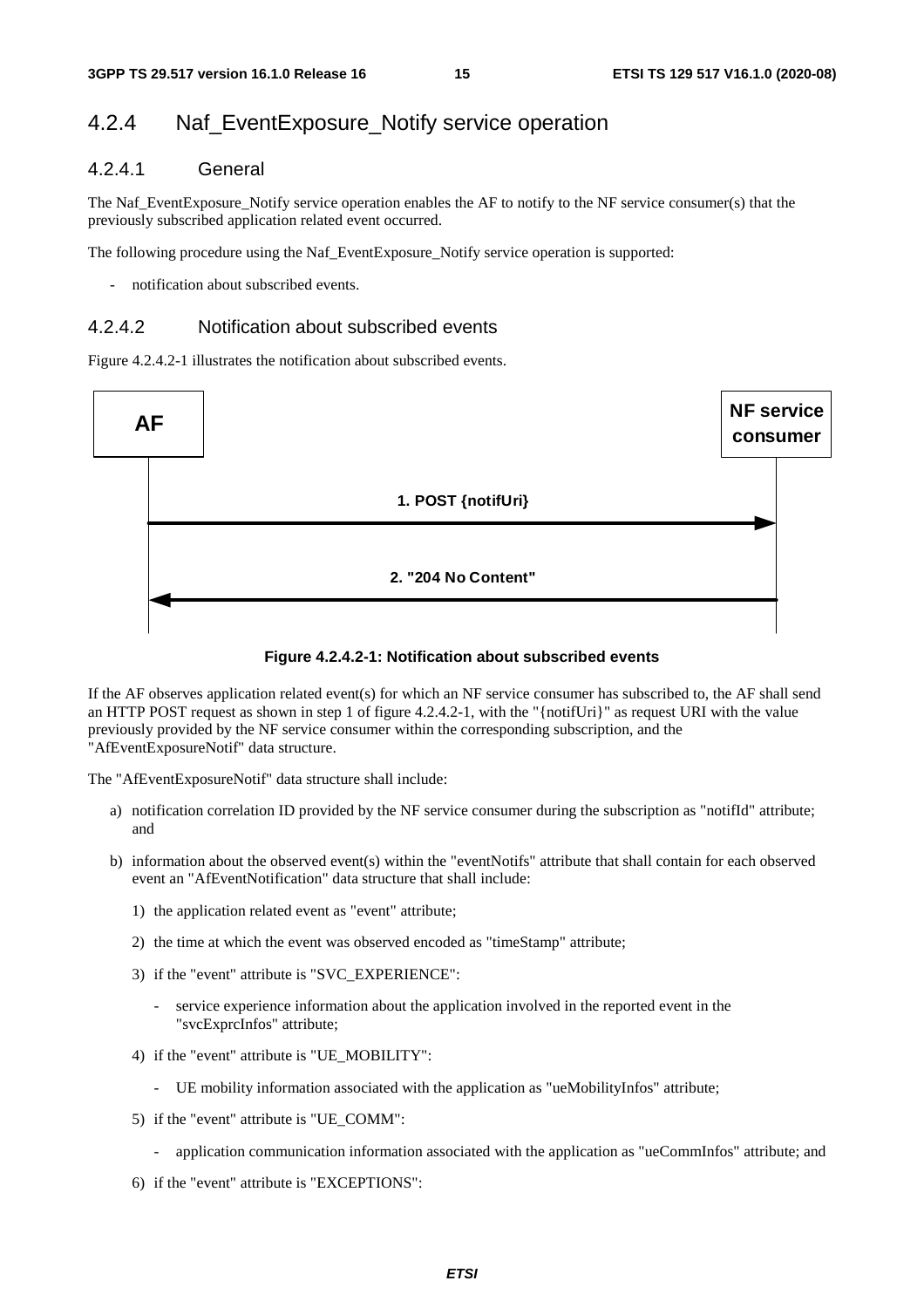exceptions information associated with a service flow as "excepInfos" attribute.

If the NF service consumer cannot successfully fulfil the received HTTP POST request due to the internal error or an error in the HTTP POST request, the NF service consumer shall send the HTTP error response as specified in subclause 5.7.

Upon successful reception of the HTTP POST request with "{notifUri}" as request URI and a "AfEventExposureNotif" data structure as request body, the NF service consumer shall send a "204 No Content" HTTP response, as shown in step 2 of figure 4.2.4.2-1.

# 5 Naf\_EventExposure Service API

### 5.1 Introduction

The Naf\_EventExposure Service shall use the Naf\_EventExposure API.

The API URI of the Naf\_EventExposure API shall be:

#### **{apiRoot}/<apiName>/<apiVersion>/**

The request URIs used in HTTP requests from the NF service consumer towards the AF shall have the Resource URI structure defined in subclause 4.4.1 of 3GPP TS 29.501 [6], i.e.:

#### **{apiRoot}/<apiName>/<apiVersion>/<apiSpecificResourceUriPart>**

with the following components:

- The {apiRoot} shall be set as described in 3GPP TS 29.501 [6].
- The **<**apiName**>** shall be "naf-eventexposure".
- The  $\langle$ apiVersion $\rangle$  shall be "v1".
- The  $\leq$ apiSpecificResourceUriPart> shall be set as described in subclause 5.3.

### 5.2 Usage of HTTP

### 5.2.1 General

If the AF is untrusted, support of HTTP/1.1 (IETF RFC 7230 [21], IETF RFC 7231 [22], IETF RFC 7232 [23], IETF RFC 7233 [24], IETF RFC 7234 [25] and IETF RFC 7235 [26]) over TLS (IETF RFC 5246 [20]) is mandatory and support of HTTP/2 (IETF RFC 7540 [7]) over TLS (IETF RFC 5246 [20]) is recommended.

If the AF is trusted, HTTP/2, IETF RFC 7540 [7], shall be used as specified in subclause 5.2 of 3GPP TS 29.500 [5].

HTTP/2 shall be transported as specified in subclause 5.3 of 3GPP TS 29.500 [5].

The OpenAPI [8] specification of HTTP messages and content bodies for the Naf\_EventExposure is contained in Annex A.

### 5.2.2 HTTP standard headers

#### 5.2.2.1 General

See subclause 5.2.2 of 3GPP TS 29.500 [5] for the usage of HTTP standard headers.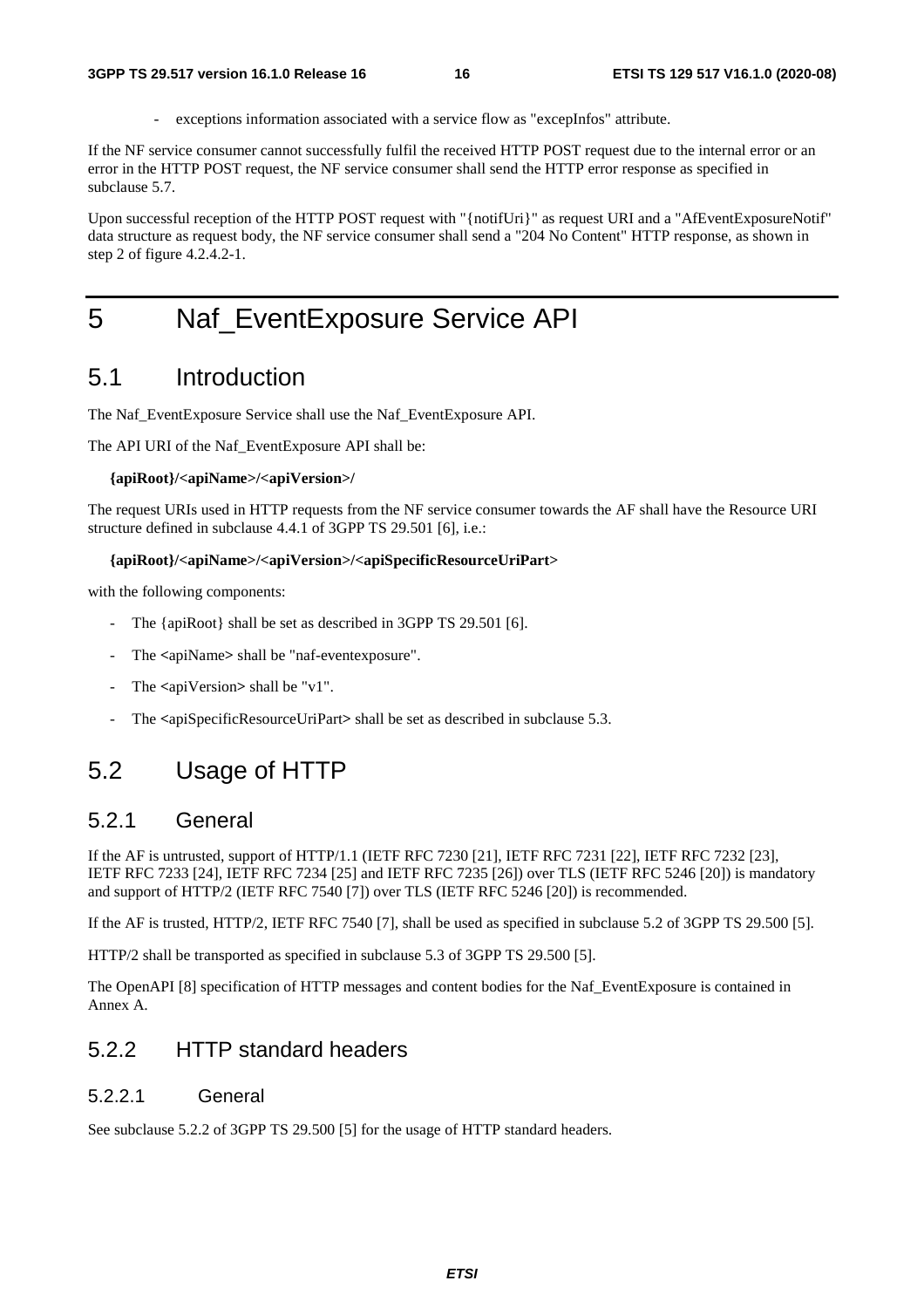### 5.2.2.2 Content type

JSON, IETF RFC 8259 [9], shall be used as content type of the HTTP bodies specified in the present specification as specified in subclause 5.4 of 3GPP TS 29.500 [5]. The use of the JSON format shall be signalled by the content type "application/json".

"Problem Details" JSON object shall be used to indicate additional details of the error in a HTTP response body and shall be signalled by the content type "application/problem+json", as defined in IETF RFC 7807 [10].

### 5.2.3 HTTP custom headers

#### 5.2.3.1 General

The mandatory HTTP custom header fields specified in subclause 5.2.3.2 of 3GPP TS 29.500 [5] shall be applicable.

In this Release of the specification, no specific custom headers are defined for the Naf\_EventExposure API.

### 5.3 Resources

### 5.3.1 Resource Structure



#### **Figure 5.3.1-1: Resource URI structure of the Naf\_EventExposure API**

Table 5.3.1-1 provides an overview of the resources and applicable HTTP methods.

**Table 5.3.1-1: Resources and methods overview** 

| Resource name                          | <b>Resource URI</b>                                                      | <b>HTTP method or</b><br>custom operation | <b>Description</b>                                                                                                                     |
|----------------------------------------|--------------------------------------------------------------------------|-------------------------------------------|----------------------------------------------------------------------------------------------------------------------------------------|
| Application Event<br>Subscriptions     | {apiRoot}/naf-eventexposure/<br><apiversion>/subscriptions</apiversion>  | <b>POST</b>                               | Subscription to the notification of<br>application events and creation of an<br>Individual Application Event<br>Subscription resource. |
| Individual<br><b>Application Event</b> | {apiRoot}/naf-eventexposure/<br><apiversion>/subscriptions/</apiversion> | GET                                       | Reads an Individual Application Event<br>Subscription resource.                                                                        |
| Subscription                           | {subscriptionId}                                                         | <b>PUT</b>                                | Modifies an Individual Application Event<br>Subscription.                                                                              |
|                                        |                                                                          | <b>DELETE</b>                             | Cancels an individual subscription to<br>notifications of application event.                                                           |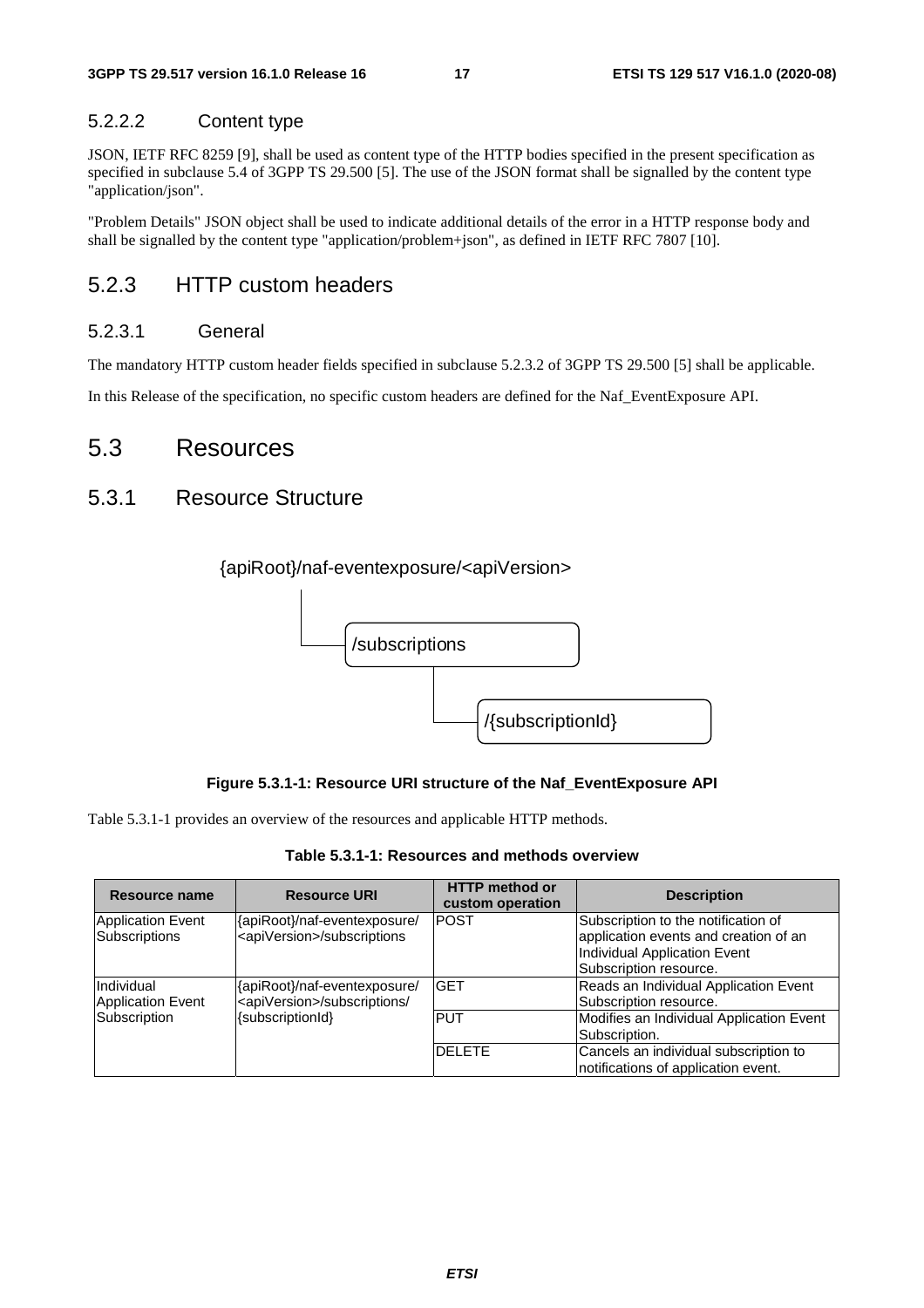# 5.3.2 Resource: Application Event Subscriptions

#### 5.3.2.1 Description

The Application Event Subscriptions resource represents all subscriptions of the Naf\_EventExposure service at a given AF.

#### 5.3.2.2 Resource definition

#### Resource URI: **{apiRoot}/naf-eventexposure/<apiVersion>/subscriptions/**

This resource shall support the resource URI variables defined in table 5.3.2.2-1.

#### **Table 5.3.2.2-1: Resource URI variables for this resource**

| <b>Name</b>            | Data type | <b>Definition</b>         |
|------------------------|-----------|---------------------------|
| lapiRoot               | Istrina   | <b>ISee subclause 5.1</b> |
| $\cdots$<br>apiVersion |           | ISee subclause 5.1        |

#### 5.3.2.3 Resource Standard Methods

#### 5.3.2.3.1 POST

This method shall support the URI query parameters specified in table 5.3.2.3.1-1.

#### **Table 5.3.2.3.1-1: URI query parameters supported by the POST method on this resource**

| Name | Data type | ╺ | `ardinaliŧw | cription |
|------|-----------|---|-------------|----------|
| ln/a |           |   |             |          |

This method shall support the request data structures specified in table 5.3.2.3.1-2 and the response data structures and response codes specified in table 5.3.2.3.1-3.

#### **Table 5.3.2.3.1-2: Data structures supported by the POST Request Body on this resource**

| Data type       |   | <b>Cardinality</b> | <b>Description</b>                                                     |
|-----------------|---|--------------------|------------------------------------------------------------------------|
| AfEventExposure | м |                    | Contains the information required for the creation of a new individual |
| Subsc           |   |                    | lapplication event subscription.                                       |

#### **Table 5.3.2.3.1-3: Data structures supported by the POST Response Body on this resource**

| Data type                                                                                       |   | <b>Cardinality</b> | Response codes     | <b>Description</b>                                        |  |  |
|-------------------------------------------------------------------------------------------------|---|--------------------|--------------------|-----------------------------------------------------------|--|--|
| <b>AfEventExposure</b>                                                                          | м |                    | <b>201 Created</b> | Contains the representation of the Individual Application |  |  |
| Subsc                                                                                           |   |                    |                    | Event Subscription resource.                              |  |  |
| NOTE:<br>The mandatory HTTP error status codes for the POST method listed in table 5.2.7.1-1 of |   |                    |                    |                                                           |  |  |
| 3GPP TS 29.500 [5] also apply.                                                                  |   |                    |                    |                                                           |  |  |

#### **Table 5.3.2.3.1-4: Headers supported by the 201 Response Code on this resource**

| <b>Name</b> | Data type |   | <b>Cardinality</b> | <b>Description</b>                                                                                                                                                        |
|-------------|-----------|---|--------------------|---------------------------------------------------------------------------------------------------------------------------------------------------------------------------|
| Location    | string    | м |                    | Contains the URI of the newly created resource, according to<br>the structure: {apiRoot}/naf-<br> eventexposure/ <apiversion>/subscriptions/{subscriptionId}</apiversion> |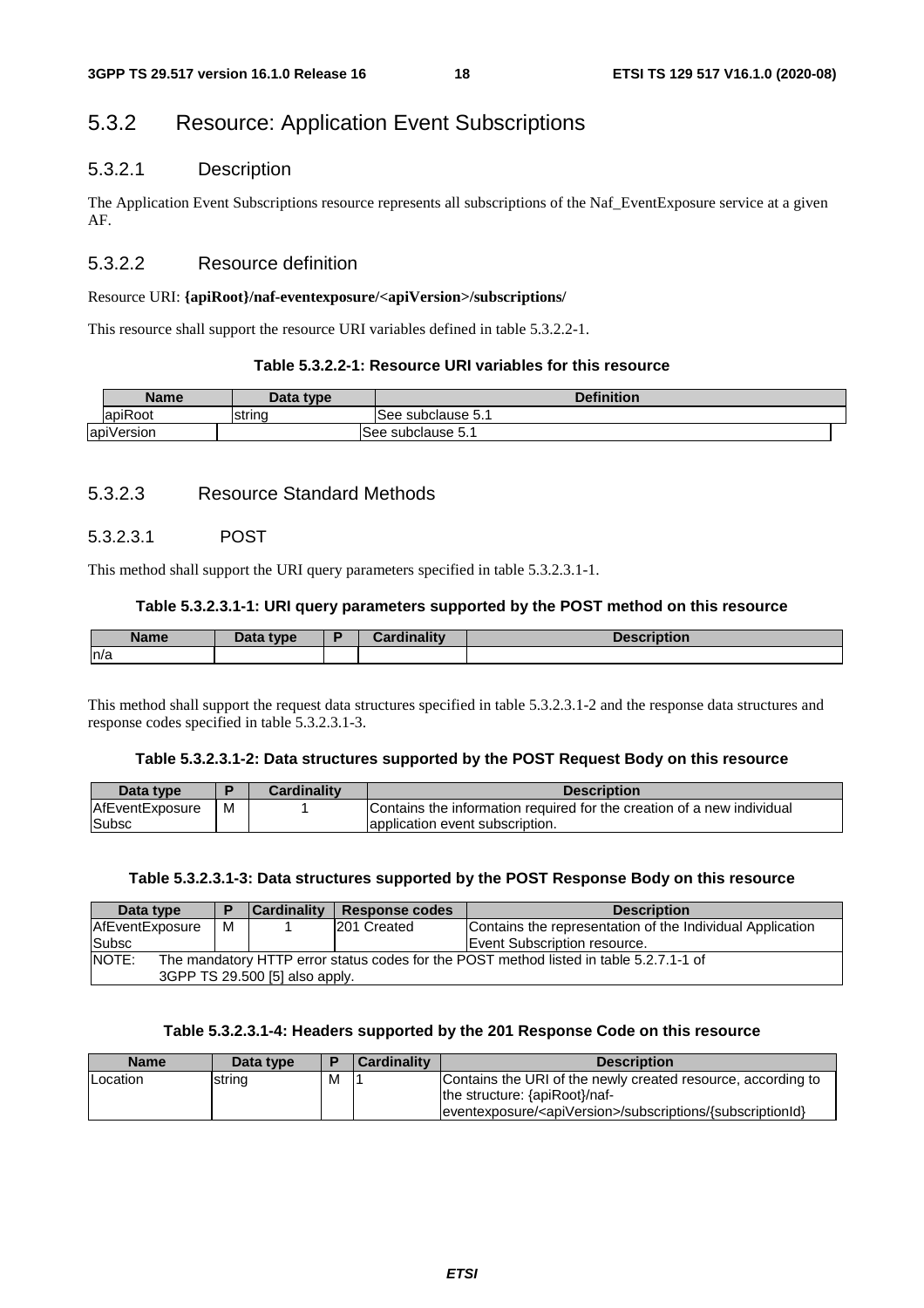### 5.3.3 Resource: Individual Application Event Subscription

#### 5.3.3.1 Description

The Individual Application Event Subscription resource represents a single subscription of the Naf\_EventExposure service at a given AF.

#### 5.3.3.2 Resource definition

#### Resource URI: **{apiRoot}/naf-eventexposure/<apiVersion>/subscriptions/{subscriptionId}**

This resource shall support the resource URI variables defined in table 5.3.3.2-1.

#### **Table 5.3.3.2-1: Resource URI variables for this resource**

| <b>Name</b>            | Data type | <b>Definition</b>                                            |
|------------------------|-----------|--------------------------------------------------------------|
| apiRoot                | Istrina   | ISee subclause 5.1                                           |
| apiVersion             |           | See subclause 5.1                                            |
| <b>IsubscriptionId</b> | Istrina   | Ildentifies a subscription to the AF event exposure service. |

#### 5.3.3.3 Resource Standard Methods

#### 5.3.3.3.1 GET

This method shall support the URI query parameters specified in table 5.3.3.3.1-1.

#### **Table 5.3.3.3.1-1: URI query parameters supported by the GET method on this resource**

| Name      | Data type             | Cardinality | <b>Description</b>                                 |
|-----------|-----------------------|-------------|----------------------------------------------------|
| supp-feat | SupportedFeat<br>ures | ∪ ı         | The features supported by the NF service consumer. |

This method shall support the request data structures specified in table 5.3.3.3.1-2 and the response data structures and response codes specified in table 5.3.3.3.1-3.

#### **Table 5.3.3.3.1-2: Data structures supported by the GET Request Body on this resource**

| Data type | Cardinality | <b>Description</b> |
|-----------|-------------|--------------------|
| ln/a      |             |                    |

#### **Table 5.3.3.3.1-3: Data structures supported by the GET Response Body on this resource**

| Data type                                                                                                         |   | <b>Cardinality</b> | <b>Response codes</b> | <b>Description</b>                            |  |
|-------------------------------------------------------------------------------------------------------------------|---|--------------------|-----------------------|-----------------------------------------------|--|
| AfEventExposureSub                                                                                                | м |                    | 200 OK                | Contains the representation of the Individual |  |
| <b>SC</b>                                                                                                         |   |                    |                       | Application Event Subscription resource.      |  |
| NOTE:<br>The mandatory HTTP error status codes for the GET method listed in table 5.2.7.1-1 of 3GPP TS 29.500 [5] |   |                    |                       |                                               |  |
| also apply.                                                                                                       |   |                    |                       |                                               |  |

#### 5.3.3.3.2 PUT

This method shall support the URI query parameters specified in table 5.3.3.3.2-1.

#### **Table 5.3.3.3.2-1: URI query parameters supported by the PUT method on this resource**

| <b>Name</b> | <b>Pata type</b><br>Dala | and the contract of the second state of the<br>- - - | <b>cription</b> |
|-------------|--------------------------|------------------------------------------------------|-----------------|
| n/a         |                          |                                                      |                 |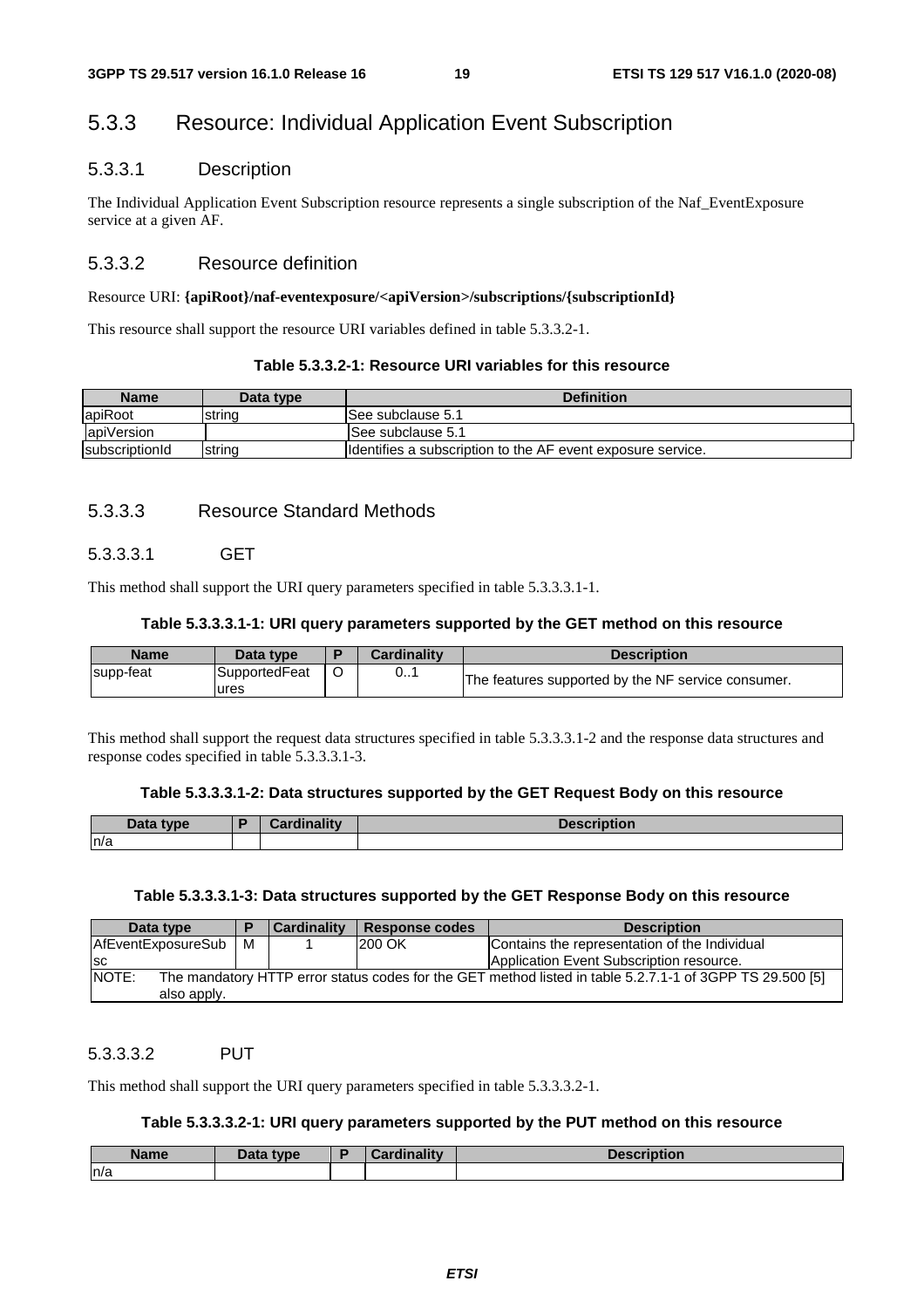This method shall support the request data structures specified in table 5.3.3.3.2-2 and the response data structures and response codes specified in table 5.3.3.3.2-3.

#### **Table 5.3.3.3.2-2: Data structures supported by the PUT Request Body on this resource**

| Data type                   |   | Description                                                                                   |
|-----------------------------|---|-----------------------------------------------------------------------------------------------|
| <b>AfEventExposureSubsc</b> | M | <b>Modifies</b><br>1 Individual Application Event Subscription<br>; the existina<br>resource. |

#### **Table 5.3.3.3.2-3: Data structures supported by the PUT Response Body on this resource**

| Data type                                                                                                                               |   | <b>Cardinality</b> | Response codes | <b>Description</b>                                                                                       |
|-----------------------------------------------------------------------------------------------------------------------------------------|---|--------------------|----------------|----------------------------------------------------------------------------------------------------------|
| AfEventExposureSubsc                                                                                                                    | M |                    | 200 OK         | Successful case.                                                                                         |
|                                                                                                                                         |   |                    |                | The Individual Application Event Subscription resource<br>was modified and a representation is returned. |
| <b>NOTE:</b><br>The mandatory HTTP error status codes for the PUT method listed in table 5.2.7.1-1 of 3GPP TS 29.500 [5]<br>also apply. |   |                    |                |                                                                                                          |

#### 5.3.3.3.3 DELETE

This method shall support the URI query parameters specified in table 5.3.3.3.3-1.

#### **Table 5.3.3.3.3-1: URI query parameters supported by the DELETE method on this resource**

| <b>Name</b> | $That -$<br>tvne<br>Dalc | <b><i>Miller and Historical</i></b><br>$\sim$ | tion<br><b>JOS</b> |
|-------------|--------------------------|-----------------------------------------------|--------------------|
| n/a         |                          |                                               |                    |

This method shall support the request data structures specified in table 5.3.3.3.3-2 and the response data structures and response codes specified in table 5.3.3.3.3-3.

#### **Table 5.3.3.3.3-2: Data structures supported by the DELETE Request Body on this resource**

| Data type | <b>Cardinality</b> | <b>Docorintion</b><br><b>Description</b> |
|-----------|--------------------|------------------------------------------|
| n/a       |                    |                                          |

#### **Table 5.3.3.3.3-3: Data structures supported by the DELETE Response Body on this resource**

| Data type                                                                                         |  | Cardinality                    | <b>Response codes</b> | <b>Description</b>                                    |  |  |
|---------------------------------------------------------------------------------------------------|--|--------------------------------|-----------------------|-------------------------------------------------------|--|--|
| n/a                                                                                               |  |                                | 204 No Content        | Successful case. The Individual Application Event     |  |  |
|                                                                                                   |  |                                |                       | Subscription resource matching the subscriptionId was |  |  |
|                                                                                                   |  |                                |                       | deleted.                                              |  |  |
| INOTE:<br>The mandatory HTTP error status code for the DELETE method listed in table 5.2.7.1-1 of |  |                                |                       |                                                       |  |  |
|                                                                                                   |  | 3GPP TS 29.500 [5] also apply. |                       |                                                       |  |  |

### 5.4 Custom Operations without associated resources

No custom operation is defined in this Release of the specification.

### 5.5 Notifications

### 5.5.1 General

Notifications shall comply with subclause 6.2 of 3GPP TS 29.500 [5] and subclause 4.6.2.3 of 3GPP TS 29.501 [6].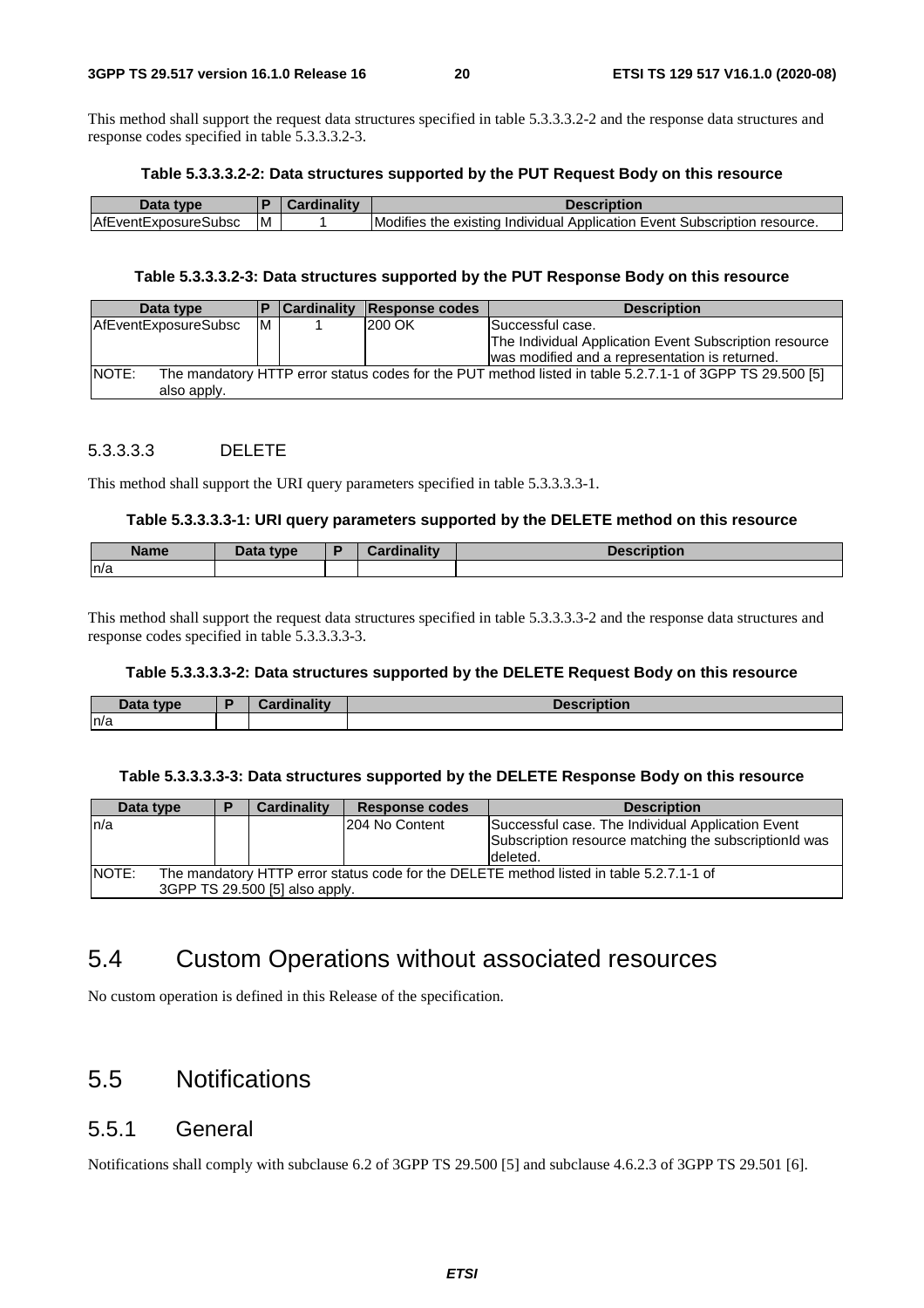| <b>Notification</b>               | <b>Custom operation URI</b> | <b>Mapped HTTP</b><br>method | <b>Description</b>                                      |
|-----------------------------------|-----------------------------|------------------------------|---------------------------------------------------------|
| Application Event<br>Notification | {notifUri}                  | <b>POST</b>                  | Notification of application related event<br>reporting. |

#### **Table 5.5.1-1: Notifications overview**

### 5.5.2 Application Event Notification

#### 5.5.2.1 Description

The Application Event Notification is used by the AF to report one or several observed application related events to the NF service consumer that has subscribed to such notifications.

#### 5.5.2.2 Target URI

The Notification URI **"{notifUri}"** shall be used with the URI variables defined in table 5.5.2.2-1.

#### **Table 5.5.2.2-1: URI variables**

| <b>Name</b> | Data type | <b>Definition</b>                                                                                                                                      |
|-------------|-----------|--------------------------------------------------------------------------------------------------------------------------------------------------------|
| InotifUri   | Uri       | The Notification Uri as assigned by the NF service consumer during the<br>subscription service operation and described within the AfEventExposureSubsc |
|             |           | data type (see table 5.6.2.2-1).                                                                                                                       |

#### 5.5.2.3 Standard Methods

#### 5.5.2.3.1 POST

This method shall support the URI query parameters specified in table 5.5.2.3.1-1.

#### **Table 5.5.2.3.1-1: URI query parameters supported by the POST method on this resource**

| <b>Name</b> | Data type | $\sim$ ardinality | .<br><b>TIDUOL</b> |
|-------------|-----------|-------------------|--------------------|
| ln/a        |           |                   |                    |

This method shall support the request data structures specified in table 5.5.2.3.1-2 and the response data structures and response codes specified in table 5.5.2.3.1-3.

#### **Table 5.5.2.3.1-2: Data structures supported by the POST Request Body on this resource**

| Data<br><b>type</b>         |   | $m = 11$ | escription                                                                             |
|-----------------------------|---|----------|----------------------------------------------------------------------------------------|
| <b>AfEventExposureNotif</b> | M |          | -<br>related<br>events<br>observed<br>application<br>Provides<br>⊧ Information about i |

#### **Table 5.5.2.3.1-3: Data structures supported by the POST Response Body on this resource**

| Data type |                                                                                           | <b>Cardinality</b> |  | <b>Response codes</b> | <b>Description</b>                               |  |  |  |  |
|-----------|-------------------------------------------------------------------------------------------|--------------------|--|-----------------------|--------------------------------------------------|--|--|--|--|
| In/a      |                                                                                           |                    |  | 204 No Content        | The receipt of the Notification is acknowledged. |  |  |  |  |
| INOTE:    | In addition, the HTTP status codes which are specified as mandatory in table 5.2.7.1-1 of |                    |  |                       |                                                  |  |  |  |  |
|           | 3GPP TS 29.500 [5] for the POST method shall also apply.                                  |                    |  |                       |                                                  |  |  |  |  |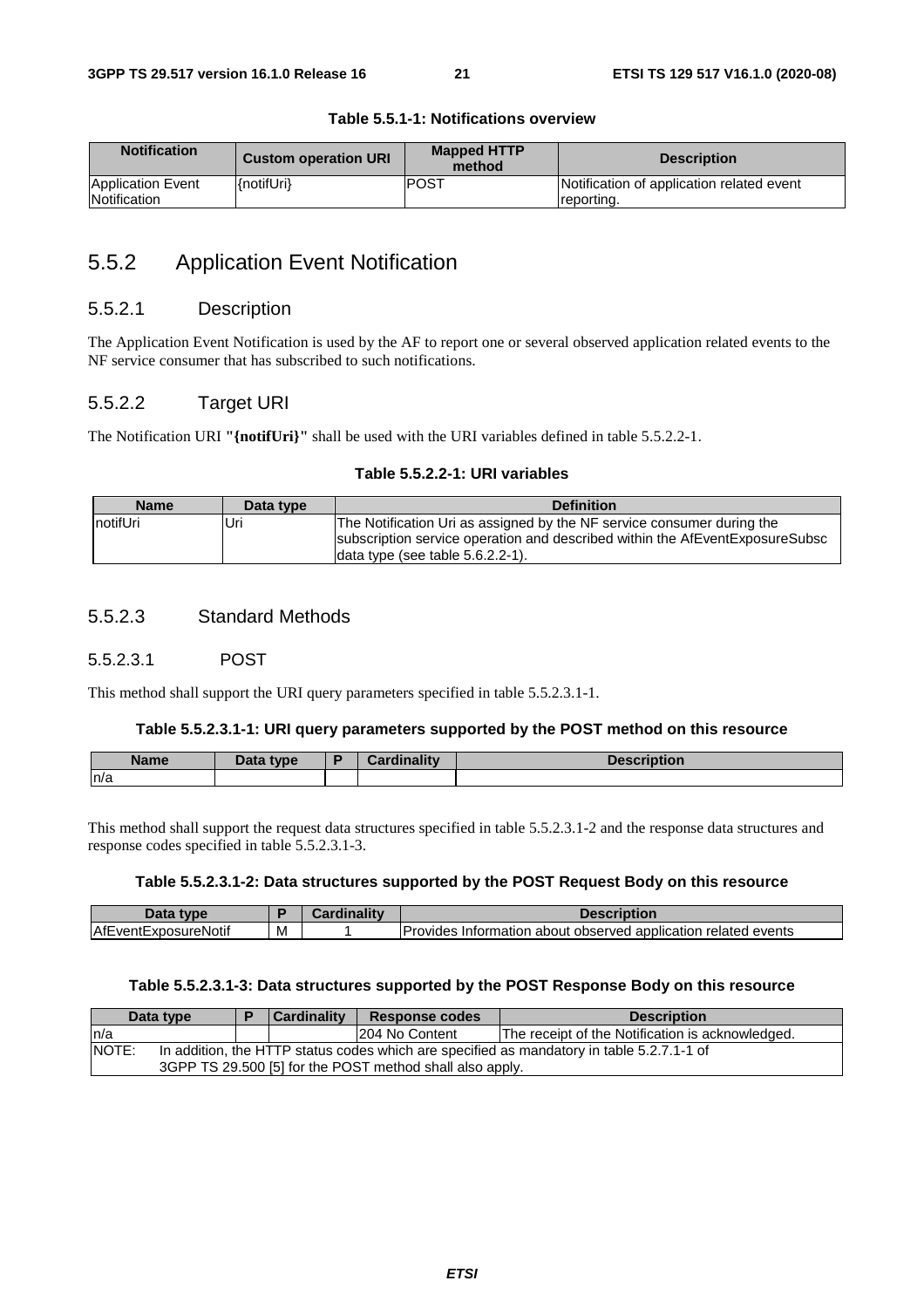# 5.6 Data Model

### 5.6.1 General

This subclause specifies the application data model supported by the API.

Table 5.6.1-1 specifies the data types defined for the Naf\_EventExposure service based interface protocol.

|  | Table 5.6.1-1: Naf_EventExposure specific Data Types |
|--|------------------------------------------------------|
|--|------------------------------------------------------|

| Data type                        | <b>Section defined</b> | <b>Description</b>                                   | <b>Applicability</b> |
|----------------------------------|------------------------|------------------------------------------------------|----------------------|
| AfEvent                          | 5.6.3.3                | Application Events.                                  |                      |
| AfEventExposureSubsc             | 5.6.2.2                | Represents an Individual Application Event           |                      |
|                                  |                        | Subscription resource.                               |                      |
| AfEventExposureNotif             | 5.6.2.3                | Describes notifications about application event that |                      |
|                                  |                        | occurred in an Individual Application Event          |                      |
|                                  |                        | Subscription resource.                               |                      |
| AfEventNotification              | 5.6.2.6                | AfEventNotification                                  |                      |
| CommunicationCollection          | 5.6.2.13               |                                                      |                      |
| EventFilter                      | 5.6.2.5                | Represents event filter information                  |                      |
| EventsSubs                       | 5.6.2.4                |                                                      |                      |
| ExceptionInfo                    | 5.6.2.14               | Describes the exceptions information provided by     |                      |
|                                  |                        | AF.                                                  |                      |
| SvcExperience                    | 5.6.2.9                | Mean opinion score with the customized range.        |                      |
| ServiceExperienceInfoPerApp      | 5.6.2.7                | Contains service experience associated with the      |                      |
|                                  |                        | application                                          |                      |
| ServiceExperienceInfoPerFlo      | 5.6.2.8                | Contains service experience associated with the      |                      |
| W                                |                        | service flow                                         |                      |
| <b>UeCommunicationCollection</b> | 5.6.2.11               | Contains UE communication information                |                      |
|                                  |                        | associated with the application.                     |                      |
| <b>UeMobilityCollection</b>      | 5.6.2.10               | Contains UE mobility information associated with     |                      |
|                                  |                        | the application.                                     |                      |
| UeTrajectoryCollection           | 5.6.2.12               |                                                      |                      |

Table 5.6.1-2 specifies data types re-used by the Naf\_EventExposure service based interface protocol from other specifications, including a reference to their respective specifications and when needed, a short description of their use within the Naf\_EventExposure service based interface.

#### **Table 5.6.1-2: Naf\_EventExposure re-used Data Types**

| Data type                | <b>Reference</b>    | <b>Comments</b> | <b>Applicability</b> |
|--------------------------|---------------------|-----------------|----------------------|
| ApplicationId            | 3GPP TS 29.571 [13] |                 |                      |
| <b>DateTime</b>          | 3GPP TS 29.571 [13] |                 |                      |
| Dnai                     | 3GPP TS 29.571 [13] |                 |                      |
| EthFlowDescription       | 3GPP TS 29.514 [18] |                 |                      |
| Exception                | 3GPP TS 29.520 [19] |                 |                      |
| Float                    | 3GPP TS 29.571 [13] |                 |                      |
| FlowInfo                 | 3GPP TS 29.122 [17] |                 |                      |
| Gpsi                     | 3GPP TS 29.571 [13] |                 |                      |
| GroupId                  | 3GPP TS 29.571 [13] |                 |                      |
| LocationArea5G           | 3GPP TS 29.122 [17] |                 |                      |
| ReportingInformation     | 3GPP TS 29.523 [12] |                 |                      |
| <b>SupportedFeatures</b> | 3GPP TS 29.571 [13] |                 |                      |
| <b>TimeWindow</b>        | 3GPP TS 29.122 [17] |                 |                      |
| Uri                      | 3GPP TS 29.571 [13] |                 |                      |
| Volume                   | 3GPP TS 29.122 [17] |                 |                      |
| Supi                     | 3GPP TS 29.571 [13] |                 |                      |
| ExtGroupId               | 3GPP TS 29.503 [27] |                 |                      |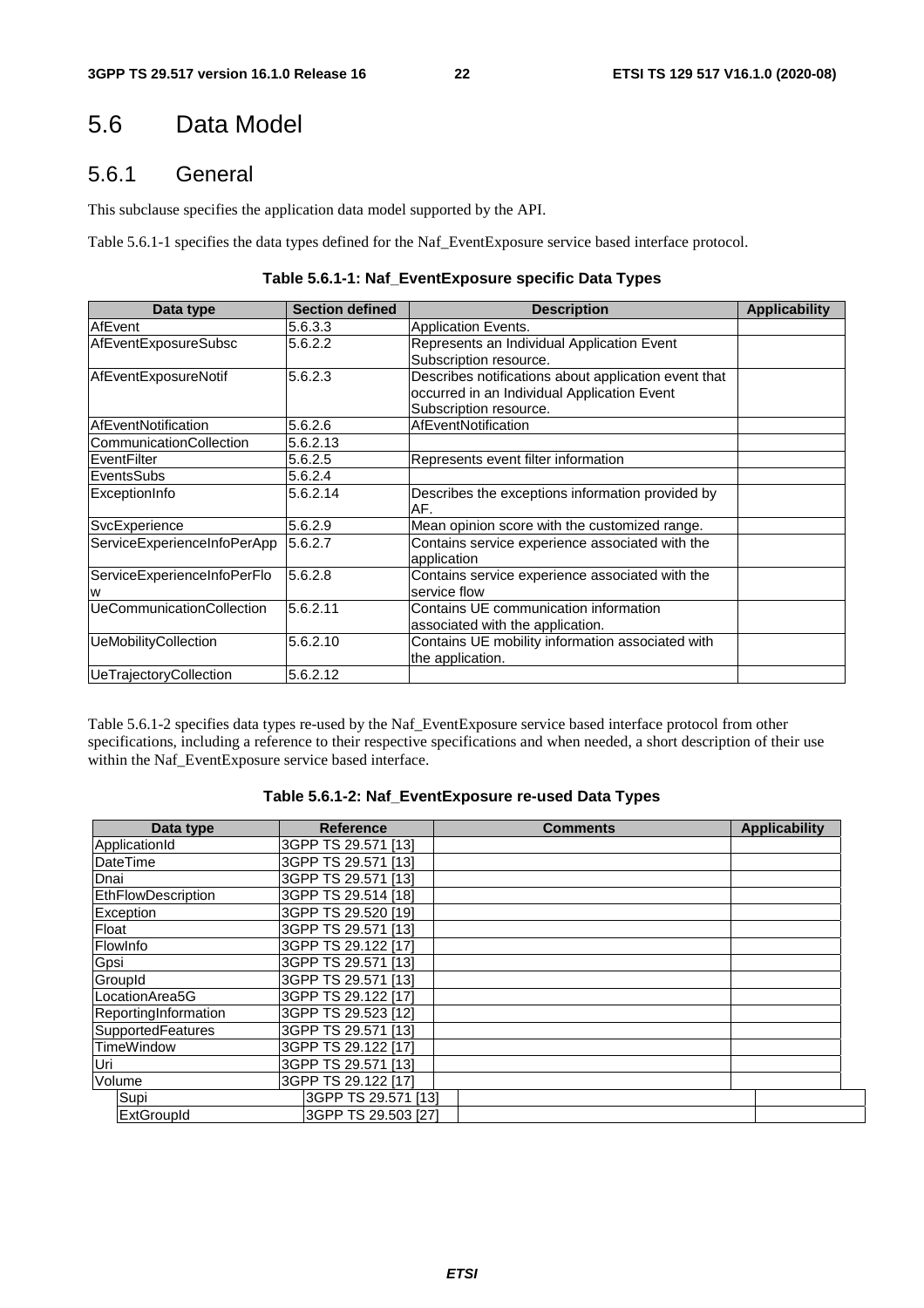### 5.6.2 Structured data types

#### 5.6.2.1 Introduction

This subclause defines the structures to be used in resource representations.

### 5.6.2.2 Type AfEventExposureSubsc

#### **Table 5.6.2.2-1: Definition of type AfEventExposureSubsc**

| <b>Attribute name</b> | Data type         | P            | <b>Cardinality</b> | <b>Description</b>                                                                                     | <b>Applicability</b> |
|-----------------------|-------------------|--------------|--------------------|--------------------------------------------------------------------------------------------------------|----------------------|
| eventsSubs            | array(EventsSub   | M            | 1N                 | Subscribed events and the related                                                                      |                      |
|                       | ls)               |              |                    | event filters.                                                                                         |                      |
| eventsRepInfo         | ReportingInforma  | M            |                    | Represents the reporting                                                                               |                      |
|                       | tion              |              |                    | requirements of the subscription.                                                                      |                      |
| notifUri              | Uri               | м            | 1                  | Notification URI for event reporting.                                                                  |                      |
| notifld               | string            | M            | 1                  | Notification Correlation ID assigned                                                                   |                      |
|                       |                   |              |                    | by the NF service consumer.                                                                            |                      |
| eventNotifs           | array(AfEventNoti | $\mathsf{C}$ | 1N                 | Represents the Events to be                                                                            |                      |
|                       | fication)         |              |                    | reported.                                                                                              |                      |
|                       |                   |              |                    | Shall only be present if the                                                                           |                      |
|                       |                   |              |                    | immediate reporting indication in                                                                      |                      |
|                       |                   |              |                    | the "immRep" attribute within the                                                                      |                      |
|                       |                   |              |                    | "eventsRepInfo" attribute sets to                                                                      |                      |
|                       |                   |              |                    | true in the event subscription, and                                                                    |                      |
|                       |                   |              |                    | the reports are available.                                                                             |                      |
| suppFeat              | SupportedFeatur   | C            | 01                 | This IE represents a list of                                                                           |                      |
|                       | es                |              |                    | Supported features used as                                                                             |                      |
|                       |                   |              |                    | described in subclause 5.8.                                                                            |                      |
|                       |                   |              |                    | Shall be present in the HTTP                                                                           |                      |
|                       |                   |              |                    | POST request/response; or in the                                                                       |                      |
|                       |                   |              |                    | HTTP GET response if the "supp-                                                                        |                      |
|                       |                   |              |                    | feat" attribute query parameter is                                                                     |                      |
|                       |                   |              |                    | included in the HTTP GET request.                                                                      |                      |
|                       |                   |              |                    | (NOTE)                                                                                                 |                      |
| NOTE:                 |                   |              |                    | In the HTTP POST request it represents the set of NF service consumer supported features. In the HTTP  |                      |
|                       |                   |              |                    | POST and GET responses it represents the set of features supported by both the NF service consumer and |                      |
| the AF.               |                   |              |                    |                                                                                                        |                      |

### 5.6.2.3 Type AfEventExposureNotif

#### **Table 5.6.2.3-1: Definition of type AfEventExposureNotif**

| <b>Attribute name</b> | Data type                          | Ð | <b>Cardinality</b> | <b>Description</b>                                                                                                            | Applicability |
|-----------------------|------------------------------------|---|--------------------|-------------------------------------------------------------------------------------------------------------------------------|---------------|
| notifid               | string                             | м |                    | Notification Correlation ID assigned                                                                                          |               |
|                       |                                    |   |                    | by the NF service consumer.                                                                                                   |               |
| <b>leventNotifs</b>   | array(AfEventNoti   M<br>fication) |   | 11N                | Represents the Events to be<br>reported according to the<br>subscription corresponding to the<br>Notification Correlation ID. |               |

### 5.6.2.4 Type EventsSubs

#### **Table 5.6.2.4-1: Definition of type EventsSubs**

| <b>Attribute name</b> | Data type   |   | <b>Cardinality</b> | <b>Description</b>                                                         | <b>Applicability</b> |
|-----------------------|-------------|---|--------------------|----------------------------------------------------------------------------|----------------------|
| event                 | AfEvent     | м |                    | Subscribed event.                                                          |                      |
| eventFilter           | EventFilter | м |                    | Represents the event filter<br>linformation associated with each<br>event. |                      |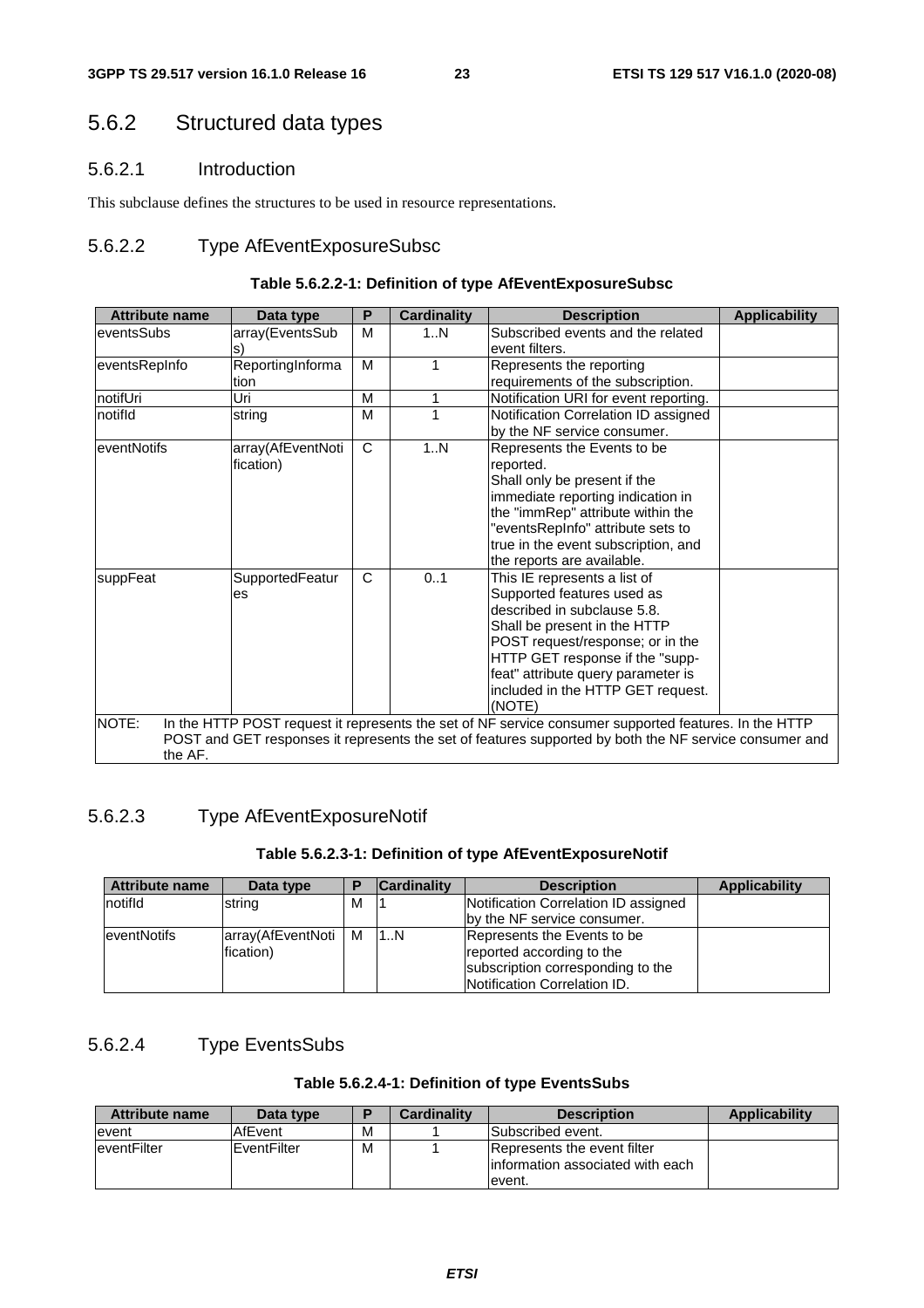# 5.6.2.5 Type EventFilter

|       | <b>Attribute name</b><br>Data type                                                                                                                                                                                                                                                                                                                       |  | P                    | <b>Cardinality</b> |          | <b>Description</b> |  | <b>Applicability</b>                                                                                                                                                                                                                                                |  |                                                                                |  |
|-------|----------------------------------------------------------------------------------------------------------------------------------------------------------------------------------------------------------------------------------------------------------------------------------------------------------------------------------------------------------|--|----------------------|--------------------|----------|--------------------|--|---------------------------------------------------------------------------------------------------------------------------------------------------------------------------------------------------------------------------------------------------------------------|--|--------------------------------------------------------------------------------|--|
|       | gpsis                                                                                                                                                                                                                                                                                                                                                    |  | array(Gpsi)          |                    | O        | 1N                 |  | Each element represents external<br>UE identifier.<br>(NOTE 1, NOTE 2)                                                                                                                                                                                              |  | <b>UeMobility</b><br>UeCommunication<br>ServiceExperience<br>Exceptions        |  |
| supis |                                                                                                                                                                                                                                                                                                                                                          |  | array(Supi)          | O                  |          | 1.1N               |  | Each element represents a SUPI<br>identifying a UE (NOTE 1, NOTE 2)                                                                                                                                                                                                 |  | <b>UeMobility</b><br><b>UeCommunication</b><br>ServiceExperience<br>Exceptions |  |
|       | exterGroupIds                                                                                                                                                                                                                                                                                                                                            |  | array(ExtGroupId)    |                    | O        | 1N                 |  | Each element represents a group of<br>UEs identified by an External Group<br>Identifier.<br>(NOTE 1, NOTE 2)                                                                                                                                                        |  | <b>UeMobility</b><br>UeCommunication<br>ServiceExperience<br>Exceptions        |  |
|       | interGroupIds                                                                                                                                                                                                                                                                                                                                            |  | array(GroupId)       | O                  |          | 1N                 |  | Each element represents a group of<br>UEs identified by an Internal Group<br>Identifier (NOTE 1, NOTE 2)                                                                                                                                                            |  | <b>UeMobility</b><br><b>UeCommunication</b><br>ServiceExperience<br>Exceptions |  |
|       | anyUeInd                                                                                                                                                                                                                                                                                                                                                 |  | boolean              |                    | O        | 0.1                |  | Identifies whether the AF request<br>applies to any UE.<br>This attribute shall set to "true" if<br>applicable for any UE, otherwise, set<br>to "false".<br>May only be present and sets to<br>"true" if "AfEvent" sets to<br>"SVC_EXPERIENCE".<br>(NOTE 1, NOTE 2) |  | ServiceExperience<br>Exceptions                                                |  |
|       | applds                                                                                                                                                                                                                                                                                                                                                   |  | array(ApplicationId) |                    | $\Omega$ | 1.N                |  | Each element indicates an<br>application identifier.<br>May be present if "AfEvent" sets to<br>"UE_COMM", "SVC_EXPERIENCE"<br>or "EXCEPTIONS".<br>If absent, the EventFilter data applies<br>to any application (i.e. all<br>applications)<br>(NOTE 3)              |  | ServiceExperience<br>Exceptions<br><b>UeCommunication</b>                      |  |
|       | locArea                                                                                                                                                                                                                                                                                                                                                  |  | LocationArea5G       |                    | O        | 0.1                |  | Represents area of interest.<br>May only be present if "AfEvent" sets<br>to "SVC_EXPERIENCE",<br>"UE_COMM" or "EXCEPTIONS".                                                                                                                                         |  | ServiceExperience<br>Exceptions<br><b>UeCommunication</b>                      |  |
|       | NOTE 1: For untrusted AF, only gpsis and exterGrouplds are applicable. For trusted AF, only supis and<br>interGroupIds are applicable.<br>NOTE 2: For an applicable feature, only one attribute identifying the target UE shall be provided.<br>NOTE 3: For event "UE COMM" and "EXCEPTIONS", the "applds" attribute, if present, shall include only one |  |                      |                    |          |                    |  |                                                                                                                                                                                                                                                                     |  |                                                                                |  |

### **Table 5.6.2.5-1: Definition of type EventFilter**

 $\mathsf{S}^{\scriptscriptstyle \top}$ , the "appId $\mathsf{s}^{\scriptscriptstyle \top}$  attribute, if present, shall include only element.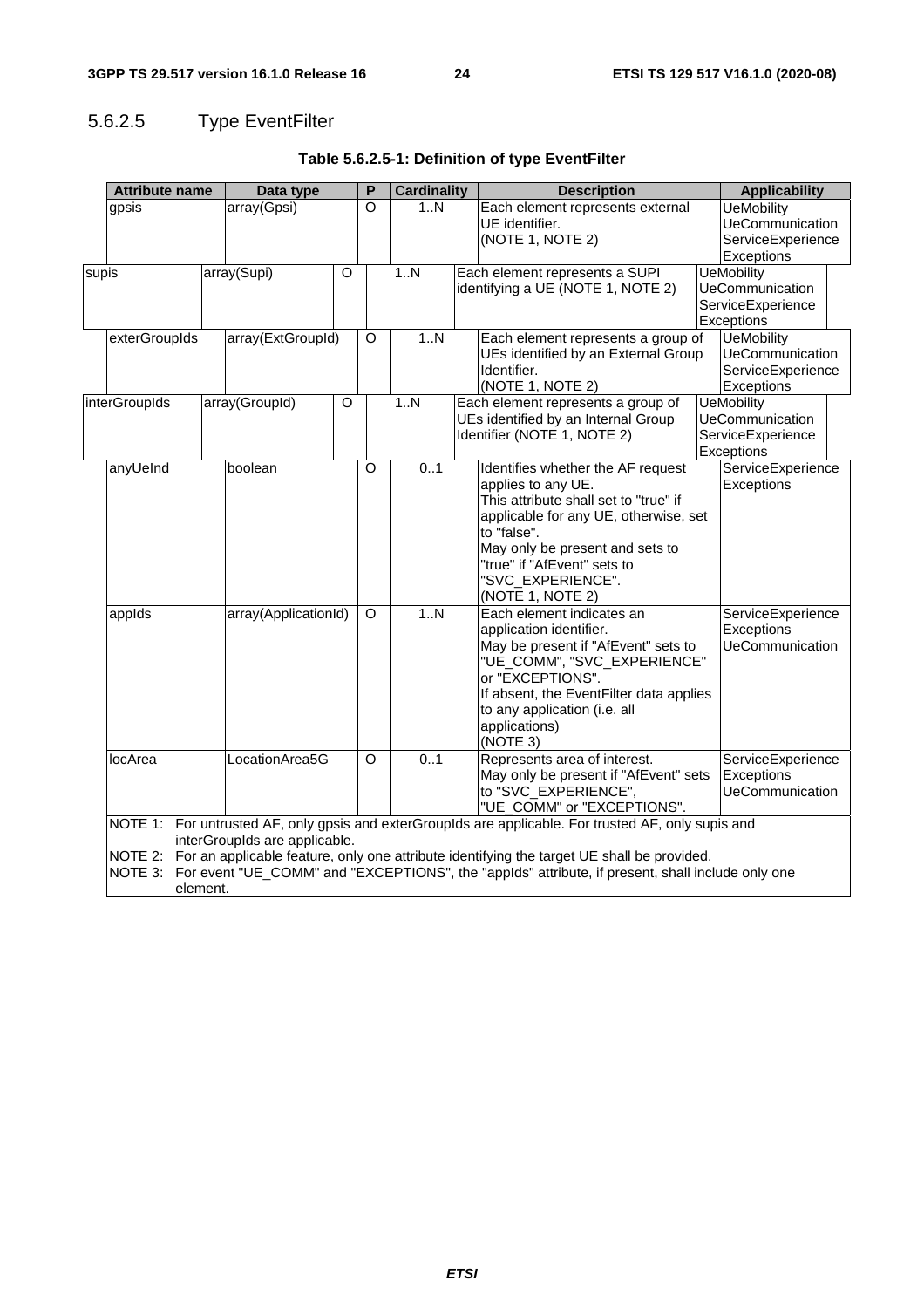### 5.6.2.6 Type AfEventNotification

| <b>Attribute name</b> | Data type                                  | P | <b>Cardinality</b> | <b>Description</b>                                                                                                                                | <b>Applicability</b> |
|-----------------------|--------------------------------------------|---|--------------------|---------------------------------------------------------------------------------------------------------------------------------------------------|----------------------|
| event                 | AfEvent                                    | М |                    | Reported application related<br>event.                                                                                                            |                      |
| timeStamp             | DateTime                                   | M |                    | Time at which the event is<br>observed.                                                                                                           |                      |
| svcExprcInfos         | array(ServiceExp<br>erienceInfoPerAp<br>p) | C | 1N                 | Contains the service experience<br>information.<br>Shall be present if the "event"<br>attribute sets to<br>"SVC EXPERIENCE"                       | ServiceExperience    |
| ueMobilityInfos       | array(UeMobility<br>Collection)            | C | 1N                 | Contains the UE mobility<br>information.<br>Shall be present if the "event"<br>attribute sets to "UE MOBILITY"                                    | <b>UeMobility</b>    |
| ueCommInfos           | array(UeCommu<br>nicationCollection        | C | 1N                 | Contains the application<br>communication information.<br>Shall be present if the "event"<br>attribute sets to "UE_COMM"                          | UeCommunication      |
| excepinfos            | array(ExceptionIn<br>fo)                   | C | 1N                 | Each element represents the<br>exception information for a<br>service flow.<br>Shall be present if the "event"<br>attribute sets to "EXCEPTIONS". | Exceptions           |

### **Table 5.6.2.6-1: Definition of type AfEventNotification**

### 5.6.2.7 Type ServiceExperienceInfoPerApp

### **Table 5.6.2.7-1: Definition of type ServiceExperienceInfoPerApp**

| <b>Attribute name</b>                                                                                                                     | Data type                                    | Р | <b>Cardinality</b> | <b>Description</b>                                                                                                                            | <b>Applicability</b> |  |  |  |
|-------------------------------------------------------------------------------------------------------------------------------------------|----------------------------------------------|---|--------------------|-----------------------------------------------------------------------------------------------------------------------------------------------|----------------------|--|--|--|
| appid                                                                                                                                     | ApplicationId                                | C | 01                 | Indicates an application identifier.<br>Shall be present if the AF event<br>exposure service request applies<br>to more than one application. |                      |  |  |  |
| <b>svcExpPerFlows</b>                                                                                                                     | array(ServiceExp<br>lerienceInfoPerFlo<br>W) | м | 1N                 | Each element represents service<br>experience for each service flow.                                                                          |                      |  |  |  |
| gpsis                                                                                                                                     | array(Gpsi)                                  | O | 1N                 | Each element represents external<br>UE identifier. (NOTE)                                                                                     |                      |  |  |  |
| supis                                                                                                                                     | array(Supi)                                  | O | 1N                 | SUPI identifying a UE. (NOTE)                                                                                                                 |                      |  |  |  |
| NOTE:<br>Either gpsis or supis shall be present. For untrusted AF, only gpsis is applicable. For trusted AF, only<br>supis is applicable. |                                              |   |                    |                                                                                                                                               |                      |  |  |  |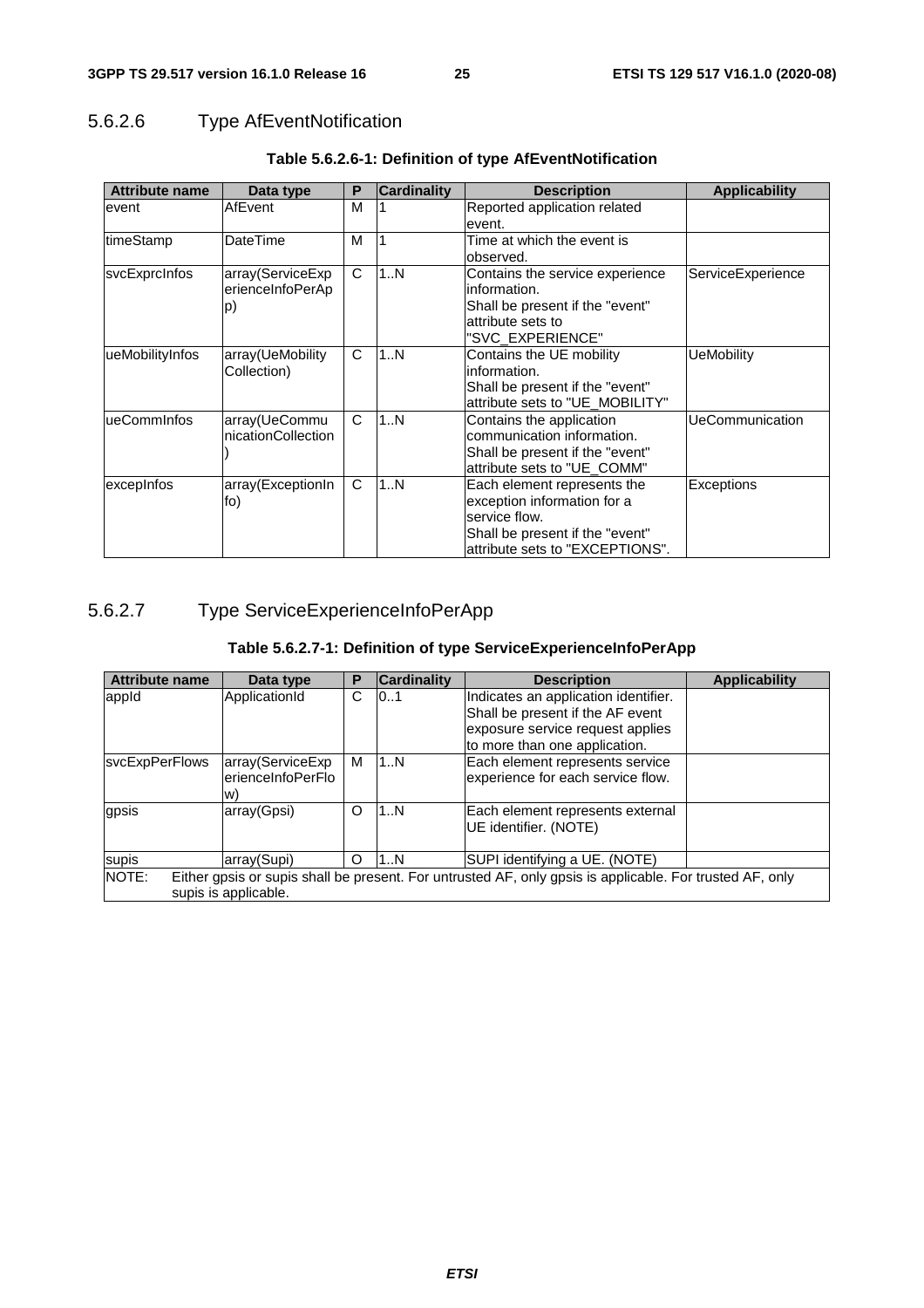### 5.6.2.8 Type ServiceExperienceInfoPerFlow

| <b>Attribute name</b>   | Data type                                                         | Р        | <b>Cardinality</b> | <b>Description</b>                                                                              | Applicability |
|-------------------------|-------------------------------------------------------------------|----------|--------------------|-------------------------------------------------------------------------------------------------|---------------|
| svcExprc                | SvcExperience                                                     | М        |                    | Service experience                                                                              |               |
| timeIntev               | TimeWindow                                                        | м        |                    | Represents a start and stop time<br>of the measurement period for the<br>AF service experience. |               |
| dnai                    | Dnai                                                              | O        | 10.1               | Indicates the DN Access<br>Identifiers representing location of<br>the service flow.            |               |
| ipTrafficFilter         | <b>FlowInfo</b>                                                   | Ω        | 10.1               | Identifies IP packet filter. (NOTE)                                                             |               |
| <b>ethTrafficFilter</b> | EthFlowDescripti<br>on.                                           | $\Omega$ | 101                | Identifies Ethernet packet<br>filter.(NOTE)                                                     |               |
| NOTE:                   | Either "ipTrafficFilter" or "ethTrafficFilter" shall be provided. |          |                    |                                                                                                 |               |

#### **Table 5.6.2.8-1: Definition of type ServiceExperienceInfoPerFlow**

### 5.6.2.9 Type SvcExperience

#### **Table 5.6.2.9-1: Definition of type SvcExperience**

| Attribute name | Data type | D | <b>Cardinality</b> | <b>Description</b>                               | <b>Applicability</b> |
|----------------|-----------|---|--------------------|--------------------------------------------------|----------------------|
| <b>mos</b>     | Float     | M |                    | Mean opinion score.                              |                      |
| upperRange     | Float     | M |                    | The upper value within the rating<br>scale range |                      |
| lowerRange     | Float     | M |                    | The lower value within the rating<br>scale range |                      |

### 5.6.2.10 Type UeMobilityCollection

#### **Table 5.6.2.10-1: Definition of type UeMobilityCollection**

| <b>Attribute name</b>                                                                                                   | Data type          | P | <b>Cardinality</b> | <b>Description</b>                    | <b>Applicability</b> |
|-------------------------------------------------------------------------------------------------------------------------|--------------------|---|--------------------|---------------------------------------|----------------------|
| gpsi                                                                                                                    | Gpsi               |   | 101                | Identifies a UE. (NOTE)               |                      |
| supi                                                                                                                    | Supi               |   | 0.1                | SUPI identifying a UE. (NOTE)         |                      |
| appid                                                                                                                   | ApplicationId      | M |                    | Identifies an application identifier. |                      |
| lueTrajs                                                                                                                | array(UeTrajectory |   | M 1.N              | Identifies a list of UE moving        |                      |
|                                                                                                                         | Collection)        |   |                    | trajectories.                         |                      |
| INOTE:<br>Either gpsi or supi shall be present. For untrusted AF, only gpsi is applicable. For trusted AF, only supi is |                    |   |                    |                                       |                      |
| applicable.                                                                                                             |                    |   |                    |                                       |                      |

### 5.6.2.11 Type UeCommunicationCollection

#### **Table 5.6.2.11-1: Definition of type UeCommunicationCollection**

| <b>Attribute name</b>                                                                                                                | Data type                                                                                                    | P | <b>Cardinality</b> | <b>Description</b>                                               | <b>Applicability</b> |  |
|--------------------------------------------------------------------------------------------------------------------------------------|--------------------------------------------------------------------------------------------------------------|---|--------------------|------------------------------------------------------------------|----------------------|--|
| gpsi                                                                                                                                 | Gpsi                                                                                                         | O | 101                | Identifies a UE. (NOTE 1)                                        |                      |  |
| supi                                                                                                                                 | Supi                                                                                                         | O | 0.1                | SUPI identifying a UE. (NOTE 1)                                  |                      |  |
| exterGroupId                                                                                                                         | <b>ExtGroupId</b>                                                                                            | O | 0.1                | Identifies an external group of<br>UEs. (NOTE 2)                 |                      |  |
| interGroupId                                                                                                                         | GroupId                                                                                                      | O | 101                | Identifies an internal group of<br>lUEs. (NOTE 2)                |                      |  |
| appid                                                                                                                                | ApplicationId                                                                                                | M |                    | Identifies an application identifier.                            |                      |  |
| comms                                                                                                                                | array(Communic<br>ationCollection)                                                                           | М | 1N                 | This attribute contains a list of<br>Icommunication information. |                      |  |
| NOTE 1: Either gpsi or supi shall be present. For untrusted AF, only gpsi is applicable. For trusted AF, only supi is<br>applicable. |                                                                                                              |   |                    |                                                                  |                      |  |
|                                                                                                                                      | NOTE 2: "interGroupId" attribute only applies to trusted AF and "exterGroupId" only applies to untrusted AF. |   |                    |                                                                  |                      |  |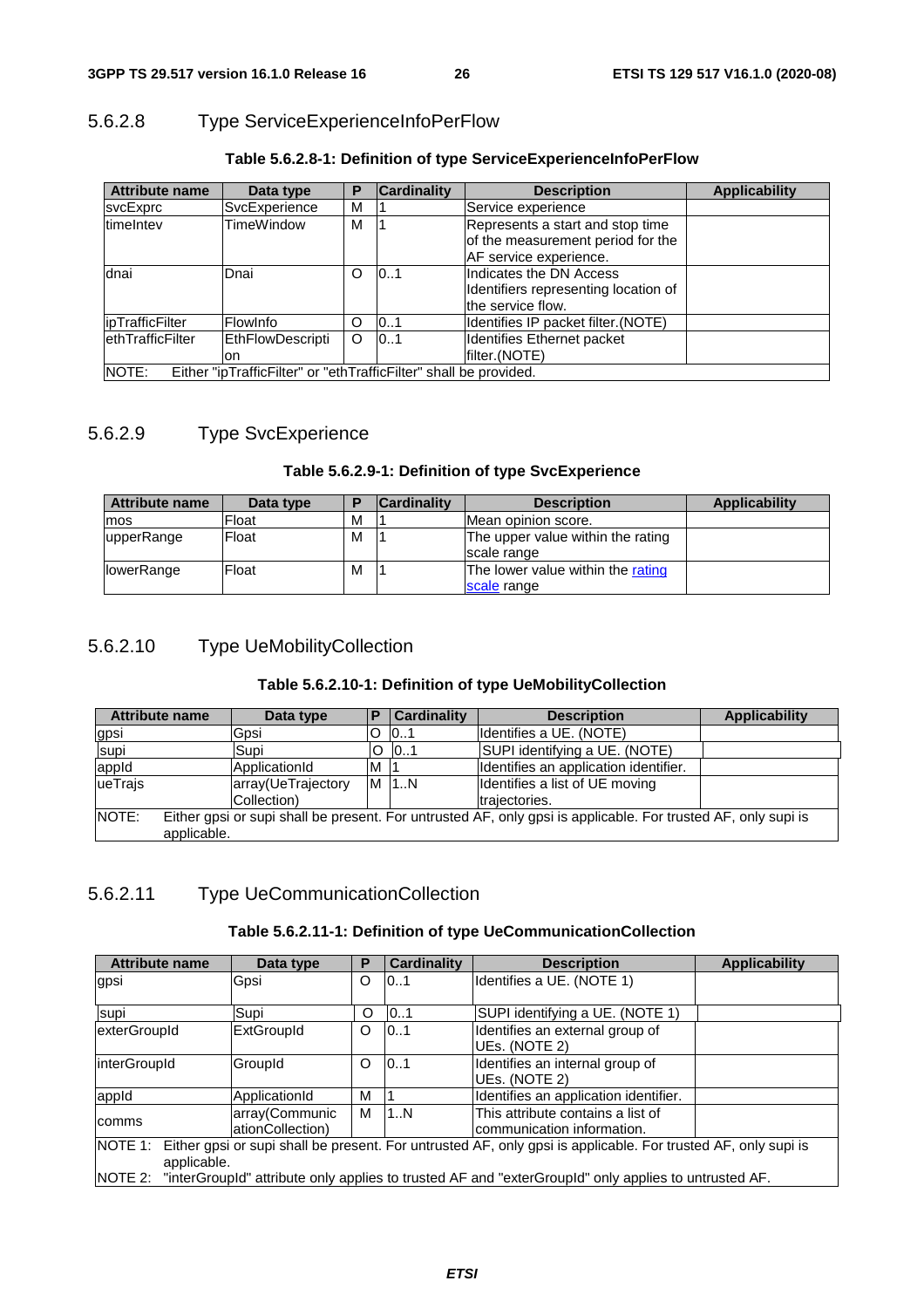### 5.6.2.12 Type UeTrajectoryCollection

| <b>Attribute name</b> | Data type       | I P | <b>Cardinality</b> | <b>Description</b>                                                             | Applicability |
|-----------------------|-----------------|-----|--------------------|--------------------------------------------------------------------------------|---------------|
| Its                   | <b>DateTime</b> | M   |                    | This attribute identifies the<br>timestamp when the UE enters<br>the location. |               |
| <b>llocArea</b>       | LocationArea5G  | M   |                    | This attribute includes the location<br>linformation of the UE.                |               |

#### **Table 5.6.2.12-1: Definition of type UeTrajectoryCollection**

### 5.6.2.13 Type CommunicationCollection

#### **Table 5.6.2.13-1: Definition of type CommunicationCollection**

| <b>Attribute name</b>                                      | Data type       | Р        | <b>Cardinality</b> | <b>Description</b>               | <b>Applicability</b> |
|------------------------------------------------------------|-----------------|----------|--------------------|----------------------------------|----------------------|
| <b>IstartTime</b>                                          | DateTime        | м        |                    | Identifies the timestamp this    |                      |
|                                                            |                 |          |                    | communication starts.            |                      |
| endTime                                                    | <b>DateTime</b> | м        |                    | Identifies the timestamp this    |                      |
|                                                            |                 |          |                    | communication stops.             |                      |
| ulVol                                                      | Volume          | $\Omega$ | 0.1                | Identifies the uplink traffic    |                      |
|                                                            |                 |          |                    | volume. (NOTE)                   |                      |
| dlVol                                                      | Volume          | $\Omega$ | 10.1               | Ildentifies the downlink traffic |                      |
|                                                            |                 |          |                    | volume. (NOTE)                   |                      |
| NOTE:<br>At least one of ulVol or dlVol shall be provided. |                 |          |                    |                                  |                      |

### 5.6.2.14 Type ExceptionInfo

#### **Table 5.6.2.14-1: Definition of type ExceptionInfo**

| <b>Attribute name</b>                                                                                                                                                                                                                        | Data type               | Р       | <b>Cardinality</b> | <b>Description</b>                                                            | <b>Applicability</b> |
|----------------------------------------------------------------------------------------------------------------------------------------------------------------------------------------------------------------------------------------------|-------------------------|---------|--------------------|-------------------------------------------------------------------------------|----------------------|
| <b>lipTrafficFilter</b>                                                                                                                                                                                                                      | <b>FlowInfo</b>         | O       | 0.1                | Identifies IP flow.(NOTE 1)                                                   |                      |
| <b>ethTrafficFilter</b>                                                                                                                                                                                                                      | EthFlowDescripti<br>on. | $\circ$ | 101                | Identifies Ethernet flow. (NOTE 1)                                            |                      |
| exceps                                                                                                                                                                                                                                       | array(Exception)        | м       | 1N                 | Contains the description of one or<br>more exception information.<br>(NOTE 2) |                      |
| NOTE 1: Either "ipTrafficFilter" or "ethTrafficFilter" shall be provided.<br>NOTE 2: Only "excepld", "excepLevel" and "excepTrend" within the Exception data type as defined in<br>3GPP TS 29.520 [19] apply to the Exception nfo data type. |                         |         |                    |                                                                               |                      |

### 5.6.3 Simple data types and enumerations

#### 5.6.3.1 Introduction

This subclause defines simple data types and enumerations that can be referenced from data structures defined in the previous subclauses.

#### 5.6.3.2 Simple data types

The simple data types defined in table 5.6.3.2-1 shall be supported.

#### **Table 5.6.3.2-1: Simple data types**

| Type Name | <b>Type Definition</b> | <b>Description</b> | <b>Applicability</b> |
|-----------|------------------------|--------------------|----------------------|
|           |                        |                    |                      |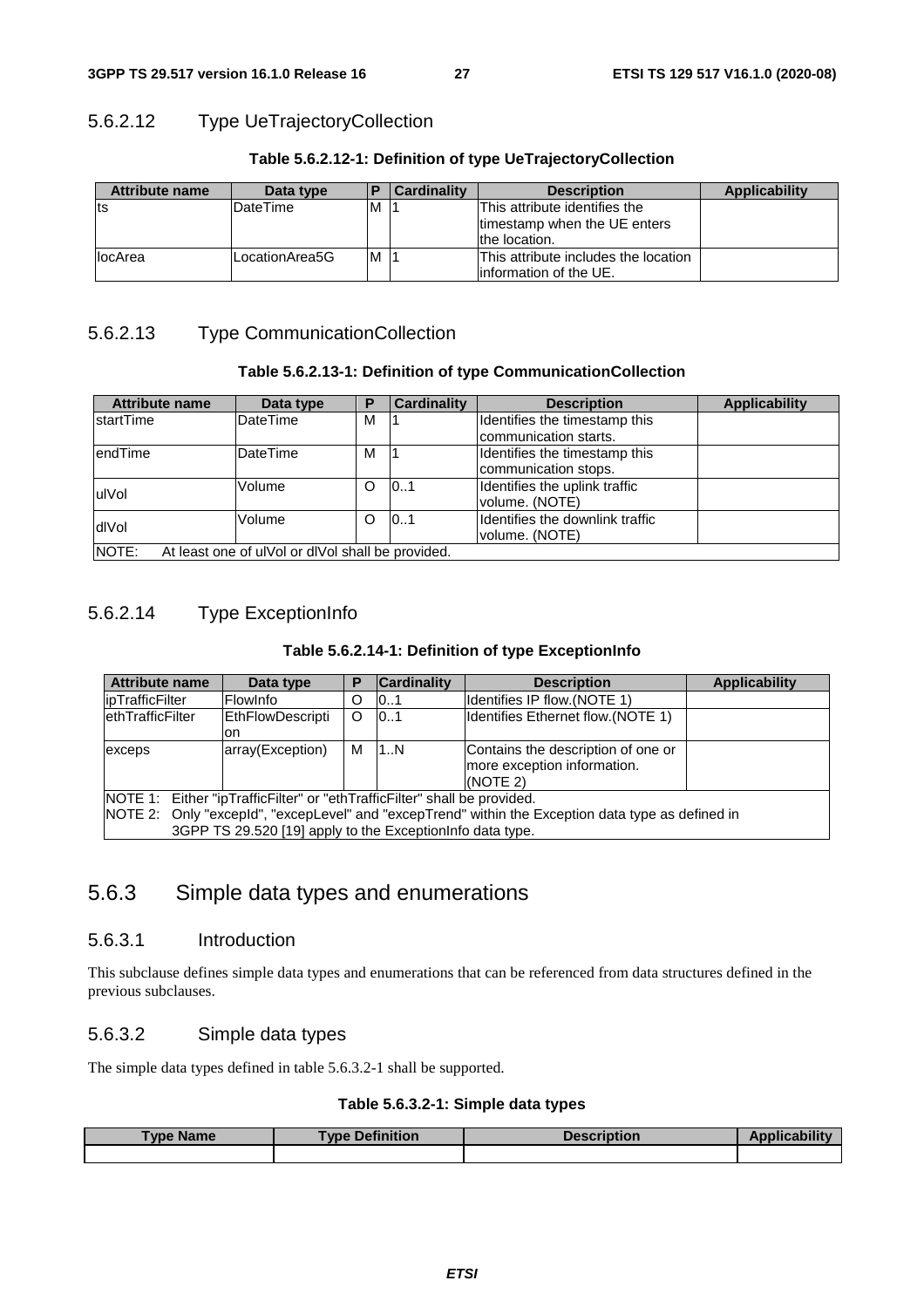#### 5.6.3.3 Enumeration: AfEvent

The enumeration AfEvent represents the application events that can be subscribed. It shall comply with the provisions defined in table 5.6.3.3-1.

| <b>Enumeration value</b> | <b>Description</b>                                                                    | Applicability          |
|--------------------------|---------------------------------------------------------------------------------------|------------------------|
| SVC EXPERIENCE           | Indicates that the event subscribed is service experience<br>data for an application. | ServiceExperience      |
| <b>UE MOBILITY</b>       | Indicates that the event subscribed is UE mobility<br>information.                    | <b>UeMobility</b>      |
| UE COMM                  | Indicates that the event subscribed is UE communication<br>information.               | <b>UeCommunication</b> |
| <b>EXCEPTIONS</b>        | Indicates that the event subscribed is exceptions information. Exceptions             |                        |

**Table 5.6.3.3-1: Enumeration AfEvent** 

### 5.7 Error handling

### 5.7.1 General

HTTP error handling shall be supported as specified in subclause 5.2.4 of 3GPP TS 29.500 [5].

For the Naf\_EventExposure API, HTTP error responses shall be supported as specified in subclause 4.8 of 3GPP TS 29.501 [6]. Protocol errors and application errors specified in table 5.2.7.2-1 of 3GPP TS 29.500 [5] shall be supported for an HTTP method if the corresponding HTTP status codes are specified as mandatory for that HTTP method in table 5.2.7.1-1 of 3GPP TS 29.500 [5].

In addition, the requirements in the following subclauses are applicable for the Naf\_EventExposure API.

### 5.7.2 Protocol Errors

In this Release of the specification, there are no service specific protocol errors applicable for the Naf\_EventExposure API.

### 5.7.3 Application Errors

The application errors defined for the Naf\_EventExposure service are listed in table 5.7.3-1.

#### **Table 5.7.3-1: Application errors**

| <b>Application Error</b> | <b>HTTP status code</b> | <b>Description</b> |
|--------------------------|-------------------------|--------------------|
|                          |                         |                    |

### 5.8 Feature negotiation

The optional features in table 5.8-1 are defined for the Naf\_EventExposure API. They shall be negotiated using the extensibility mechanism defined in subclause 6.6 of 3GPP TS 29.500 [5].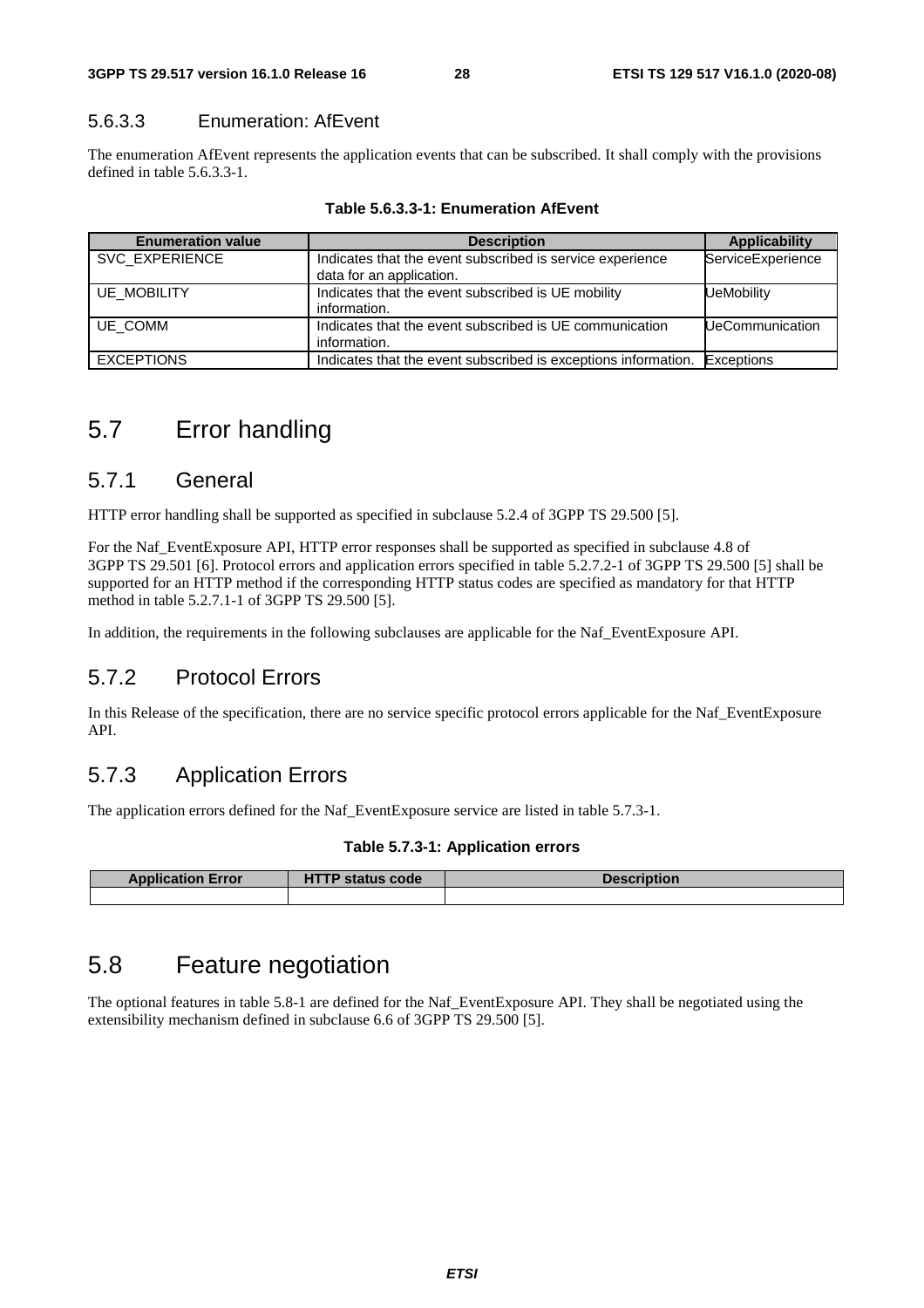| Feature number | <b>Feature Name</b>    | <b>Description</b>                                                   |
|----------------|------------------------|----------------------------------------------------------------------|
|                | ServiceExperience      | This feature indicates support for the event related to service      |
|                |                        | experience.                                                          |
|                | <b>UeMobility</b>      | This feature indicates support for the event related to UE mobility. |
|                | <b>UeCommunication</b> | This feature indicates support for the event related to UE           |
|                |                        | communication information.                                           |
|                | <b>Exceptions</b>      | This feature indicates support for the event related to exception    |
|                |                        | information.                                                         |

**Table 5.8-1: Supported Features** 

# 5.9 Security

TLS (IETF RFC 5246 [20]) shall be used to support the security communication between the NF Service Consumer and the AF as defined in clause 12.3 and clause 13.1 of 3GPP TS 33.501 [14].

If the AF is trusted, as indicated in 3GPP TS 33.501 [14] and 3GPP TS 29.500 [5], the access to the Naf\_EventExposure API may be authorized by means of the OAuth 2.0 protocol (see IETF RFC 6749 [15]), based on local configuration, using the "Client Credentials" authorization grant, where the NRF (see 3GPP TS 29.510 [16]) plays the role of the authorization server.

If OAuth 2.0 is used, an NF Service Consumer, prior to consuming services offered by the Naf\_EventExposure API, shall obtain a "token" from the authorization server, by invoking the Access Token Request service, as described in 3GPP TS 29.510 [16], subclause 5.4.2.2.

NOTE: When multiple NRFs are deployed in a network, the NRF used as authorization server is the same NRF that the NF Service Consumer used for discovering the Naf\_EventExposure service.

The Naf\_EventExposure API defines a single scope "naf-eventexposure" for the entire service, and it does not define any additional scopes at resource or operation level.

If the AF is untrusted, the access to Naf\_EventExposure API shall be authorized by means of OAuth2 protocol (see IETF RFC 6749 [15]), based on local configuration, using the "Client Credentials" authorization grant. If OAuth2 is used, a NF Service Consumer (e.g. NEF), prior to consuming services offered by the Naf\_EventExposure API, shall obtain a "token" from the authorization server.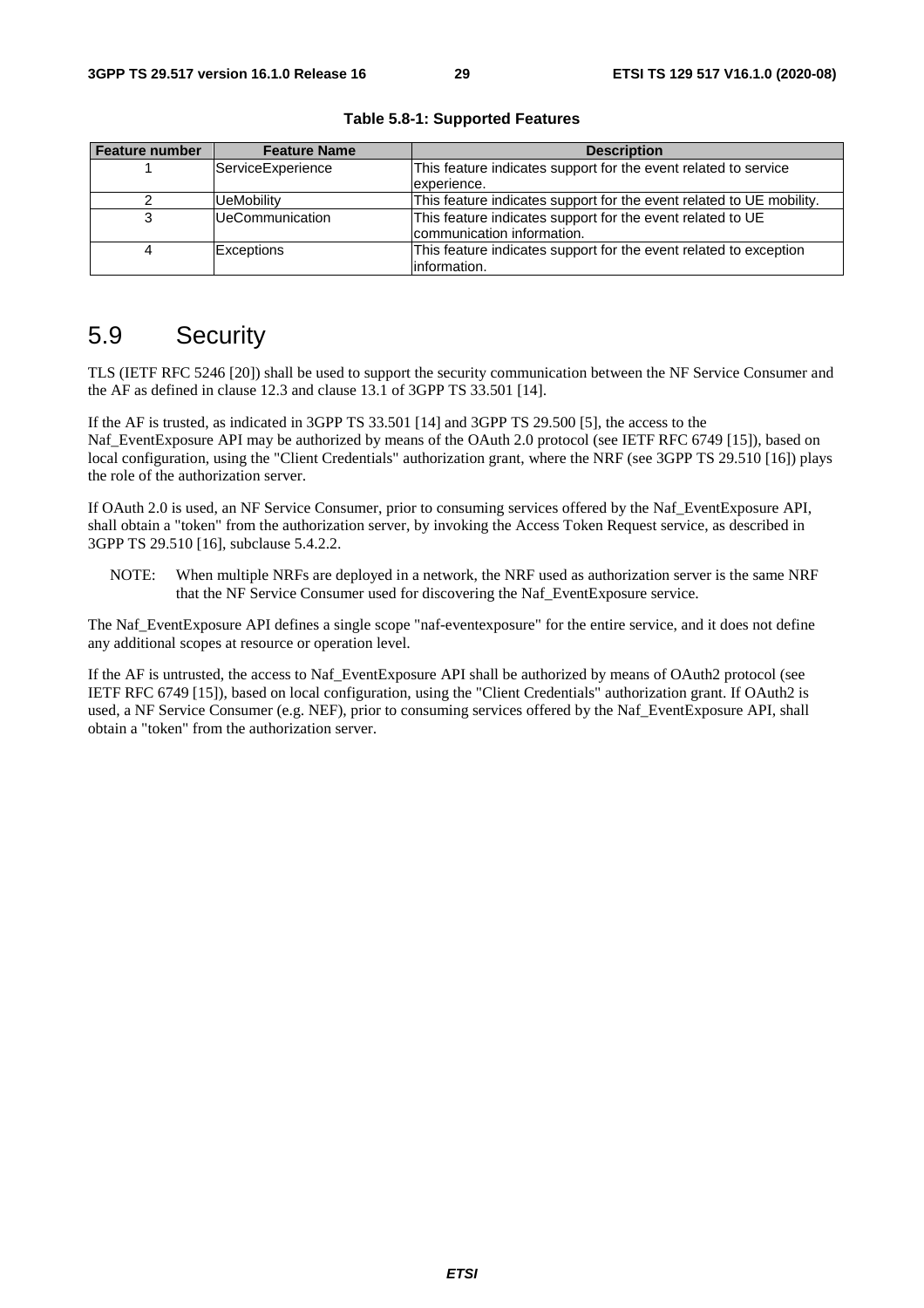# Annex A (normative): OpenAPI specification

# A.1 General

This Annex is based on the OpenAPI 3.0.0 specification [8] and provides corresponding representations of all APIs defined in the present specification.

NOTE 1: An OpenAPIs representation embeds JSON Schema representations of HTTP message bodies.

This Annex shall take precedence when being discrepant to other parts of the specification with respect to the encoding of information elements and methods within the API(s).

NOTE 2: The semantics and procedures, as well as conditions, e.g. for the applicability and allowed combinations of attributes or values, not expressed in the OpenAPI definitions but defined in other parts of the specification also apply.

Informative copies of the OpenAPI specification files contained in this 3GPP Technical Specification are available on a Git-based repository hosted in ETSI Forge, that uses the GitLab software version control system (see clause 5B of the 3GPP TR 21.900 [11] and clause 5.3.1 of the 3GPP TS 29.501 [6] for further information).

The security scheme defined below for the Naf\_EventExposure API shows the case when the AF is in untrusted domain and the "scopes" and "tokenUrl" are undefined. For the trusted AF, the "scopes" definition shall use "nafeventexposure" and the "tokenUrl" definition shall use "{nrfApiRoot}/oauth2/token".

# A.2 Naf EventExposure API

```
openapi: 3.0.0 
info: 
   version: 1.0.0 
   title: Naf_EventExposure 
   description: | 
     AF Event Exposure Service. 
     © 2020, 3GPP Organizational Partners (ARIB, ATIS, CCSA, ETSI, TSDSI, TTA, TTC). 
     All rights reserved. 
externalDocs: 
   description: 3GPP TS 29.517 V16.1.0; 5G System; Application Function Event Exposure Service; Stage 
3. 
   url: http://www.3gpp.org/ftp/Specs/archive/29_series/29.517/ 
servers: 
   - url: '{apiRoot}/naf-eventexposure/v1' 
     variables: 
       apiRoot: 
         default: https://example.com 
         description: apiRoot as defined in subclause 4.4 of 3GPP TS 29.501 
security: 
   - {} 
   - oAuth2ClientCredentials: [] 
paths: 
   /subscriptions: 
     post: 
       summary: Creates a new Individual Application Event Exposure Subscription resource 
       operationId: PostAfEventExposureSubsc 
       tags: 
          - Application Event Subscription (Collection) 
       requestBody: 
         required: true 
         content: 
           application/json: 
              schema: 
                $ref: '#/components/schemas/AfEventExposureSubsc'
```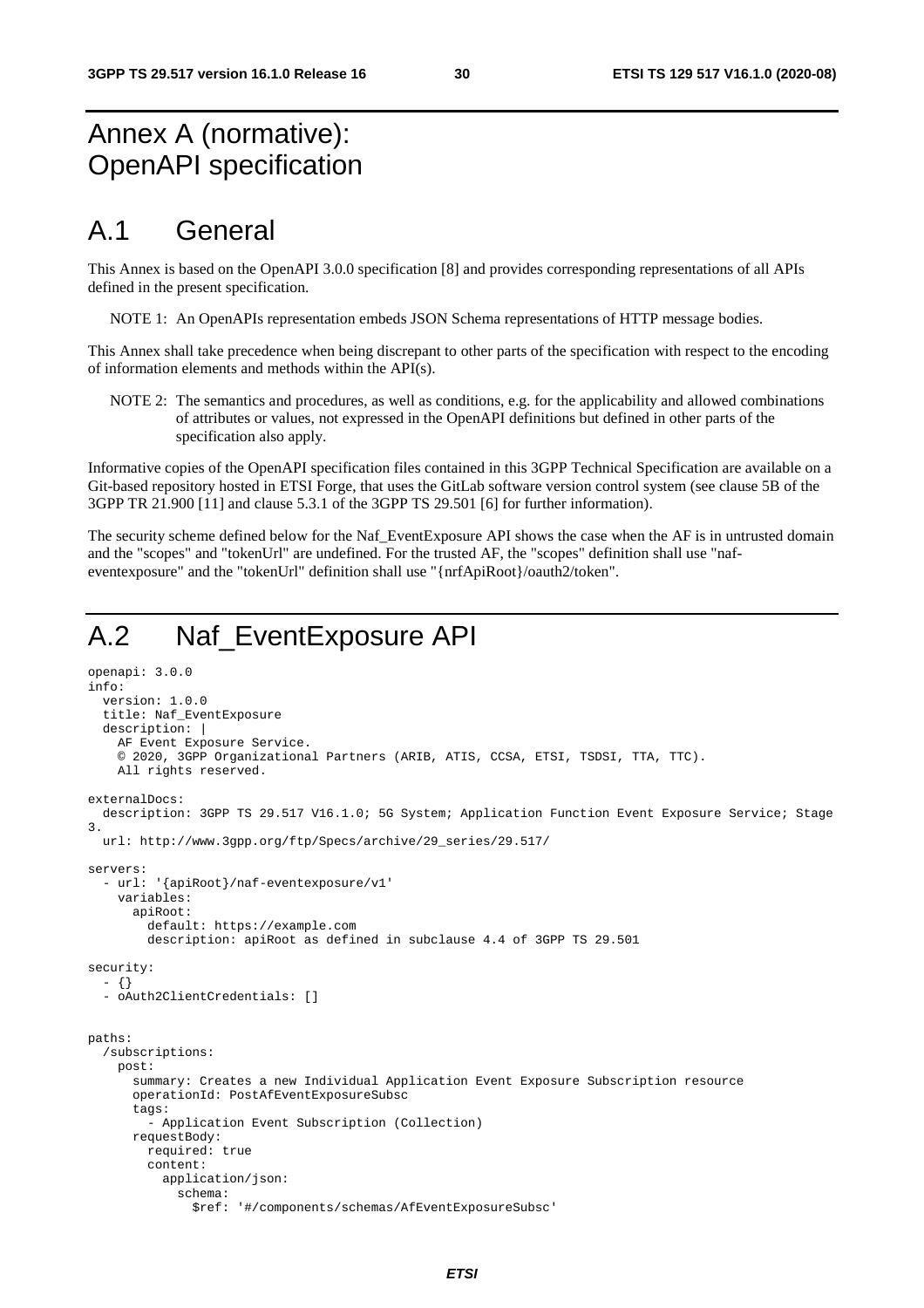responses: '201': description: Success content: application/json: schema: \$ref: '#/components/schemas/AfEventExposureSubsc' headers: Location: description: 'Contains the URI of the created individual application event subscription resource' required: true schema: type: string '400': \$ref: 'TS29571\_CommonData.yaml#/components/responses/400' '401': \$ref: 'TS29571\_CommonData.yaml#/components/responses/401' '403': \$ref: 'TS29571\_CommonData.yaml#/components/responses/403' '404': \$ref: 'TS29571\_CommonData.yaml#/components/responses/404' '411': \$ref: 'TS29571\_CommonData.yaml#/components/responses/411' '413': \$ref: 'TS29571\_CommonData.yaml#/components/responses/413' '415': \$ref: 'TS29571\_CommonData.yaml#/components/responses/415' '429': \$ref: 'TS29571\_CommonData.yaml#/components/responses/429' '500': \$ref: 'TS29571\_CommonData.yaml#/components/responses/500' '503': \$ref: 'TS29571\_CommonData.yaml#/components/responses/503' default: \$ref: 'TS29571\_CommonData.yaml#/components/responses/default' callbacks: AfEventExposureNotif: '{\$request.body#/notifUri}': post: requestBody: required: true content: application/json: schema: \$ref: '#/components/schemas/AfEventExposureNotif' responses: '204': description: No Content, Notification was successful '400': \$ref: 'TS29571\_CommonData.yaml#/components/responses/400' '401': \$ref: 'TS29571\_CommonData.yaml#/components/responses/401' '403': \$ref: 'TS29571\_CommonData.yaml#/components/responses/403' '404': \$ref: 'TS29571\_CommonData.yaml#/components/responses/404' '411': \$ref: 'TS29571\_CommonData.yaml#/components/responses/411' '413': \$ref: 'TS29571\_CommonData.yaml#/components/responses/413' '415': \$ref: 'TS29571\_CommonData.yaml#/components/responses/415' '429': \$ref: 'TS29571\_CommonData.yaml#/components/responses/429' '500': \$ref: 'TS29571\_CommonData.yaml#/components/responses/500' '503': \$ref: 'TS29571\_CommonData.yaml#/components/responses/503' default: \$ref: 'TS29571\_CommonData.yaml#/components/responses/default' /subscriptions/{subscriptionId}: get: summary: "Reads an existing Individual Application Event Subscription" operationId: GetAfEventExposureSubsc tags: - Individual Application Event Subscription (Document) parameters: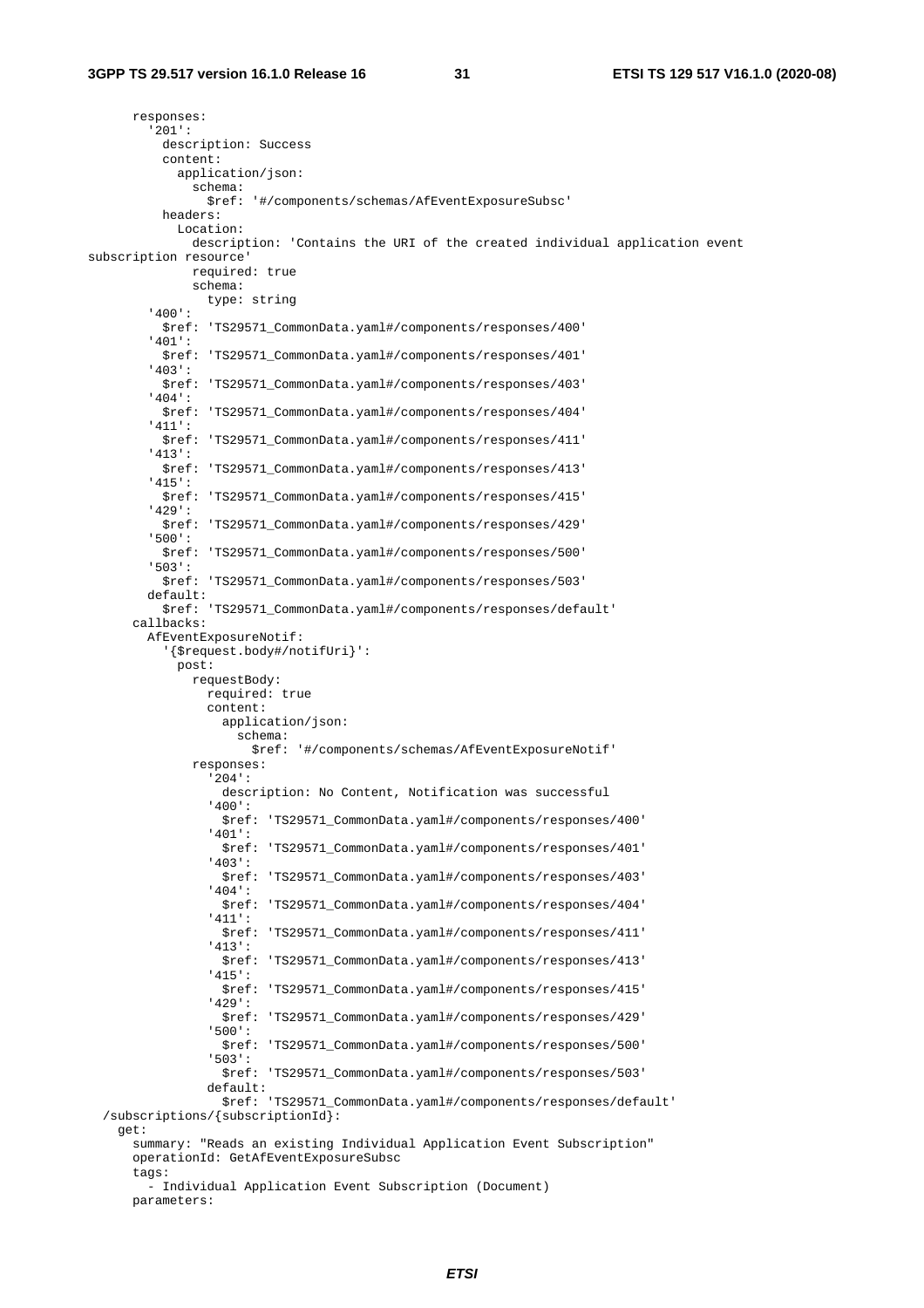- name: subscriptionId in: path description: Application Event Subscription ID required: true schema: type: string - name: supp-feat in: query description: Features supported by the NF service consumer required: false schema: \$ref: 'TS29571\_CommonData.yaml#/components/schemas/SupportedFeatures' responses: '200': description: OK. Resource representation is returned content: application/json: schema: \$ref: '#/components/schemas/AfEventExposureSubsc' '400': \$ref: 'TS29571\_CommonData.yaml#/components/responses/400' '401': \$ref: 'TS29571\_CommonData.yaml#/components/responses/401' '403': \$ref: 'TS29571\_CommonData.yaml#/components/responses/403' '404': \$ref: 'TS29571\_CommonData.yaml#/components/responses/404' '406': \$ref: 'TS29571\_CommonData.yaml#/components/responses/406' '429': \$ref: 'TS29571\_CommonData.yaml#/components/responses/429' '500': \$ref: 'TS29571\_CommonData.yaml#/components/responses/500' '503': \$ref: 'TS29571\_CommonData.yaml#/components/responses/503' default: \$ref: 'TS29571\_CommonData.yaml#/components/responses/default' put: summary: "Modifies an existing Individual Application Event Subscription " operationId: PutAfEventExposureSubsc tags: - Individual Application Event Subscription (Document) requestBody: required: true content: application/json: schema: \$ref: '#/components/schemas/AfEventExposureSubsc' parameters: - name: subscriptionId in: path description: Application Event Subscription ID required: true schema: type: string responses: '200': description: OK. Resource was successfully modified and representation is returned content: application/json: schema: \$ref: '#/components/schemas/AfEventExposureSubsc' '204': description: No Content. Resource was successfully modified '400': \$ref: 'TS29571\_CommonData.yaml#/components/responses/400' '401': \$ref: 'TS29571\_CommonData.yaml#/components/responses/401' '403': \$ref: 'TS29571\_CommonData.yaml#/components/responses/403' '404': \$ref: 'TS29571\_CommonData.yaml#/components/responses/404' '411': \$ref: 'TS29571\_CommonData.yaml#/components/responses/411' '413': \$ref: 'TS29571\_CommonData.yaml#/components/responses/413' '415': \$ref: 'TS29571\_CommonData.yaml#/components/responses/415'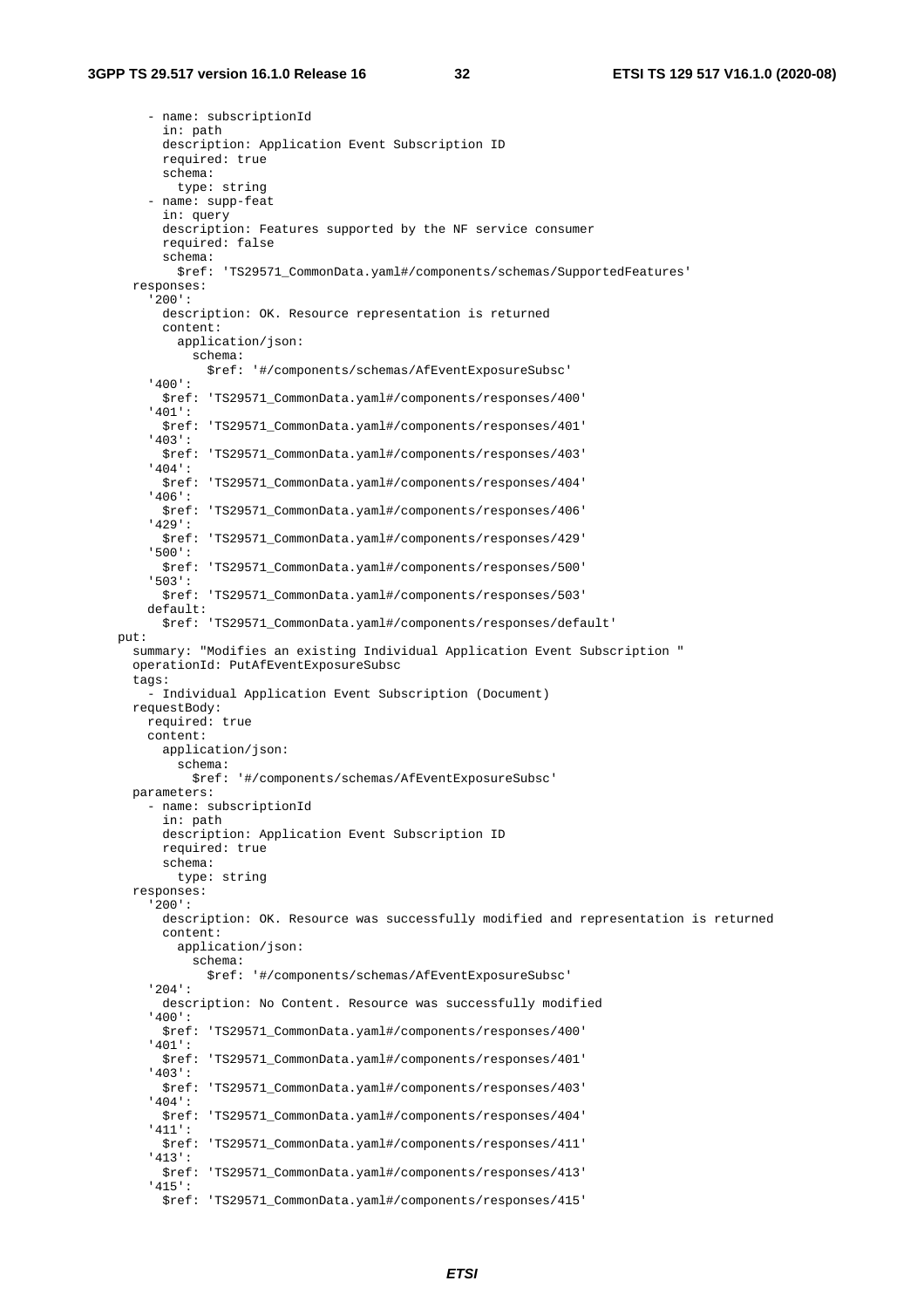#### **3GPP TS 29.517 version 16.1.0 Release 16 33 ETSI TS 129 517 V16.1.0 (2020-08)**

 '429': \$ref: 'TS29571\_CommonData.yaml#/components/responses/429' '500': \$ref: 'TS29571\_CommonData.yaml#/components/responses/500' '503': \$ref: 'TS29571\_CommonData.yaml#/components/responses/503' default: \$ref: 'TS29571\_CommonData.yaml#/components/responses/default' delete: summary: "Cancels an existing Individual Application Event Subscription " operationId: DeleteAfEventExposureSubsc tags: - Individual Application Event Subscription (Document) parameters: - name: subscriptionId in: path description: Application Event Subscription ID required: true schema: type: string responses: '204': description: No Content. Resource was successfully deleted '400': \$ref: 'TS29571\_CommonData.yaml#/components/responses/400' '401': \$ref: 'TS29571\_CommonData.yaml#/components/responses/401' '403': \$ref: 'TS29571\_CommonData.yaml#/components/responses/403' '404': \$ref: 'TS29571\_CommonData.yaml#/components/responses/404' '429': \$ref: 'TS29571\_CommonData.yaml#/components/responses/429' '500': \$ref: 'TS29571\_CommonData.yaml#/components/responses/500' '503': \$ref: 'TS29571\_CommonData.yaml#/components/responses/503' default: \$ref: 'TS29571\_CommonData.yaml#/components/responses/default' components: securitySchemes: oAuth2ClientCredentials: type: oauth2 flows: clientCredentials: tokenUrl: '{tokenUri}' scopes: {} description: for trusted AF, the 'naf-eventexposure' shall be used as 'scopes' and '{nrfApiRoot}/oauth2/token' shall be used as 'tokenUri'. schemas: AfEventExposureNotif: type: object properties: notifId: type: string eventNotifs: type: array items: \$ref: '#/components/schemas/AfEventNotification' minItems: 1 required: - notifId - eventNotifs AfEventExposureSubsc: type: object properties: eventsSubs: type: array items: \$ref: '#/components/schemas/EventsSubs' minItems: 1 eventsRepInfo: \$ref: 'TS29523\_Npcf\_EventExposure.yaml#/components/schemas/ReportingInformation' notifUri: \$ref: 'TS29571\_CommonData.yaml#/components/schemas/Uri' notifId: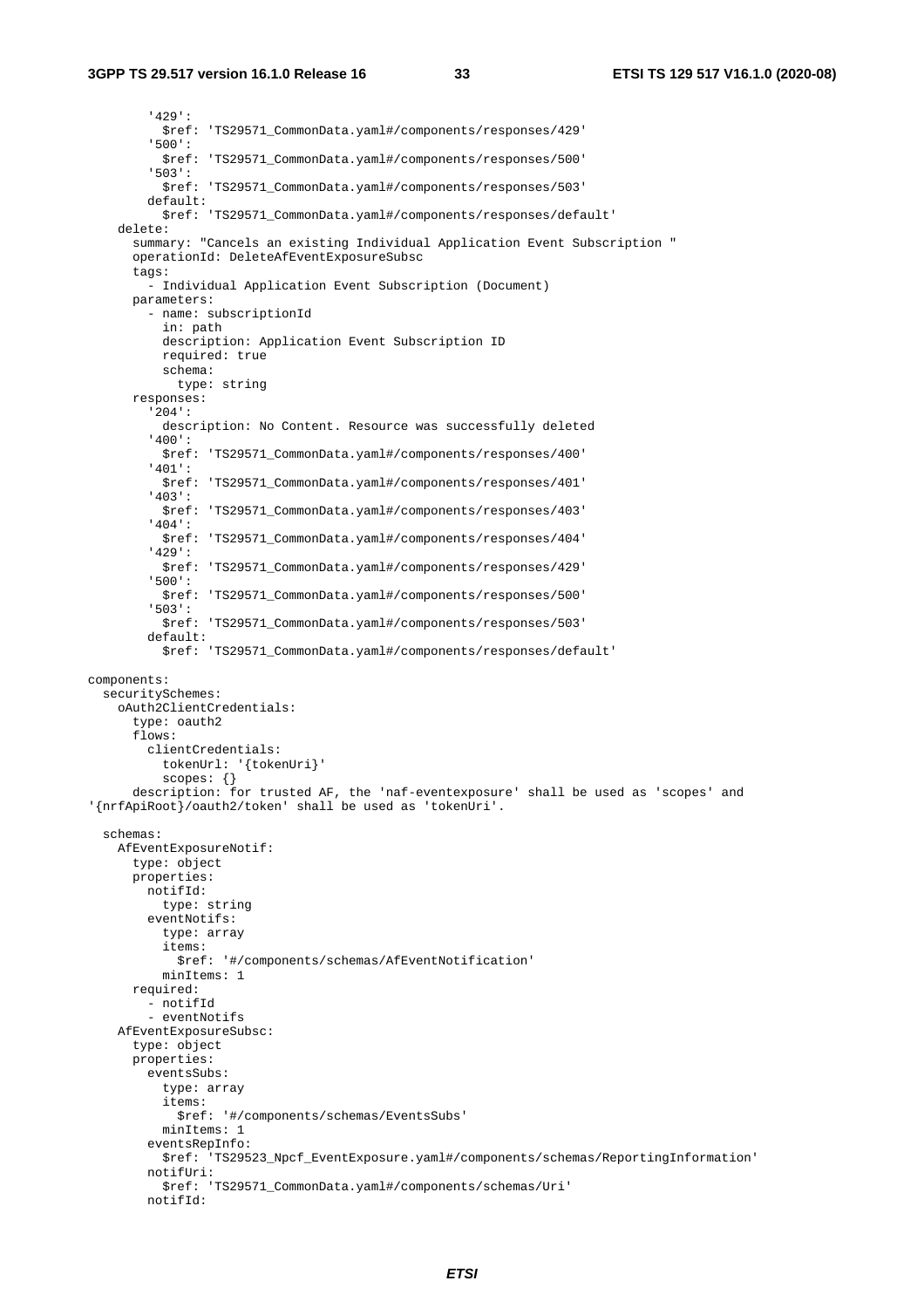type: string eventNotifs: type: array items: \$ref: '#/components/schemas/AfEventNotification' minItems: 1 suppFeat: \$ref: 'TS29571\_CommonData.yaml#/components/schemas/SupportedFeatures' required: - eventsSubs - eventsRepInfo - notifId - notifUri AfEventNotification: type: object properties: event: \$ref: '#/components/schemas/AfEvent' timeStamp: \$ref: 'TS29571\_CommonData.yaml#/components/schemas/DateTime' svcExprcInfos: type: array items: \$ref: '#/components/schemas/ServiceExperienceInfoPerApp' minItems: 1 ueMobilityInfos: type: array items: \$ref: '#/components/schemas/UeMobilityCollection' minItems: 1 ueCommInfos: type: array items: \$ref: '#/components/schemas/UeCommunicationCollection' minItems: 1 excepInfos: type: array items: \$ref: '#/components/schemas/ExceptionInfo' minItems: 1 required: - event - timeStamp EventsSubs: type: object properties: event: \$ref: '#/components/schemas/AfEvent' eventFilter: \$ref: '#/components/schemas/EventFilter' required: - event - eventFilter EventFilter: type: object properties: gpsis: type: array items: \$ref: 'TS29571\_CommonData.yaml#/components/schemas/Gpsi' minItems: 1 supis: type: array items: \$ref: 'TS29571\_CommonData.yaml#/components/schemas/Supi' minItems: 1 exterGroupIds: type: array items: \$ref: 'TS29503\_Nudm\_SDM.yaml#/components/schemas/ExtGroupId' minItems: 1 interGroupIds: type: array items: \$ref: 'TS29571\_CommonData.yaml#/components/schemas/GroupId' anyUeInd: type: boolean appIds: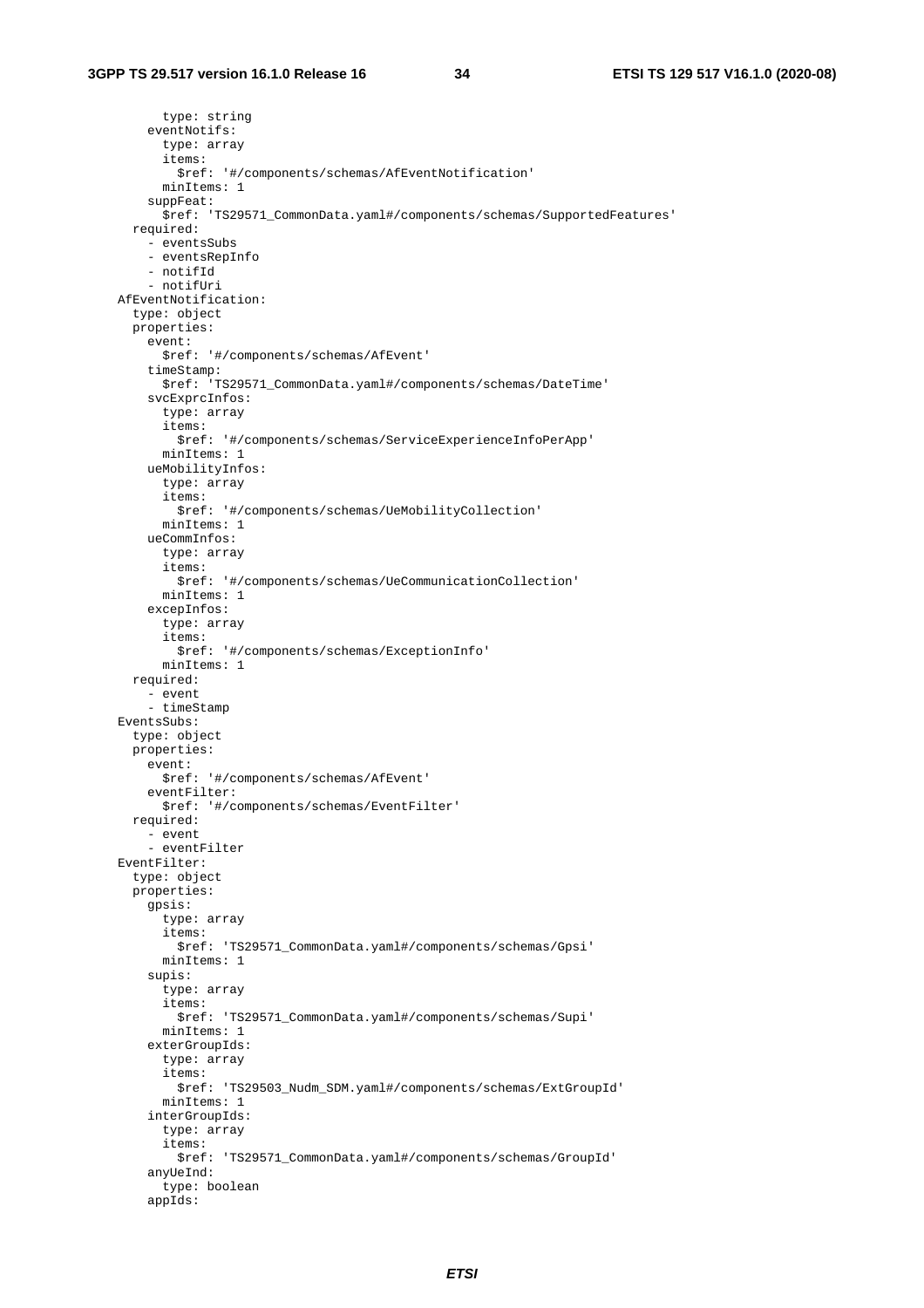type: array items: \$ref: 'TS29571\_CommonData.yaml#/components/schemas/ApplicationId' minItems: 1 locArea: \$ref: 'TS29122\_CommonData.yaml#/components/schemas/LocationArea5G' ServiceExperienceInfoPerApp: type: object properties: appId: \$ref: 'TS29571\_CommonData.yaml#/components/schemas/ApplicationId' svcExpPerFlows: type: array items: \$ref: '#/components/schemas/ServiceExperienceInfoPerFlow' minItems: 1 gpsis: type: array items: \$ref: 'TS29571\_CommonData.yaml#/components/schemas/Gpsi' minItems: 1 supis: type: array items: \$ref: 'TS29571\_CommonData.yaml#/components/schemas/Supi' minItems: 1 required: - svcExpPerFlows ServiceExperienceInfoPerFlow: type: object properties: svcExprc: \$ref: '#/components/schemas/SvcExperience' timeIntev: \$ref: 'TS29122\_CommonData.yaml#/components/schemas/TimeWindow' dnai: \$ref: 'TS29571\_CommonData.yaml#/components/schemas/Dnai' ipTrafficFilter: \$ref: 'TS29122\_CommonData.yaml#/components/schemas/FlowInfo' ethTrafficFilter: \$ref: 'TS29514\_Npcf\_PolicyAuthorization.yaml#/components/schemas/EthFlowDescription' SvcExperience: type: object properties: mos: \$ref: 'TS29571\_CommonData.yaml#/components/schemas/Float' upperRange: \$ref: 'TS29571\_CommonData.yaml#/components/schemas/Float' lowerRange: \$ref: 'TS29571\_CommonData.yaml#/components/schemas/Float' UeMobilityCollection: type: object properties: gpsi: \$ref: 'TS29571\_CommonData.yaml#/components/schemas/Gpsi' supi: \$ref: 'TS29571\_CommonData.yaml#/components/schemas/Supi' appId: \$ref: 'TS29571\_CommonData.yaml#/components/schemas/ApplicationId' ueTrajs: type: array items: \$ref: '#/components/schemas/UeTrajectoryCollection' minItems: 1 required: - appId - ueTrajs UeCommunicationCollection: type: object properties: gpsi: \$ref: 'TS29571\_CommonData.yaml#/components/schemas/Gpsi' supi: \$ref: 'TS29571\_CommonData.yaml#/components/schemas/Supi' exterGroupId: \$ref: 'TS29503\_Nudm\_SDM.yaml#/components/schemas/ExtGroupId' interGroupId: \$ref: 'TS29571\_CommonData.yaml#/components/schemas/GroupId'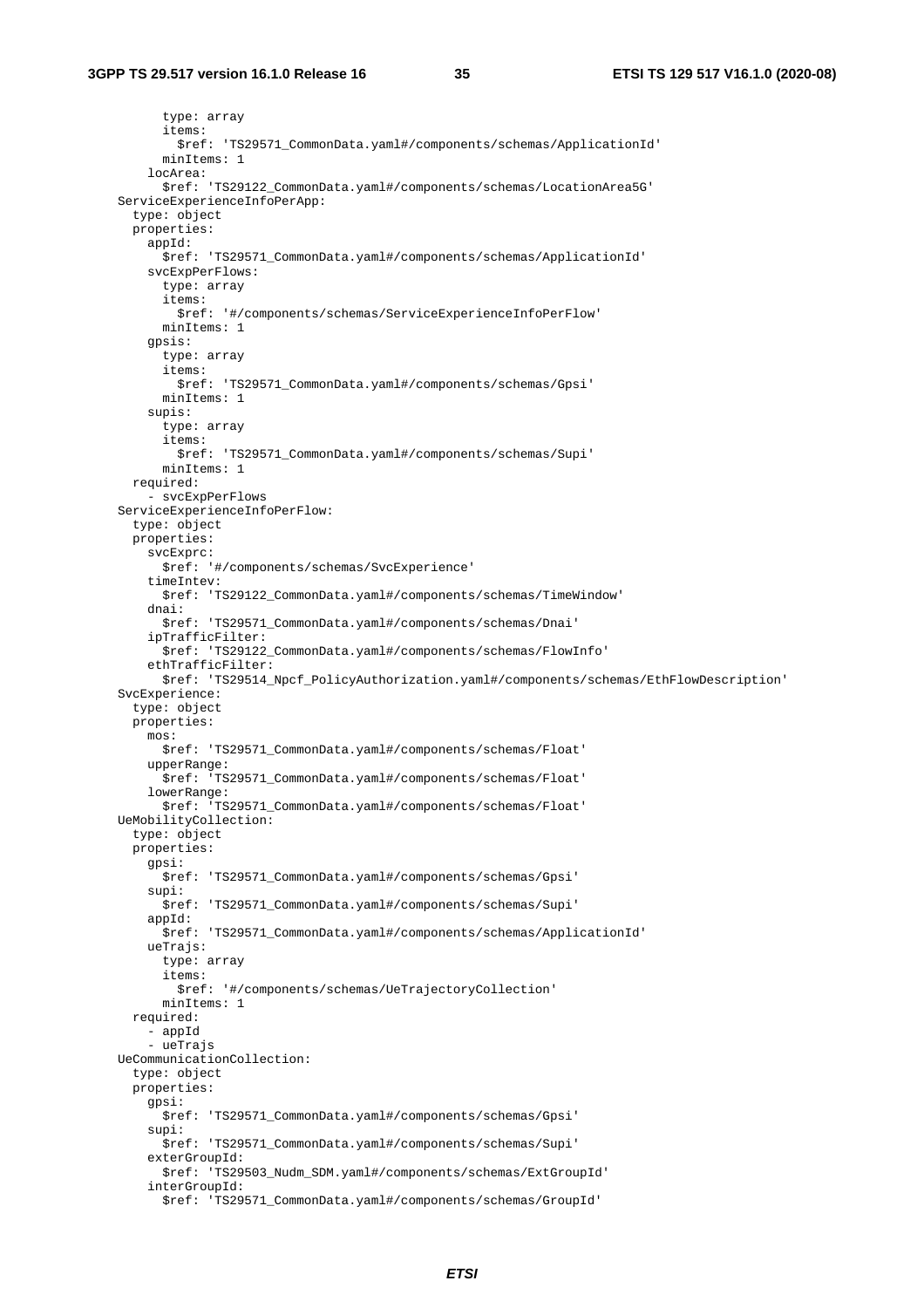appId: \$ref: 'TS29571\_CommonData.yaml#/components/schemas/ApplicationId' comms: type: array items: \$ref: '#/components/schemas/CommunicationCollection' minItems: 1 required: - appId - comms UeTrajectoryCollection: type: object properties: ts: \$ref: 'TS29571\_CommonData.yaml#/components/schemas/DateTime' locArea: \$ref: 'TS29122\_CommonData.yaml#/components/schemas/LocationArea5G' required: - ts - locArea CommunicationCollection: type: object properties: startTime: \$ref: 'TS29571\_CommonData.yaml#/components/schemas/DateTime' endTime: \$ref: 'TS29571\_CommonData.yaml#/components/schemas/DateTime' ulVol: \$ref: 'TS29122\_CommonData.yaml#/components/schemas/Volume' dlVol: \$ref: 'TS29122\_CommonData.yaml#/components/schemas/Volume' required: - startTime - endTime - ulVol - dlVol ExceptionInfo: type: object properties: ipTrafficFilter: \$ref: 'TS29122\_CommonData.yaml#/components/schemas/FlowInfo' ethTrafficFilter: \$ref: 'TS29514\_Npcf\_PolicyAuthorization.yaml#/components/schemas/EthFlowDescription' exceps: type: array items: \$ref: 'TS29520\_Nnwdaf\_EventsSubscription.yaml#/components/schemas/Exception' minItems: 1

# Simple data types and Enumerations

 AfEvent: anyOf: - type: string enum: - SVC EXPERIENCE - UE\_MOBILITY - UE\_COMM - EXCEPTIONS - type: string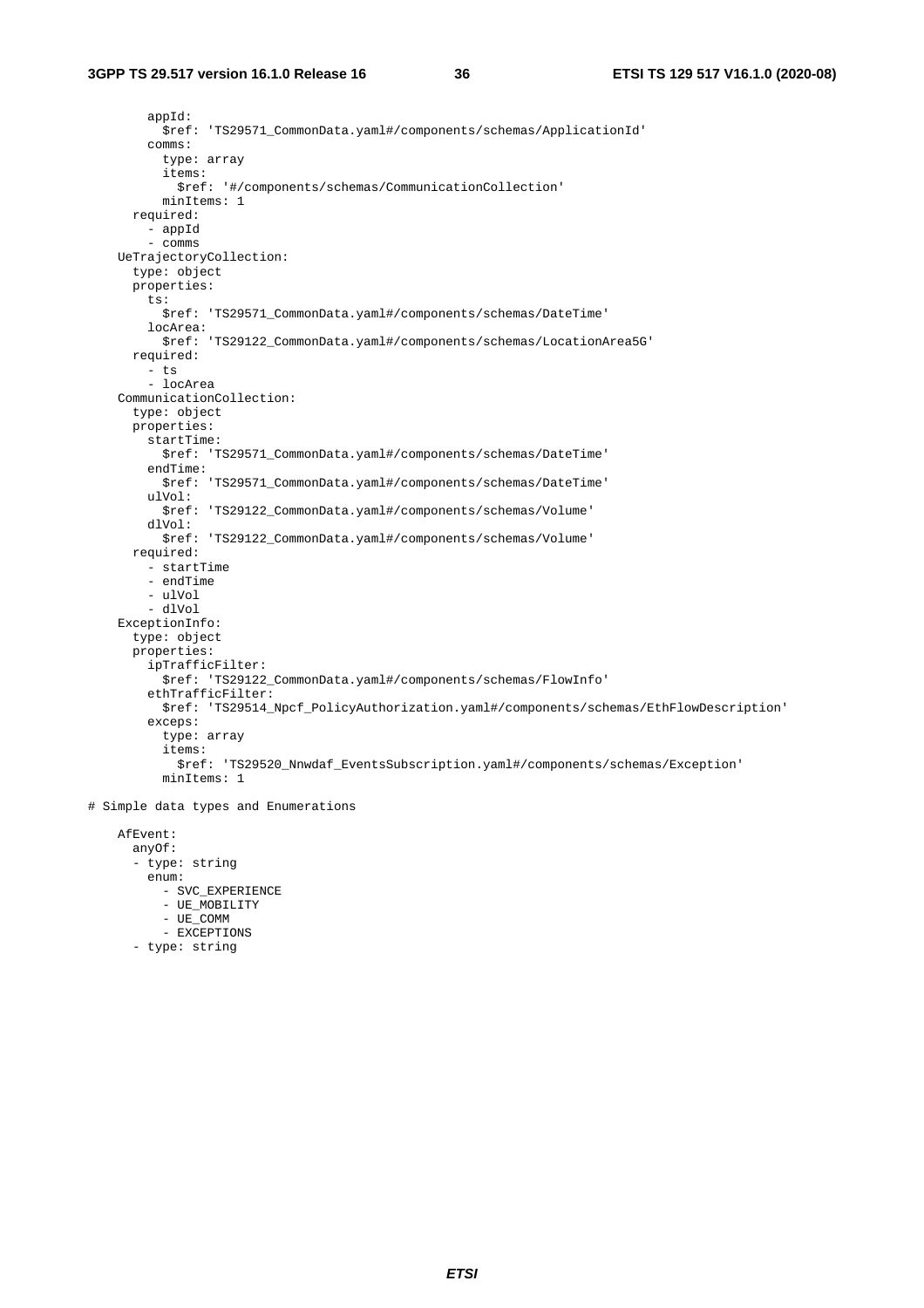# Annex B (informative): Change history

|                |               |                 |           |                |   | <b>Change history</b>                                                                 |            |
|----------------|---------------|-----------------|-----------|----------------|---|---------------------------------------------------------------------------------------|------------|
| <b>Date</b>    | TSG#          | <b>TSG Doc.</b> | <b>CR</b> | <b>Rev</b>     |   | <b>Cat Subject/Comment</b>                                                            | <b>New</b> |
| 2019-03        |               |                 |           |                |   | TS skeleton of Application Function Event Exposure<br>Service                         | 0.0.0      |
| 2019-04        | CT3#102       |                 |           |                |   | Inclusion of C3-191230, C3-191374 and editorial<br>change from Rapporteur.            | 0.1.0      |
| 2019-05        | CT3#103       |                 |           |                |   | Inclusion of C3-192194, C3-192393, C3-192260 and<br>C3-192261.                        | 0.2.0      |
| 2019-08        | CT3#105       |                 |           |                |   | Inclusion of C3-193373, C3-193440, C3-193441 and<br>C3-193446.                        | 0.3.0      |
| 2019-10        | CT3#106       |                 |           |                |   | Inclusion of C3-194263, C3-194264, C3-194393 and<br>C3-194439.                        | 0.4.0      |
| 2019-11        | CT3#107       |                 |           |                |   | Inclusion of C3-195068, C3-195226, C3-195238.                                         | 0.5.0      |
| 2019-12        | CT#86         | CP-193178       |           |                |   | Presented for information                                                             | 1.0.0      |
| 2019-12        | CT#86         | CP-193295       |           |                |   | A title corrected                                                                     | 1.0.1      |
| 2020-02        | CT3#108e      |                 |           |                |   | Inclusion of C3-201297, C3-201369, C3-201385, C3-<br>201399, C3-201440 and C3-201466. | 1.1.0      |
| 2020-03 CT#87e |               | CP-200188       |           |                |   | TS sent to plenary for approval                                                       | 2.0.0      |
| 2020-03 CT#87e |               | CP-200188       |           |                |   | TS approved by plenary                                                                | 16.0.0     |
| 2020-06 CT#88e |               | CP-201234 0001  |           | $\blacksquare$ | F | Update service operation for Ue Communication                                         | 16.1.0     |
| 2020-06 CT#88e |               | CP-201234 0002  |           |                | F | Corrections in TS 29.517                                                              | 16.1.0     |
| 2020-06 CT#88e |               | CP-201234 0003  |           |                | F | Definition of AfEventExposureSubsc in OpenAPI                                         | 16.1.0     |
| 2020-06 CT#88e |               | CP-201234 0004  |           |                | D | Unsubscribe service operation                                                         | 16.1.0     |
| 2020-06 CT#88e |               | CP-201234 0005  |           |                | F | Correction to event description                                                       | 16.1.0     |
| 2020-06 CT#88e |               | CP-201234 0006  |           | 1              | F | Correction to target UE description                                                   | 16.1.0     |
| 2020-06 CT#88e |               | CP-201244 0007  |           |                | F | Storage of YAML files in ETSI Forge                                                   | 16.1.0     |
| 2020-06 CT#88e |               | CP-201234 0008  |           |                | F | Service operation description for UE mobility                                         | 16.1.0     |
| 2020-06 CT#88e |               | CP-201256 0009  |           |                | F | URI of the Naf_EventExposure service                                                  | 16.1.0     |
| 2020-06        | <b>CT#88e</b> | CP-201234 0010  |           |                | F | Support of immediate reporting                                                        | 16.1.0     |
| 2020-06 CT#88e |               | CP-201077 0012  |           | 1              | F | Supported features definition                                                         | 16.1.0     |
| 2020-06 CT#88e |               | CP-201234 0013  |           | $\mathbf{1}$   | F | Target UE information                                                                 | 16.1.0     |
| 2020-06 CT#88e |               | CP-201234 0014  |           | $\mathbf{1}$   | F | Supported headers, Resource Data type and yaml<br>mapping                             | 16.1.0     |
| 2020-06        | <b>CT#88e</b> | CP-201255 0015  |           |                | F | Update of OpenAPI version and TS version in<br>externalDocs field                     | 16.1.0     |